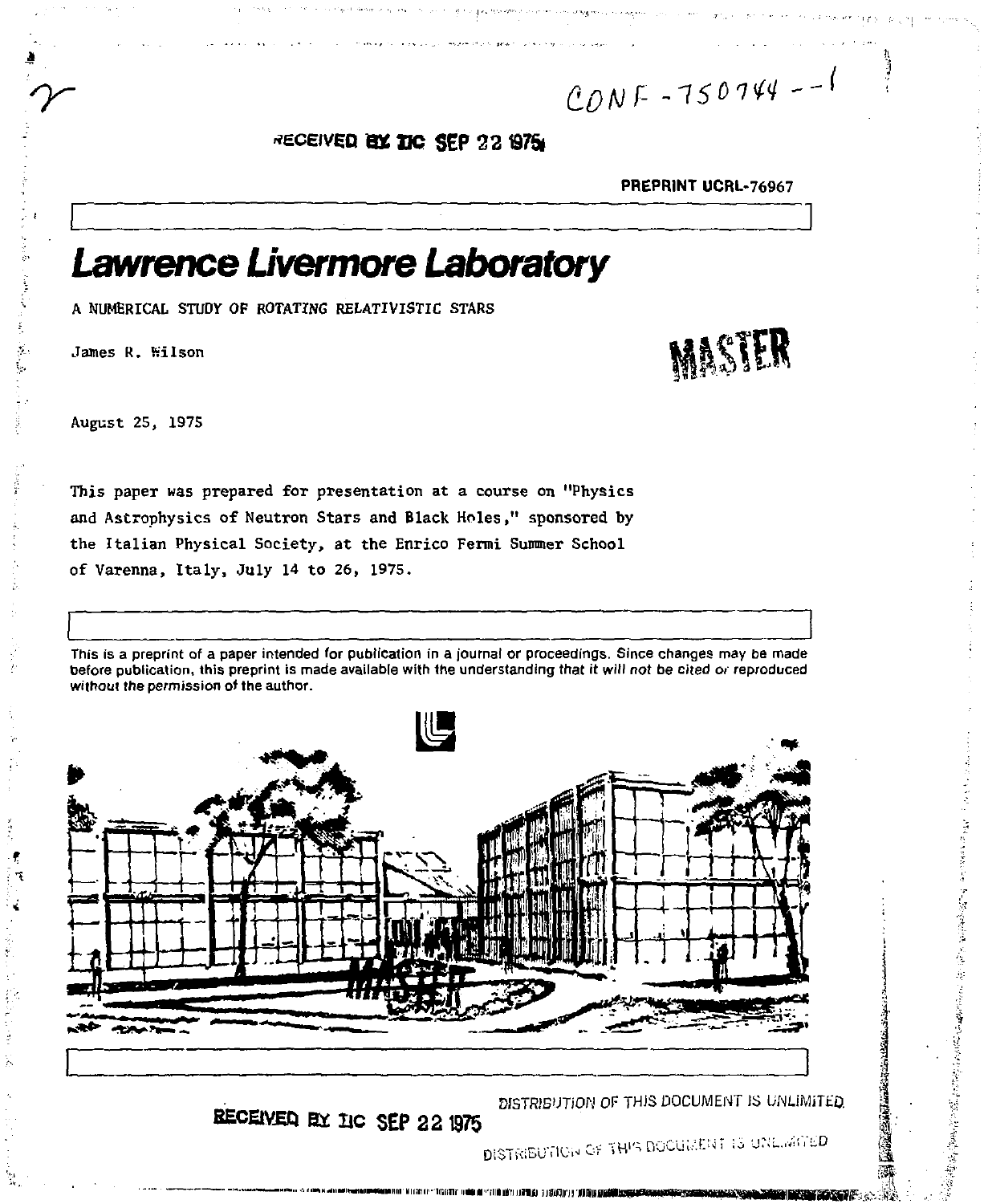

# A NUMERICAL STUDY OF ROTATING RELATIVISTIC STARS\*

James R. Wilson

### ABSTRACT

The equations of structure for rotating stars in general relativity are presented and put in a form suitable for computer calculations. The results of equilibrium calculations for supermassive stars, neutron stars, and magnetically supported stars are reported, as are calculations of collapsing, rotating, and magnetized stars in the slowly changing gravitational field approximation.

#### INTRODUCTION

Rotating supermassive stars have been long considered as possible energy sources for quasars  $[Four^{(1)}]$ . We first study equilibrium configurations of rotating supermassive stars to ascertain the amount of binding energy available before the stars become unstable in final collapse. The present method can describe many sorts of equilibrium stars; however, the problem of stability is still only partially understood. Axisymmetric stability can be studied by present methods for cases where heat flow and viscosity are negligible. Nonaxisymmetric instabilities are still uncertain. Stars supported by thermal pressure and massive cold stars supported by a toroidal magnetic field are studied. The interest in magnetically supported stars arises because in the collapse of a large cloud of slowly rotating gas with an initial magnetic fiid, the inside tends to rotate much faster and wind up the field lines into a toroidal field. Such a configuration might have a short lifetime because of magnetic braking by the rapidly rotating core and the slowly rotating envelope. It may, however, be an important intermediate

医阿尔特氏手术 计分析管 医神经病毒病毒病毒病毒病毒病毒病毒病毒病毒病毒病毒病毒病

この場合の2000年10月

\*This work was performed under the auspices of the U.S. Energy Research & Development Administration.

 $-1-$ 

U STRIDUTECH CE TRIS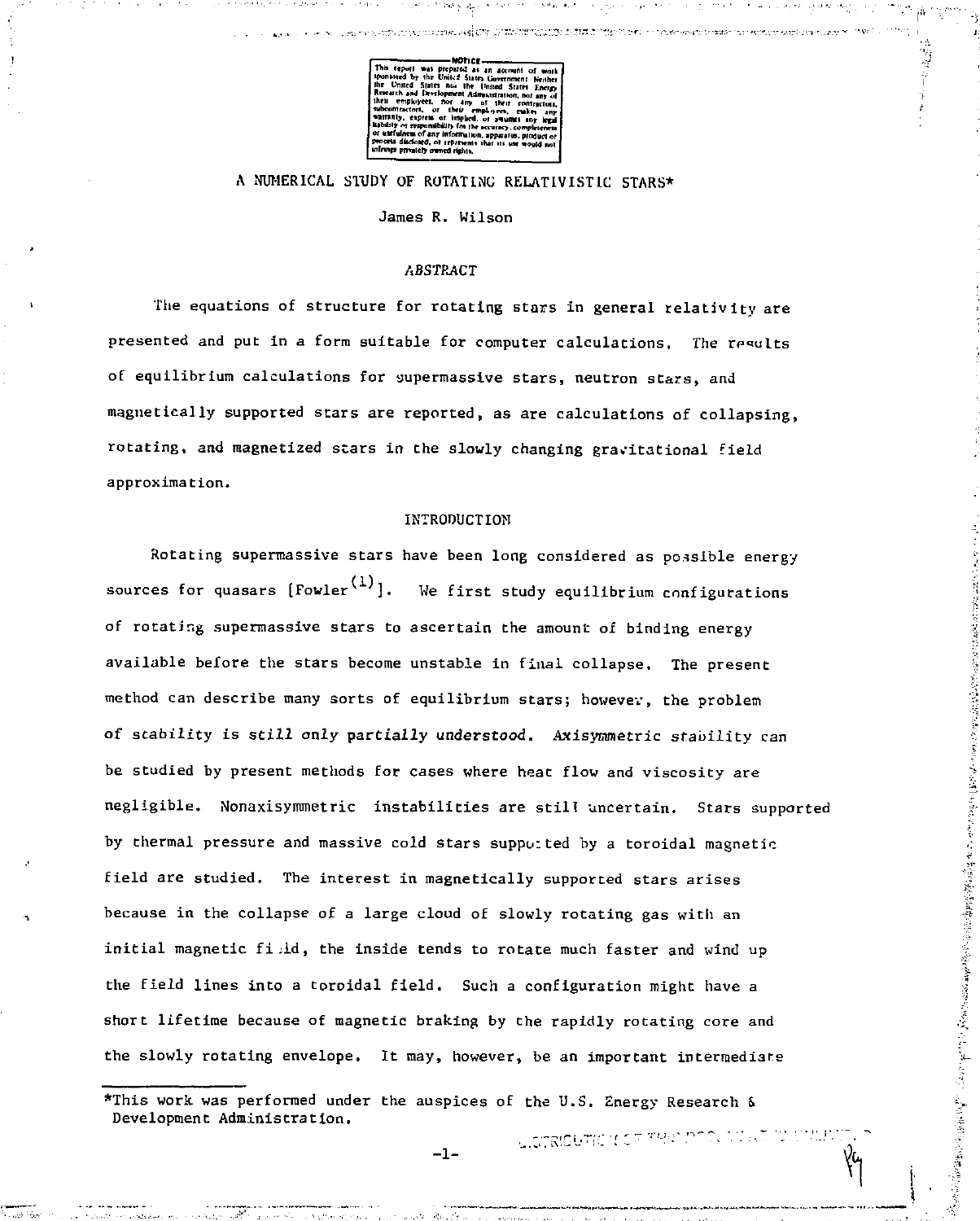step in forming magnetically driven jets [see LeBlanc and Wilson (2)]. Magnetically supported stars can have very high binding energies even when Che stars are nearly spherical.

We consider rapidly rotating neutron stars to see if the mass can differ from that of a nonrotating star. With a sufficiently large amount of rocation, a star of any mass can be self-supporting. The real question is how much rotation a star can have before it becomes nonaxially unstable. Applying Newtonian ideas in an intuitive manner suggests that the mass of a neutron star can only increase by about 50% from rotation without becoming unstable.

*vie* also calculate the collapse of supermassive rotating magnetized scars with a method of calculating the gravitational fields that assumes the gravitational field is equal to the field present if the star were not collapsing. This is probably a good approximation for all the calculations presented here, because the high velocities affecting a large fraction of the star mass are either rotational about the axis of symmetry or radially inward. The quadrupole moments are slowly changing. The reason for these calculations is to see if during the collapse sufficient magnetic field is generated in the interior to form a magnetic bubble that would blow to the surface as a jet. In these calculations, both magnetic braking effects and very weak jet effects are observed. Some indication of how electrically charged black holes might be formed was found.

#### **EQUATIONS**

The gravitational field equations and metric were developed *by* Bardeen and Wagoner<sup>(3)</sup>. The metric is taken to be

(1)  $ds^2 = B^2 e^{2F} \left[ e^{2C} (dR^2 + dZ^2) + R^2 (d\phi - \omega dt)^2 \right] - e^{-2F} dt^2$ .  $e^{i\theta}$  (d) and the 2 F d th and the except of the 2 F d t 2 F d t 2 F d t 2 F d t 2 F d t 2 F d t 2 F d t 2 F d t 2 F d t 2 F d t 2 F d t 2 F d t 2 F d t 2 F d t 2 F d t 2 F d t 2 F d t 2 F d t 2 F d t 2 F d t 2 F d t 2 the toroidal component of the vector potential  $A_{\phi}$ . These determine

 $- 2 -$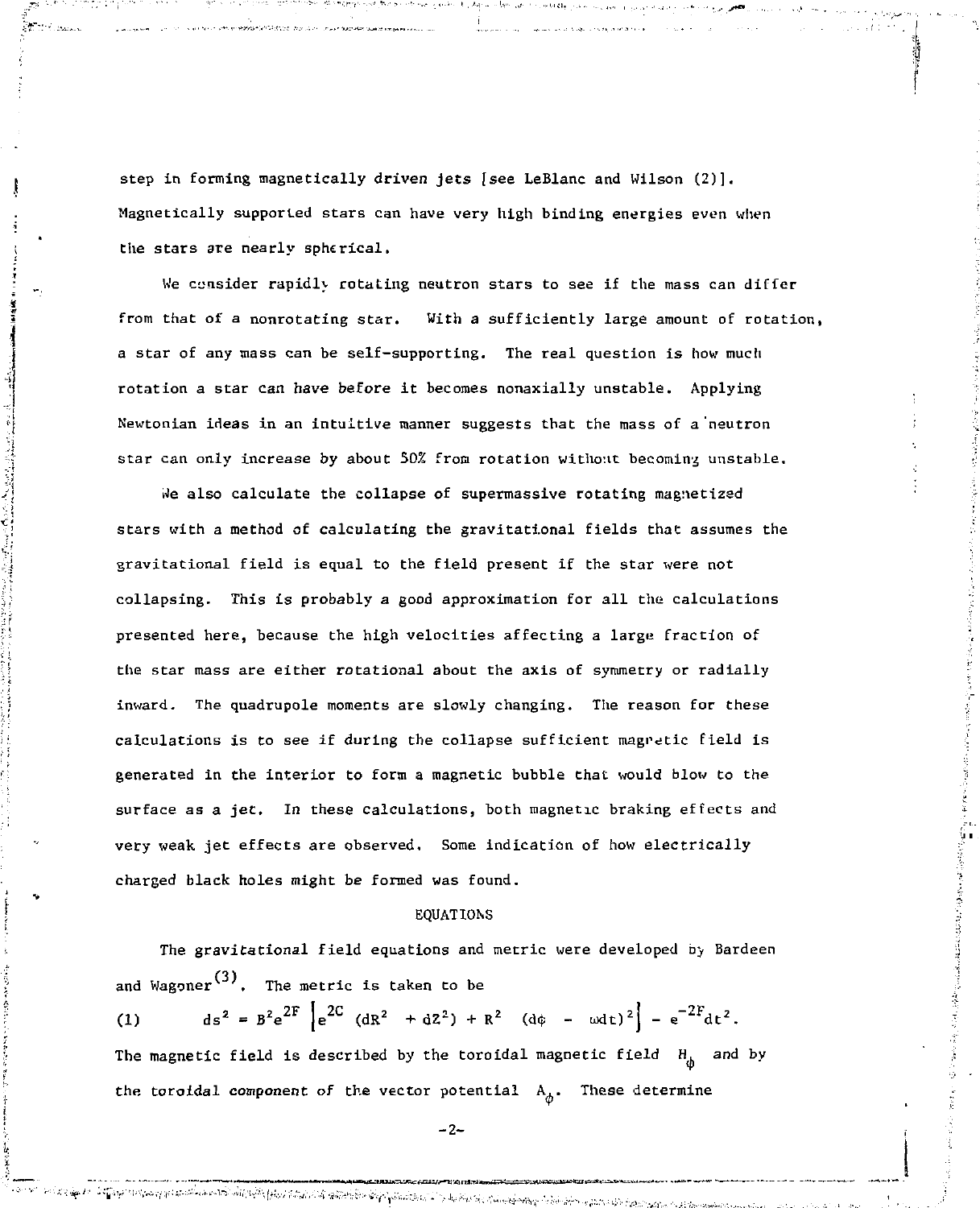completely the magnetic field due to axial symmetry. The steller material is assumed to be a perfect conductor. We express this by setting the electric field co-moving with the material equal to zero:

.<br>«««««««««» «Фибретези» проставление по советство протегательность

 $\frac{1}{2}$  ,  $\frac{1}{2}$  ,  $\frac{1}{2}$ 

$$
E_V^0 = U^{\mu}F_{\mu\nu} = 0.
$$

The electromagnetic field tensor is  $F_{(11)}$  and  $U^{\mu}$  is the material four velocity. From this condition of perfect conductivity, the components of the electromagnetic tensor are found to be

(3) 
$$
\begin{cases}\n F_{RZ} = H_{\phi} & F_{R\phi} = \frac{\partial A_{\phi}}{\partial R} & F_{Z\phi} = \frac{\partial A_{\phi}}{\partial Z} \\
 F_{LZ} = V^{\phi} \frac{\partial A_{\phi}}{\partial Z} - V^{R}H_{\phi} & F_{LR} = V^{\phi} \frac{\partial A_{\phi}}{\partial R} + V^{Z}H_{\phi} \\
 F_{L\phi} = -V^{R} \frac{\partial A_{\phi}}{\partial R} - V^{Z} \frac{\partial A_{\phi}}{\partial Z} & \text{with } V^{\mu} = U^{\mu}/U^{L}.\n\end{cases}
$$

For the gravitational field equations, we form the electromagnetic energy tensor in the locally nonrotating frame and add that energy as a source to the Bardeen-Wagoner field equations. This gives the following  $(G = c = 1)$ :

$$
(4)
$$
\n
$$
\begin{bmatrix}\n\vec{v} \cdot (B \vec{v} F) + \frac{R^2 B^3}{2} e^{4F} \vec{v} \omega \cdot \vec{v} \omega = -Q_m - Q_e ; \\
Q_m = 4 \pi B^3 e^{2F + 2C} \left\{ (p + \epsilon + P) [2(U^L)^2 - 1] + 2P \right\}; \\
Q_e = 4 \pi B \left\{ \frac{e}{B^2} - 2F - 2C \right\} H_\phi^2 + \frac{(1 + v_\phi^2) e^{2F}}{R^2 g^2} \left[ \left( \frac{\partial A_\phi}{\partial R} \right)^2 + \left( \frac{\partial A_\phi}{\partial Z} \right)^2 \right] \\
+ \frac{2v_\phi H_\phi}{BR} \left( v^R \frac{\partial A_\phi}{\partial Z} - v^Z \frac{\partial A_\phi}{\partial R} \right) + \frac{e^{2F + 2C}}{R^2 g^2} \left( v^R \frac{\partial A_\phi}{\partial R} + v^Z \frac{\partial A_\phi}{\partial Z} \right)^2 \\
+ e^{2F} H_\phi^2 \left[ \left( v^R \right)^2 + \left( v^Z \right)^2 \right] \right\};\n\end{bmatrix}
$$

-3-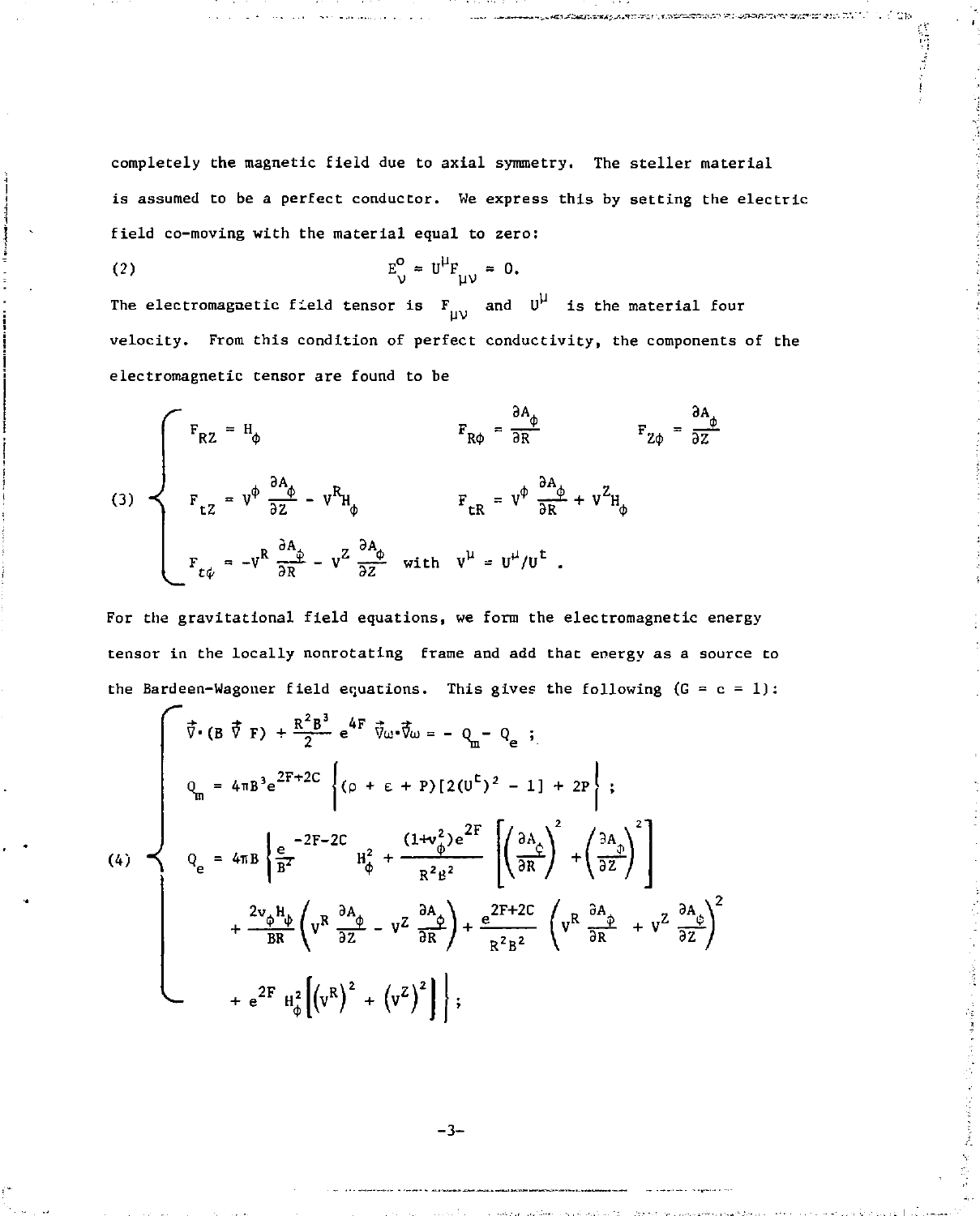$$
\vec{\tau} \cdot (\vec{R}^2 B^2 e^{4F} \vec{v}_{\omega}) = -P_m - P_e
$$
\n
$$
P_m = 16\pi R B^4 v_{\phi} (p + e + P)e^{4F + 2C} (U^L)^2 ;
$$
\n
$$
P_e = 16\pi B \left\{ - H_{\phi} \left( V^2 \frac{\partial A_{\phi}}{\partial R} - V^R \frac{\partial A_{\phi}}{\partial Z} \right) e^{2F} + \frac{v_{\phi}}{BR} \left( \frac{\partial A_{\phi}}{\partial R} \right)^2 + \left( \frac{\partial A_{\phi}}{\partial Z} \right)^2 \right\};
$$
\n
$$
\vec{\tau} \cdot (R \vec{\tau} B) = + R_m + R_e ;
$$
\n
$$
R_m = 16\pi R B^2 P e^{2F + 2C} ;
$$
\n
$$
R_e = 8\pi R B \left[ \frac{H_0^2 e^{-2F - 2C}}{B^2} + \left( V^R \frac{\partial A_{\phi}}{\partial R} + V^2 \frac{\partial A_{\phi}}{\partial Z} \right)^2 \frac{e^{2F + 2C}}{R^2} \right] ;
$$
\n
$$
\frac{\partial C}{\partial R} = \left[ \left( 1 + \frac{R}{B} \frac{\partial B}{\partial R} \right) S_1 + \frac{R}{B} \frac{\partial B}{\partial Z} S_2 \right] / \left[ \left( 1 + \frac{R}{B} \frac{\partial B}{\partial R} \right)^2 + \left( \frac{R}{B} \frac{\partial B}{\partial Z} \right)^2 \right] ;
$$
\n
$$
S_1 = S_m^* + S_e^* ;
$$
\n
$$
S_m^* = R \left\{ \left( \frac{\partial \log B}{\partial Z} \right)^2 - \left( \frac{\partial \log B}{\partial R} \right)^2 - \frac{1}{2B} \left( \frac{\partial^2 B}{\partial Z^2} - \frac{\partial^2 B}{\partial R^2} \right) \right\} ;
$$
\n
$$
S_e^* = 8\pi \left[ \frac{V_{\phi} H_{\phi}}{B} \left( V^2 \frac{\partial A_{\phi}}{\partial Z} - V^R \frac{\partial A_{\phi}}{\partial R} \right) \right]
$$
\n
$$
S_e^* = 8\pi \left[ \frac{
$$

aang sana jirtaa lag<mark>eelka soo waxaan kaleen ka i</mark>l lagee lageeda ah ayaa ka

me is: .<br>Seba

Ĵ

t

Ď

**Charles Advises** 

 $(4)$ 

سعطيته

网络弗雷斯氏陶瓷 医髂骨的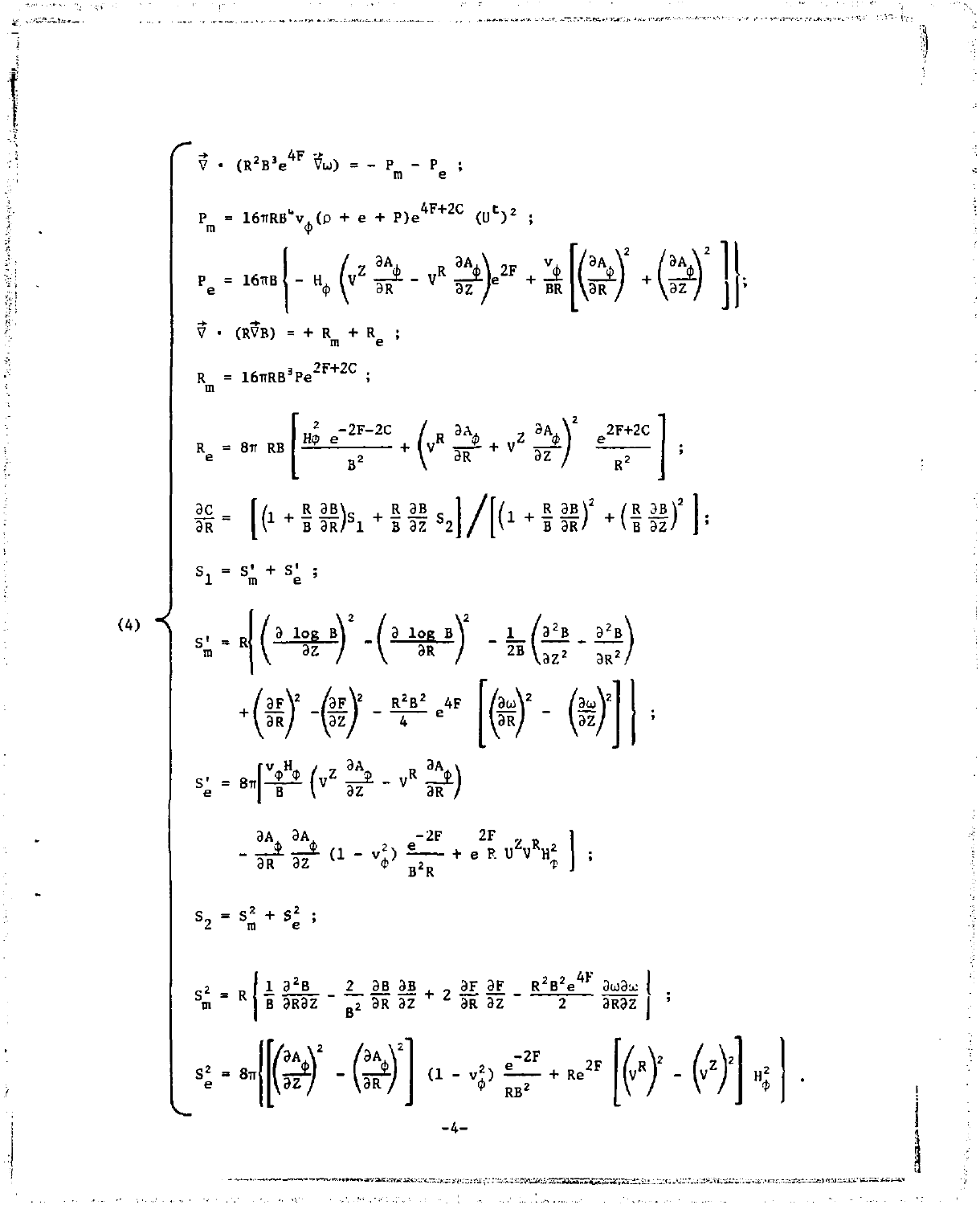The linear rotational velocity in the locally nonrotating frame is  $v_A$ , P is the material pressure,  $\rho$  is the particle density, and  $\varepsilon$  is the thermal energy density.

To find the equations of motion, we take the material energy momentum tensor for a perfect fluid consistent with the field equations:

(5) 
$$
T_{\mu\nu} = (\rho + \varepsilon + P)U_{\mu} U_{\nu} + g_{\mu\nu} P,
$$

which satisfies the divergence equations

(6) 
$$
T_{\mu;\nu}^{\nu} = \frac{1}{\sqrt{-g}} \frac{\partial}{\partial x^{\nu}} (T_{\mu}^{\nu} \sqrt{-g}) + \frac{1}{2} \frac{\partial g^{\alpha\beta}}{\partial x^{\mu}} T_{\alpha\beta} = 0
$$
.

Putting this in a form suitable for computations we introduce a momentum density  $S_{ij} = (\rho + \epsilon + P)U_{ij} U^t$ , time four velocity  $V^V = U^V/U^t$ , and number density  $D = \rho U^L$ . The proper number density of the fluid is  $\rho$ ,  $\varepsilon$  is the thermal energy density, P the pressure, and  $U^{\mu}$  the usual four velocity. With manipulation, the energy and particle conservation equations become

(7) 
$$
\frac{1}{\sqrt{-g}} \frac{\partial}{\partial x \nu} (S_{\mu} V^{\nu} \sqrt{-g}) + \frac{\partial P}{\partial x \mu} + \frac{1}{2} \frac{\partial g^{\alpha} B}{\partial x \mu} \frac{\partial \alpha^{3} B}{\partial t} = 0.
$$

The particle conservation equation is

(8) 
$$
\frac{1}{\sqrt{-g}} \frac{\partial}{\partial x^{\vee}} (DV^{\vee} \sqrt{-g}) = 0.
$$

These equations are sufficient to determine the flow. The three space-like momentum equations of eq. (7) and the time projected part of  $T_{\rm VtII}^{\mu}$  are used to find the time behavior of  $\epsilon$ .

 $-5-$ 

് സംഗ്ദര പ്രമുഖ പറഞ്ഞുകളെ പ്രദേശതകളെ ഒരു പിടങ്ങിയിരുന്നു. പുട്ടിക്കുമെത്തിൽ കഴിയിക്കുകയെത്തിയിരുന്ന് കൊണ്ടായി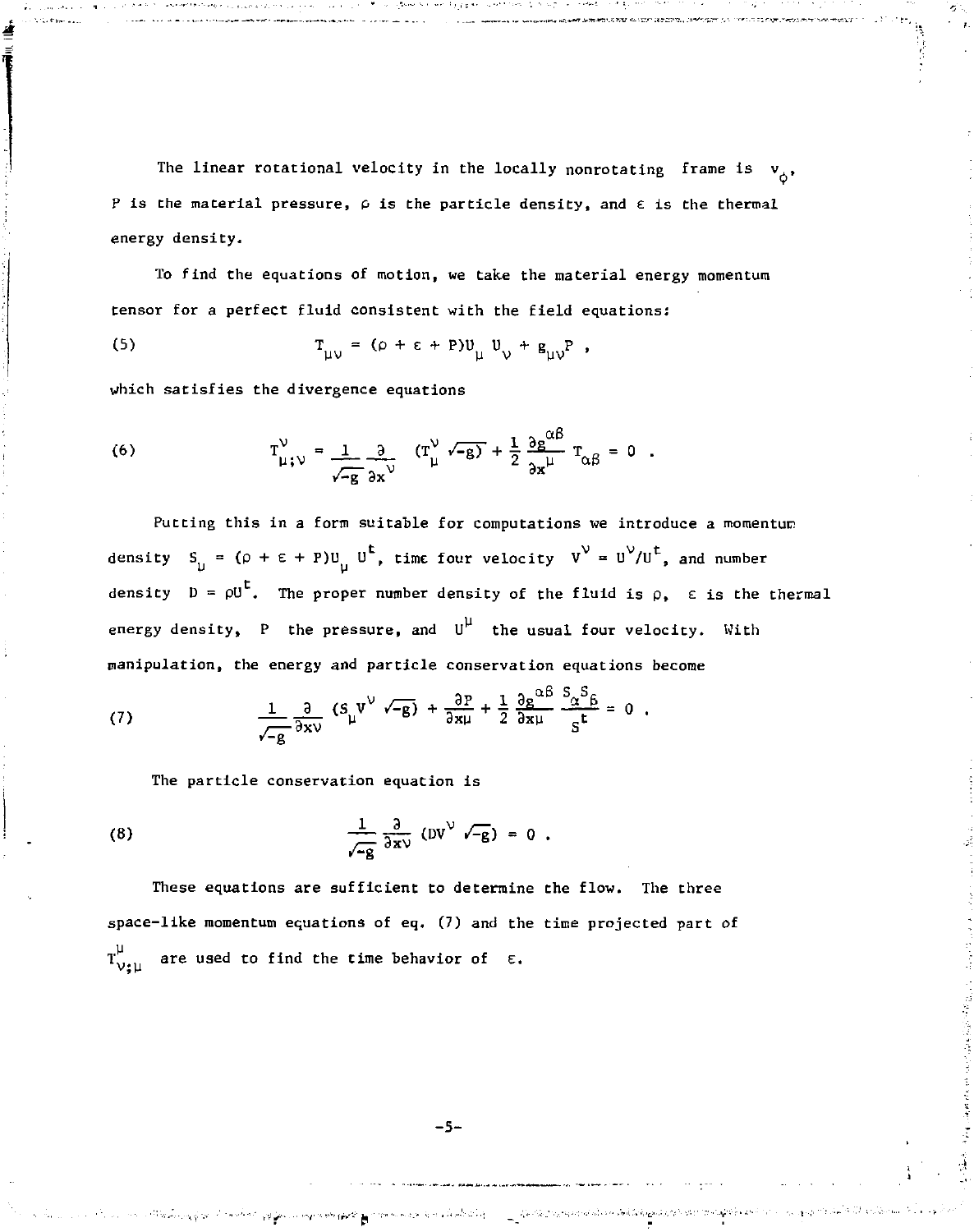Consider  $0^V T^{\mu}_{V \text{th}}$  0. Using the condition  $0^V U_V + 1 = 0$  to evaluate and simplify the divergence terms, and introducing an energy density  $E = \nu U^t$ , the energy equations become

(9) 
$$
\frac{\partial}{\partial x^{\mu}} (ev^{\mu} \sqrt{-g}) + P \frac{\partial}{\partial x^{\mu}} (U^{\mu} \sqrt{-g}) = 0.
$$

We use this form to make the equations as similar as possible to  $t$ . Newtonian Eulerian hydrodynamic equations, for which a large body of numerical methods exist.

To the momentum eq. (7), the electromagnetic force  $f_{L} = J^{V}F_{V|\lambda}$  is added. The electric currents are given by

$$
J^{R} = \frac{e^{-2C-2F}}{BR} \left\{ \frac{\partial}{\partial z} \left( BRe^{-2C-2F} H_{\phi} \right) \right\}
$$
  
\n
$$
+ \frac{\partial}{\partial t} \left( RBe^{-2C} \left[ \omega \left( \frac{\partial A_{\phi}}{\partial z} + \frac{\partial A_{\phi}}{\partial R} \right) + \left( H_{\phi} V^{Z} - \frac{\partial A_{\phi}}{\partial R} V^{\phi} \right) \right] \right) \right\};
$$
  
\n
$$
J^{Z} = \frac{e^{-2C-2F}}{BR} \left\{ \frac{\partial}{\partial R} \left( BRe^{-2C-2F} H_{\phi} \right) \right\}
$$
  
\n
$$
+ \frac{\partial}{\partial t} \left( e^{-2C} \left[ \omega \left( \frac{\partial A_{\phi}}{\partial z} + \frac{\partial A_{\phi}}{\partial R} \right) - \left( H_{\phi} V^{R} + \frac{\partial A_{\phi}}{\partial z} \right) \cdot \right) \right] \right\};
$$
  
\n
$$
J^{\phi} = \frac{e^{-2C-2F}}{BR} \left\{ \frac{\partial}{\partial R} \left[ \left( \omega v_{\phi} + \frac{e^{-2F}}{BR} \right) \frac{\partial A_{\phi}}{\partial R} - \omega BRe^{2\zeta} v^{Z} H_{\phi} \right] \right\}
$$
  
\n
$$
+ \frac{\partial}{\partial z} \left[ \left( \omega v_{\phi} + \frac{e^{-2F}}{BR} \right) \frac{\partial A_{\phi}}{\partial z} + \omega BRe^{2F} V^{R} H_{\phi} \right] - \frac{\partial}{\partial t} \left[ \frac{e^{2F+2C}}{RB} \frac{\partial A_{\phi}}{\partial t} \right] \right\};
$$
  
\n
$$
J^{L} = e^{-2C-2F} \left\{ \frac{\partial}{\partial R} \left\{ BRe^{2F} \left[ \left( v^{\phi} - \omega \right) \frac{\partial A_{\phi}}{\partial R} - v^{Z} H_{\phi} \right] \right\} \right\}.
$$

-6-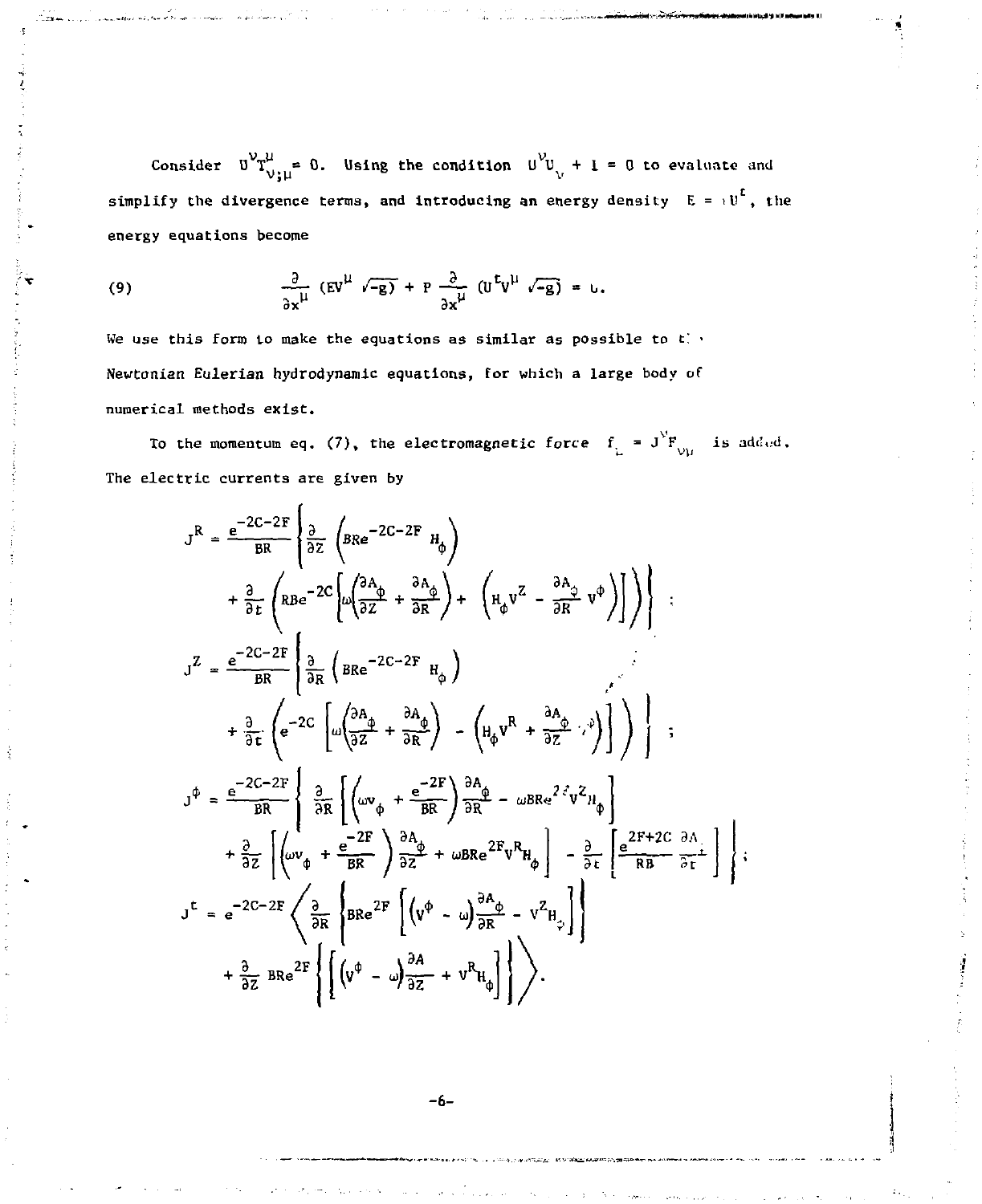**The time evolution of the vector potential comes from the definition of**   $F_{\pm\phi}$ :

(10) 
$$
\frac{\partial A_{\psi}}{\partial r} = -v^R \frac{\partial A_{\psi}}{\partial R} - v^Z \frac{\partial A_{\psi}}{\partial Z}.
$$

The equation for the toroidal magnetic field comes from the Maxwell equation

$$
F_{\mu\nu_{\nu}\gamma} + F_{\eta\mu_{\nu}\nu} + F_{\nu\eta_{\nu}\mu} = 0.
$$

With  $u \approx R$ ,  $v = Z$ ,  $\eta \approx t$  the equation for the toroidal magnetic field is

(11) 
$$
\frac{\partial H_{\phi}}{\partial t} = \frac{\partial}{\partial z} \left( v^{\phi} \frac{\partial A_{\phi}}{\partial R} + v^{Z} H_{\phi} \right) + \frac{\partial}{\partial R} \left( v^{\phi} \frac{\partial A_{\phi}}{\partial z} - v^{R} H_{\phi} \right) .
$$

To determine static configurations only, the R.Z componencs of the **momentum equations and the gravitational field equations are needed. Since conditions are important. The gravitational potentials are estimated to nrdeT** 

(12)  

$$
\begin{aligned}\nF &= M\left(1 - \frac{r}{6} \frac{\partial B}{\partial r}\right) / r + Q(2Z^{2} - R^{2}) / r^{5} \\
B &= 1 - \frac{2}{r} \frac{\partial B}{\partial r} \\
\omega &= 2J / r^{3} \qquad r^{2} = R^{2} + Z^{2} \\
C &= 0 \text{ on axis.} \n\end{aligned}
$$

**The gravitational mass M is given by** 

$$
N = 2\pi \int \left( T_R^R + T_Z^2 + T_{\varsigma}^2 - T_L^T \right) dR dZ \sqrt{-g} = N_{\rm in} + N_{\varsigma} ;
$$
  

$$
M_{\rm in} = 2\pi \int \left[ (\rho + \varepsilon + 3P) + \left( S_R V^R + S_Z V^2 + S_{\varsigma} V^2 \right) \right] dR dZ \sqrt{-g} ;
$$

**- 7-**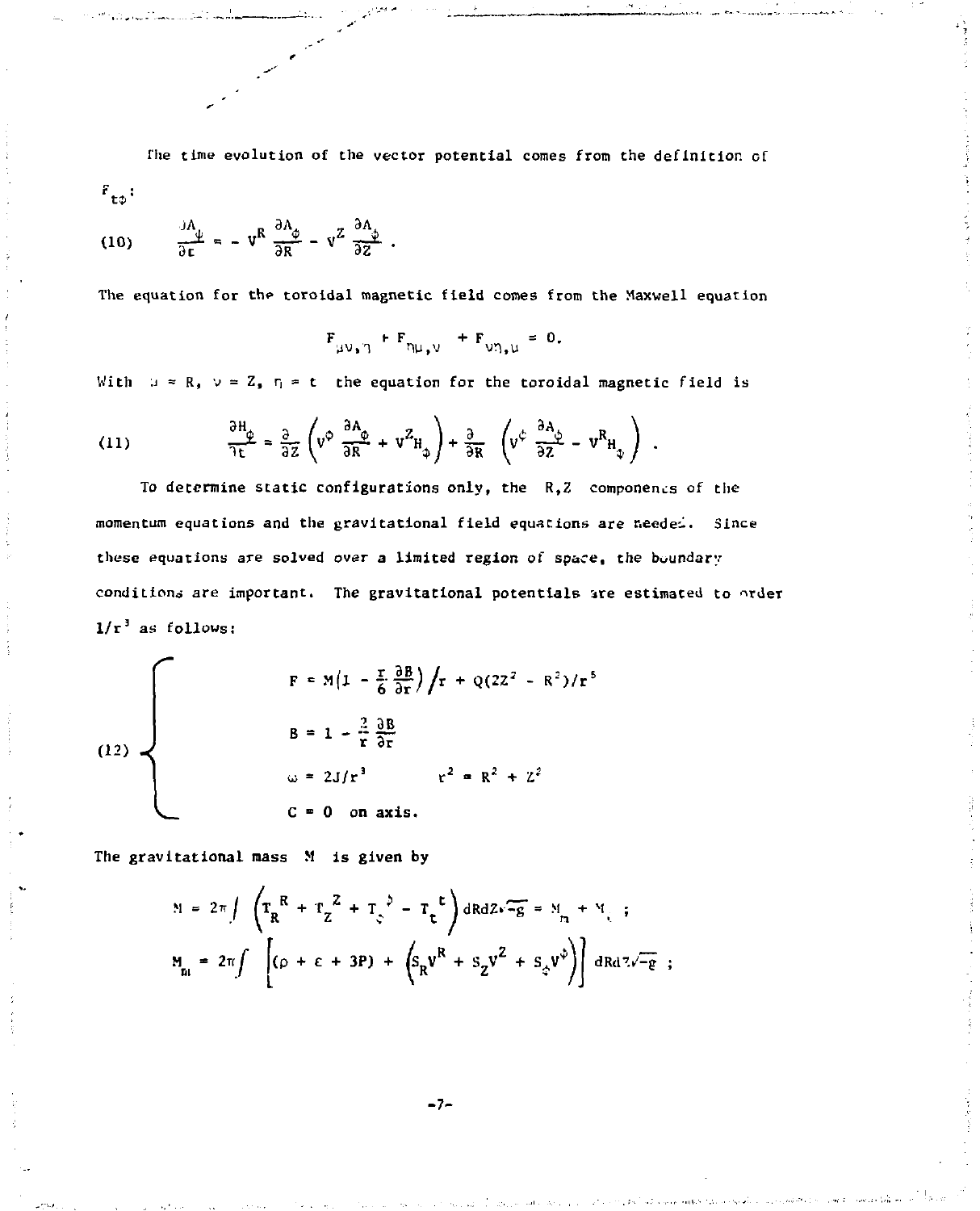$$
M_{\chi} = 2\pi \int \left[ \frac{H_{\phi}^{2}}{B^{2}} \left[ \frac{e^{-4}F^{-4}C}{B^{2}} + e^{-2C} \left( (v^{R})^{2} + (v^{Z})^{2} \right) \right] \right]
$$
  
+ 
$$
\left( \frac{\partial A_{\phi}}{\partial R} \right)^{2} \div \left( \frac{\partial A_{\phi}}{\partial Z} \right)^{2} \frac{e^{-2C}}{R^{2}B^{2}} \left[ 1 + R B v_{\phi} e^{2F} (v^{2} + \omega) \right]
$$
  
+ 
$$
\frac{H_{\phi}v^{\phi}}{B} e^{-2C} \left( v^{R} \frac{\partial A_{\phi}}{\partial Z} - v^{Z} \frac{\partial A_{\phi}}{\partial R} \right)
$$
  
+ 
$$
\frac{2}{R^{2}B^{2}} \left( v^{R} \frac{\partial A_{\phi}}{\partial R} + v^{Z} \frac{\partial A_{\phi}}{\partial Z} \right)^{2} \right] dR dZ \sqrt{-g} .
$$

The angular momentum J is written as the sum of

$$
J_{m} = 2\pi \int S_{\circ} \sqrt{-g} dR dZ ;
$$
  
\n
$$
J_{\rho} = 2\pi \int \frac{e^{-2C}}{B^{2}} \left\{ H_{\phi} \left( \frac{\partial A_{\phi}}{\partial Z} v^{R} - \frac{\partial A_{\phi}}{\partial R} v^{Z} \right) + (v^{\phi} - \omega) \left[ \left( \frac{\partial A_{\phi}}{\partial R} \right)^{2} + \left( \frac{\partial A_{\phi}}{\partial Z} \right)^{2} \right] \right\} \sqrt{-g} (dR dZ)
$$

The quadrupole moment Q is approximated by integrating the mass contributions multiplied by  $(22^2 - R^2)$ ;

$$
Q = 2\pi \int \left( T_R^R + T_Z^2 + T_\phi^{\phi} - T_t^{\phi} \right) \left( 2Z^2 - R^2 \right) \sqrt{-g} \text{ (dRdZ)}.
$$

The differential equation for B is linear in B, so that it does not have a source as seen from far away. Jts asymptotic form arises from the R factor of the differential term  $\vec{v}$  • ( $R\vec{v}_B$ ) in the equation for B.

The term  $\frac{M}{6} \frac{\partial B}{\partial r}$  in the asymptotic form of F arises from the B term in the differential equation for  $F$ ;  $\vec{v}$  ( $B\vec{v}$ F).

The equation for C is an ordinary differential equation and  $C = 0$  on the axis; it is sufficient to integrate C out in R from the axis.

The magnetic field variable  $A_{\phi}$  is taken as zero at the outside of the calculational grid and  $H_A$  is taken as zero outside the region occupied by

 $-8-$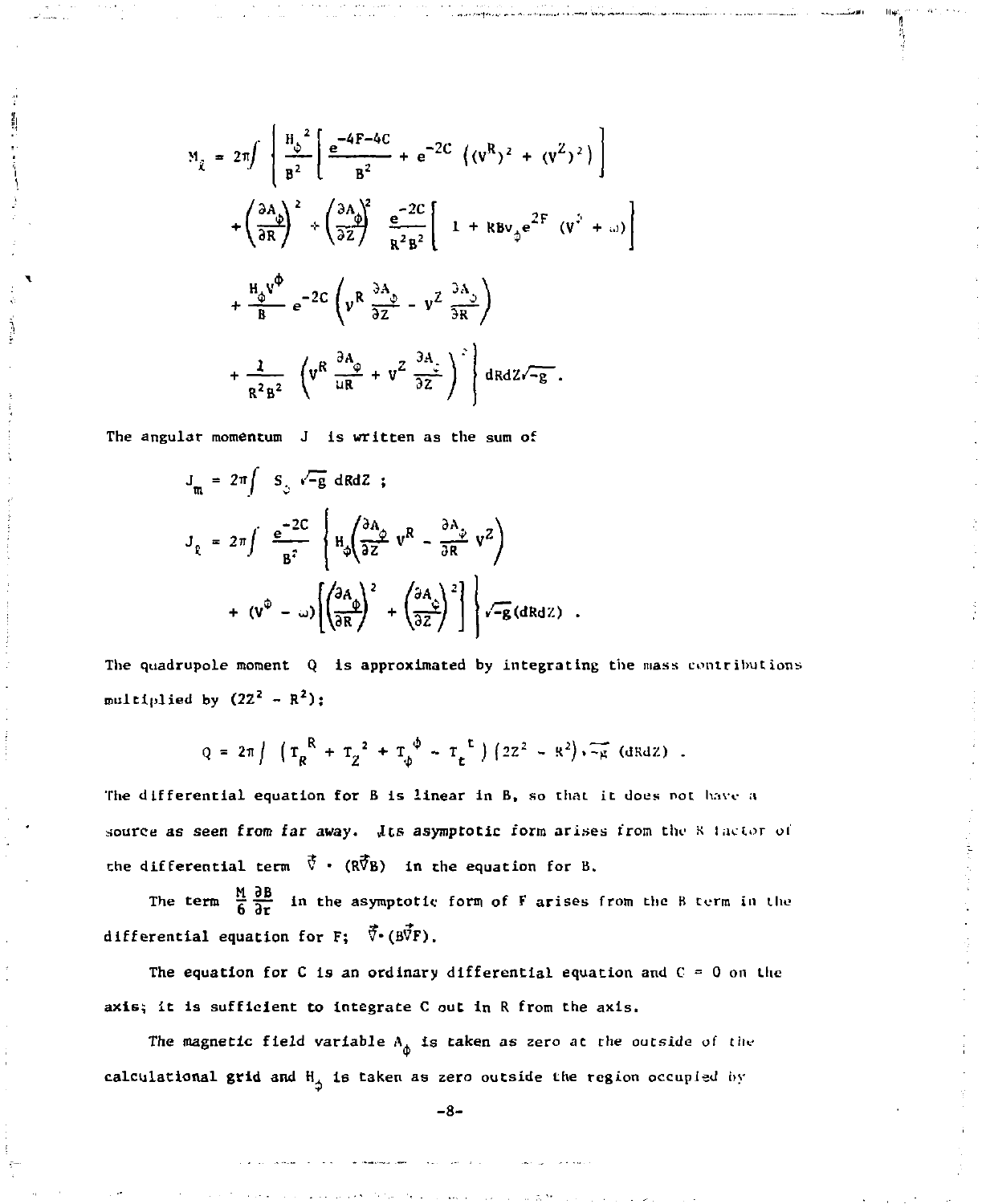material. It may seem artificial to set  $A_{\alpha}$  equal to zero on the boundary of the calculational grid; however, with  $A_{\phi} = 0$  at the boundary, there is no external torque and the system as a whole is electrically neutral. In practice, the force needed at the boundary to constrain the magnetic field to the interior regions is extremely smajl.

#### METHOD OF SOLUTION

first, we discuss the manner of solution for stationary equilibrium calculations. In this case, besides the gravitational field equation, it is necessary to solve only the two momentum equations for hydrostatic equilibrium

(13) 
$$
\begin{cases} \frac{\partial P}{\partial R} + \frac{1}{2} \frac{\partial g}{\partial R} \bigcup_{\mu} U_{\mu} & (\mu + \mu + P) + J^0 F_{\alpha R} = 0, \\ \frac{\partial P}{\partial Z} + \frac{1}{2} \frac{\partial g}{\partial Z} \bigcup_{\mu} U_{\beta} & (\mu + \mu + P) + J^0 F_{\alpha Z} & \forall \mu, \end{cases}
$$

Space is divided by a rectangular grid in  $R$  and  $Z<sub>s</sub>$  and the variables are centered as in Fig. 1. Difference equations are found from the differential equations by taking appropriate first order differences with Fig. 1 as a guide. Alt equations are centered at the same space point by suitable averages. A densiLy distribution in R,2 space is chosen for equilibrium calculations. If the star is nonmagnetic, then the velocities, energy and pressure are taken to be zero on the first iteration and the field equations (eg. 4) are solved with only the density source terms. The *Z* component of eq. (13) is solved for P, and hence  $\epsilon$ . An appropriate equation of state both relates P, c, and . The R component of eq. (13) is then solved for both the angular momentum  $V_{\infty}$ with the P and  $\varepsilon$  just found, and the velocity normalization condition  $U_{\nu}^{\mu} + 1$ = 0. The new  $\rho$ ,  $\varepsilon$ , P, S<sub>2</sub> are now put into the source terms of eq. (4).

- 9-

计微型程序 使 医中国人感觉性皮肤病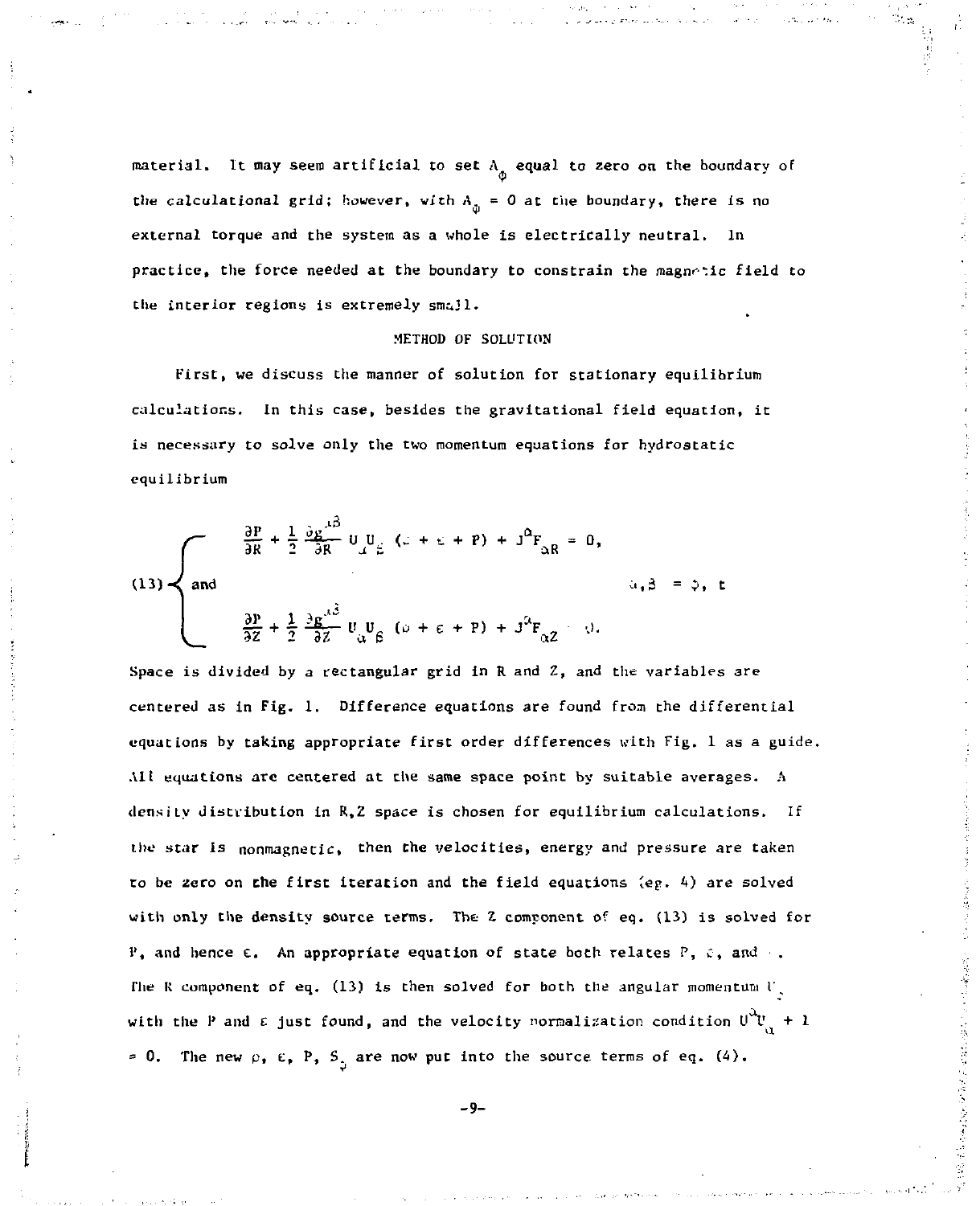These equations are solved for new values of the gravitational potentials. The equations for gravitatirnal potentials involve several potentials. To separate the unknowns the following procedure is used. In the differential form for example,  $\vec{V}$  • (BTF) in the first of eq. (4) B has its value from the last iteration and all other variables use old values. Source-like terms use the old F. The resulting simple difference equation is solved for F. The next equation is solved for .J by a similar method. Terms on the left side use old values (except  $\omega$ ) and all terms on the right side use old values, including the old values for  $\omega$ . After new values of the potentials are found, the equilibrium eqs. (13) are solved again for new values of  $P_1$ , and S.. This process is repeated until convergence is achieved. Calculations are only made for magnetic stars with toroidal fields. In this case, the  $\cdot$  and P are zero and the Z component of eqs. (13) is solved for  $H_n$  instead of  $\ldots$  The rest of the solution is identical to that of thermally supported stars.

With dynamic calculations we assume that for any moment the gravitational field is the field that would have existed had the sources been constant. For any moment, the source terms are evaluated with the density, energy, velocity, and fields at that moment. The meaning of this approximation is not clear for very strong gravitational fields. As a check on the emitted gravitational radiation, the energy

$$
E = \frac{1}{M} \int \dot{\phi} \dot{\phi}^2 dt
$$

is calculated, and in all calculations performed, this is a very small quantity  $({}^{6}_{2} 10^{-6})$ .

After finding the gravitational field potentials, we solve- *the* fluid and magnetic field equations by standard finite difference methods using finite time steps and a finite space grid. The system is advanced from one time to

-10-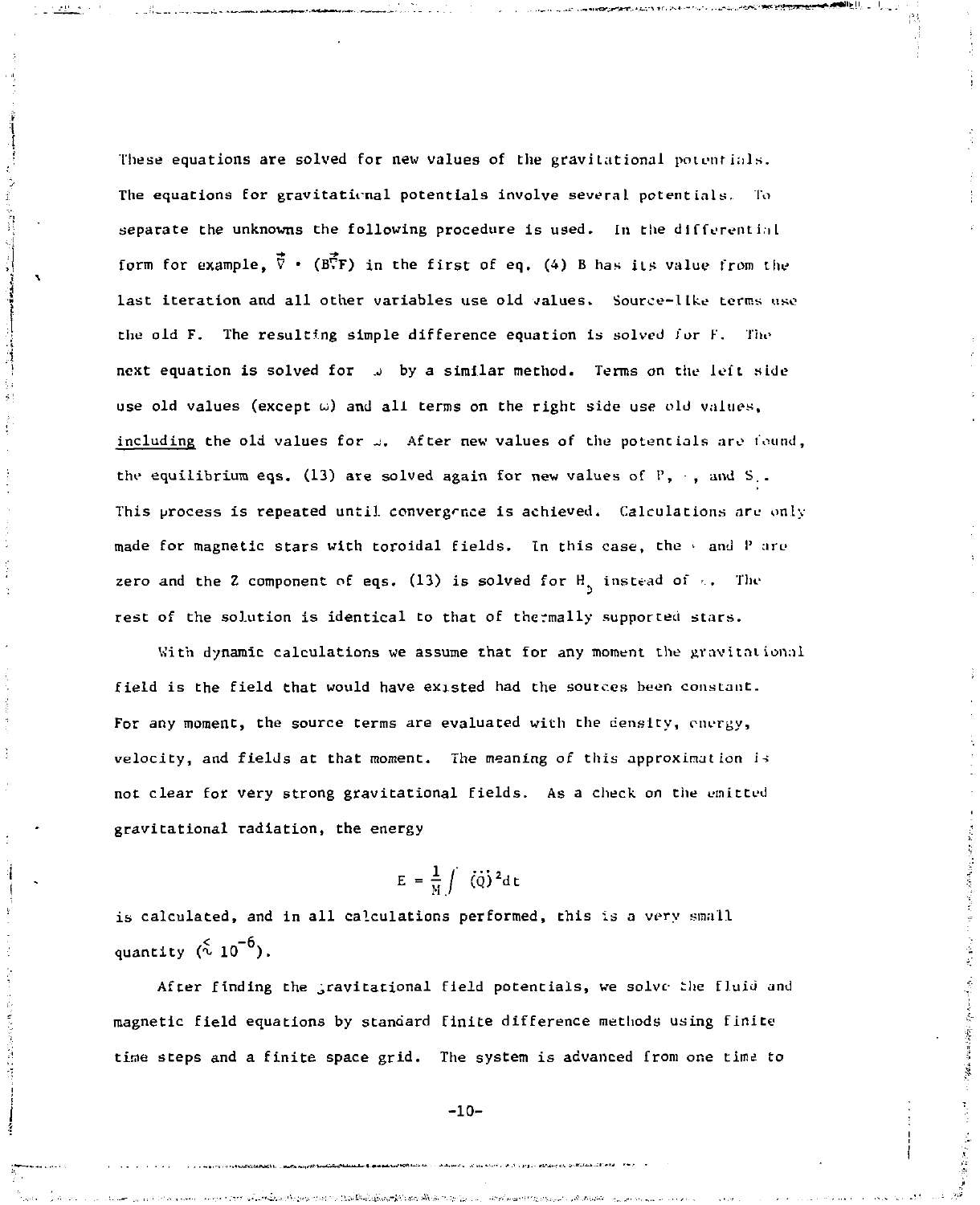the next by solving the time evolution equations for the material varial les and the magnetic fields, and again solving the gravitational field equations. The calculational grid is also moved in time so that at any moment it spans the stellar material in a reasonable fashion. For example, in collapse calculations, the grid is moved inward so that the amount of material in the central zones of the grid changes as little a<sub>2</sub> possible. To keep the zoning reasonably good, the outside of the grid is moved in and some mass i;. lost. The lost mass is of very low density and prosumed to be unimportant.

#### RESULTS FOR EQUILIBRIUM CONFIGURATIONS

We first discuss thermally and rotationally supported stars with a perfect gas equation of state. The adiabatic index is  $4/3$ , which is appropriate to a supermassive star [Fowler<sup>(1)</sup>]. A density profile is selected according to the formula

(14) 
$$
\begin{array}{c}\nD = D_0 (1 + aY + bY^2) \exp(-Y) \\
\downarrow Y = (R^n + (3Z)^n)^{1/n} .\n\end{array}
$$

The parameters  $a,b$  make the central density either peaked or flat. The principal parameter *z.* determines the overall shape; n maVes the distribution either elliptical or more square as projected on the  $R, Z$  plane. The initial density is chosen so that the star will be almost Newtonian and an equilibrium solution for the thermal energy and rotacional velocity is easily found. After one solution is found.  $D$  is multiplied by a constant a little greater than one and *a new* solution is found for the higher mass. This process is repeated until the binding energy is past its maximum value. This way, a sequence of stars with the same shape and increasingly large gravitational fields is generated. The parameter for the gravitational field strength is

-11-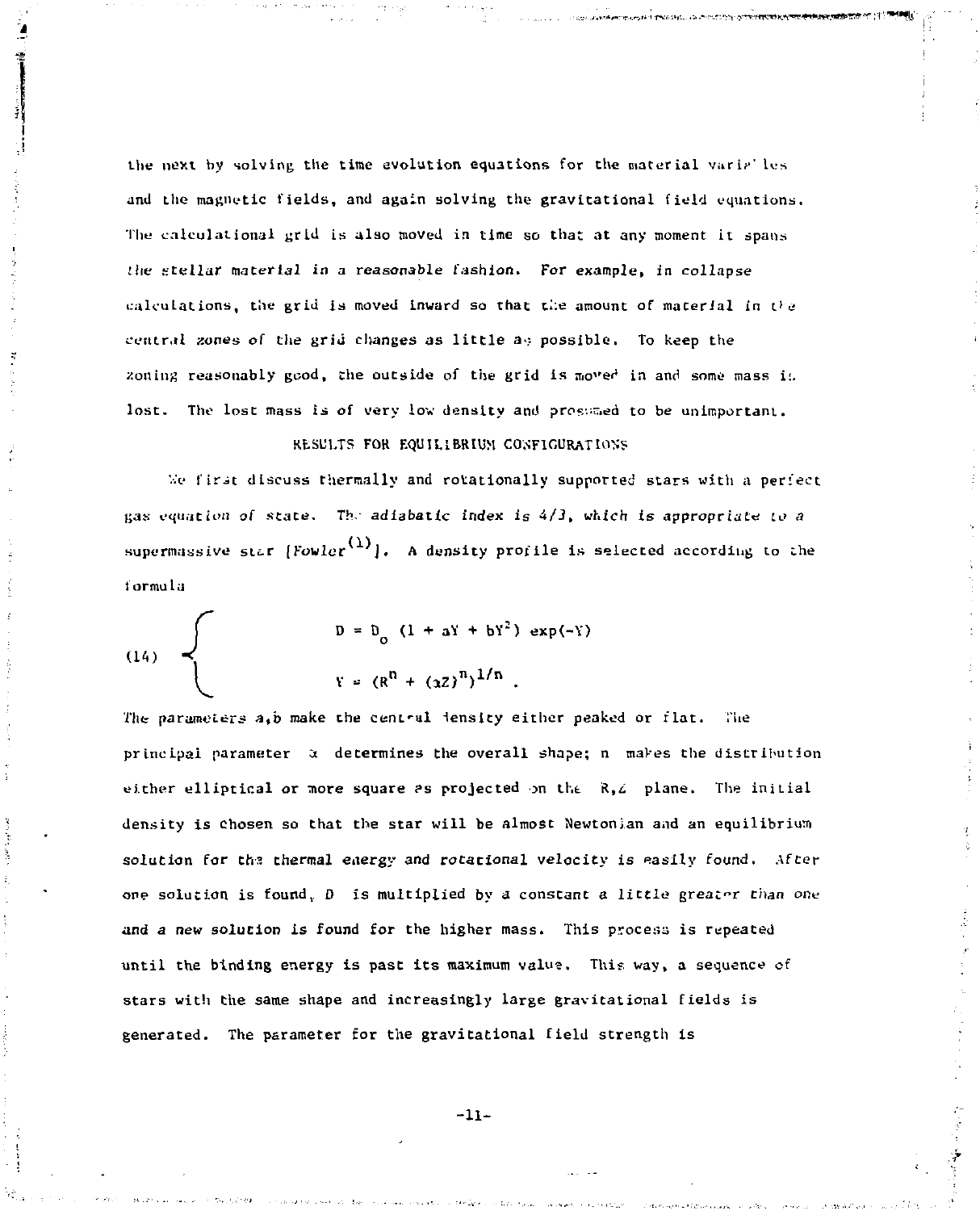$\gamma = 1 - \exp(-F_c)$ , where  $F_c$  is the central value of the potential F, and  $\gamma$  is related to the central red shift by  $\gamma = Z_c/(1 + Z_c)$ .

¢,

We first give the results for an elliptical  $(n = 2)$  density distribution with  $a = 0$ ,  $b = 0$ . In Fig. 2 the binding energy (particle mass - gravitational mass)/(particle mass) for a variety of shapes,  $\alpha$ , is presented. The disk ( $\alpha$  =  $\infty$ ) calculation is from Bardeen and Wagoner  $\sim$  . Figure 3 shows the specific angular momenta of the several configurations as a function of  $\gamma$ . It is interesting to conjecture about the change in the binding energy curves with For  $\alpha > 6$  the shapes are characteristic of disk stars and appear to have no maximum below  $y = 1$ . Also, the high- $\alpha$  stars appear to have a specific angular momentum that approaches the extreme Kerr solution for  $\gamma = 1$ . Highly flattened stars are qualitatively related to extreme Kerr metrics, while round stars can not be continuously connected to the Kerr metric.

All these stars rotate more rapidly at the center than at the outside. Uniform rotation limits the amount of binding energy to considerably lower values. Figure 4 shows how the angular velocity falls off with R and *Z* for an  $\alpha = 8$  star with a  $\gamma = 0.5$ . The gradient of the angular velocity is very small in the Z direction. For high values of  $\alpha$  and  $\gamma$  an ergo-toroid develops inside the star; i.e., a surface where  $g_{rr} = 0$ . In Fig. 5 the linear frame dragging velocity  $[V = WBRexp(2F)]$  is shown as a function of R for several values of  $\gamma$ . The boundary of the ergo-toroid region is  $V = 1$ . In Fig. 6 the shapes of the ergo-toroid regions are shown for several values of y. Such regions can extend far outside the star. Figure 7 illustrates how space is being stretched. As mass is initially added to the grid, the density increases with  $\gamma$ , but eventually space begins to sag as more matter is added and the density decreases. Finally, in Fig, 8 the variation of several quantities with shape ard shown. The ratio of kinetic to potential energy is

-12-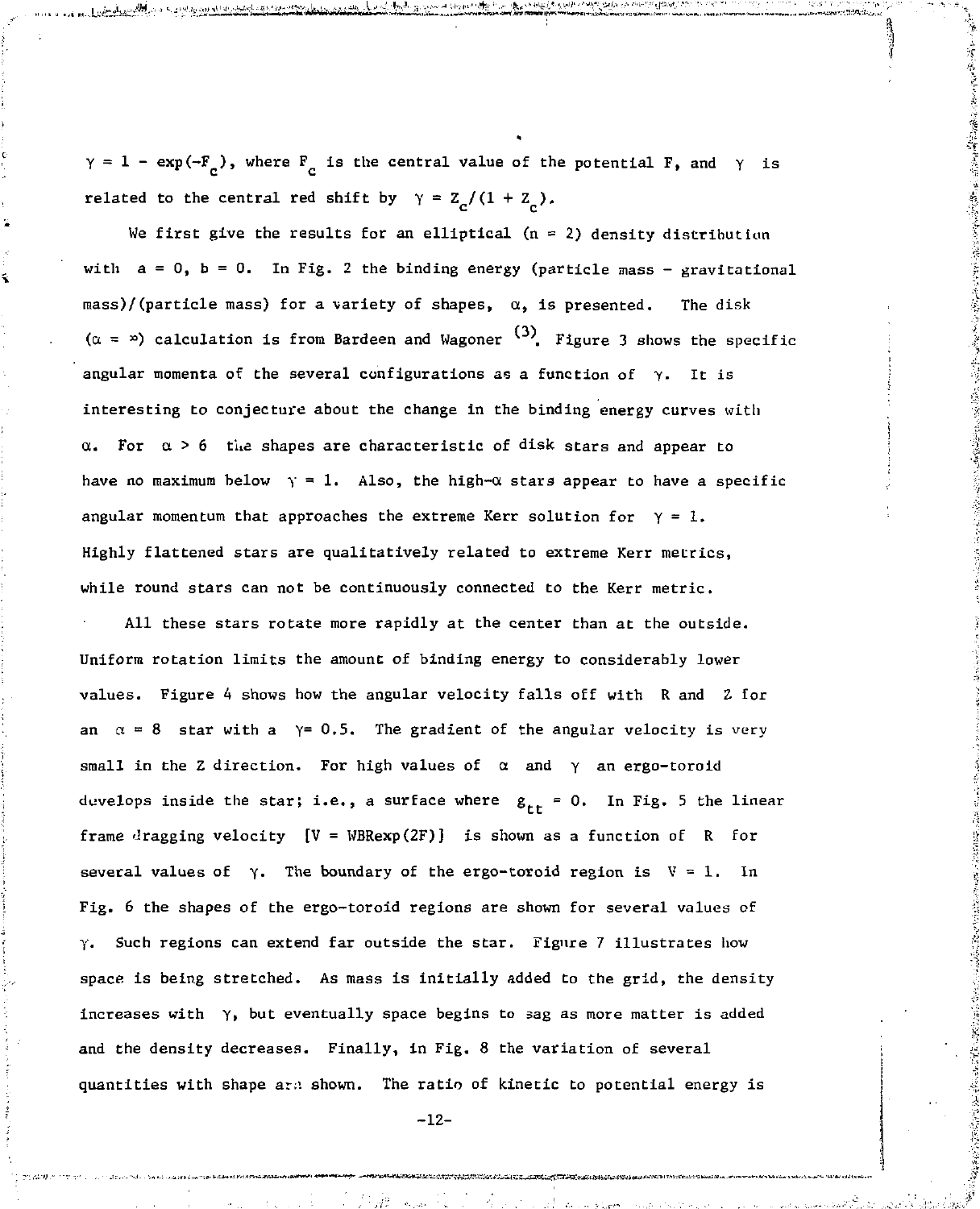important since Ostriker and Tassoul<sup>(4)</sup> have shown for Newtonian stars that KE/GE < 0.14 for secular stability and KE/GE < 0,27 for dynamic instability. The former condition restricts the shape of stars to  $\alpha < 2$  and the latter condition restricts to  $\alpha < 3$ . Thus, very relativistic stars are probably unstable to nonaxisymmetric deformations. The equation of state adiabatic index is 4/3, implying that these stars have small binding energies.

The thermal energy density curve is used to estimate where local instability might occur; i.e., a Jeans' type gravitational instability. As stars move away from disk configuration e rises very rapidly, so only very flat stars are unstable in local breakup. These flat stars presumably could not form except in a very short time because the bar-type instability sets in at  $\alpha = 3$  and develops rapidly in a few revolutions. Three-dimensional Newtonian hydrodynamic calculations were made to confirm Ostriker and Tassoul's<sup> $(4)$ </sup> stability criteria because their stability analyses uses a moderately restrictive class of trial functions [see Appendix]. It is not obvious how strong differential rotation might affect their results. Our computer calculations agree roughly with the onset of a dynamic instability at  $\alpha = 3$  and KE/GE  $\sqrt[3]{0.28}$  [for stars with the same differential rotation distribution as relativistic equilibrium stars]. By "dynamic" we mean the stai changes shape dramatically. Stars with 0.14 < KE/GE < 0.25 change shape very slowly and the distortions are not apparent by visual inspection of iso-density curves, but can be detected by quadrupole moment edits.

Three equilibrium configurations were tested for axial stability on the dynamic computer program. Stars with  $\alpha = 2$ , 4, and 8, and with  $\gamma'$ s of 0.089, 0.407, and 0.82, respectively, were run. They were run for times corresponding to 20 to 40 sound-transit times across the star. The equilibrium and dynamic difference equations are centered differently in space so they are

-13-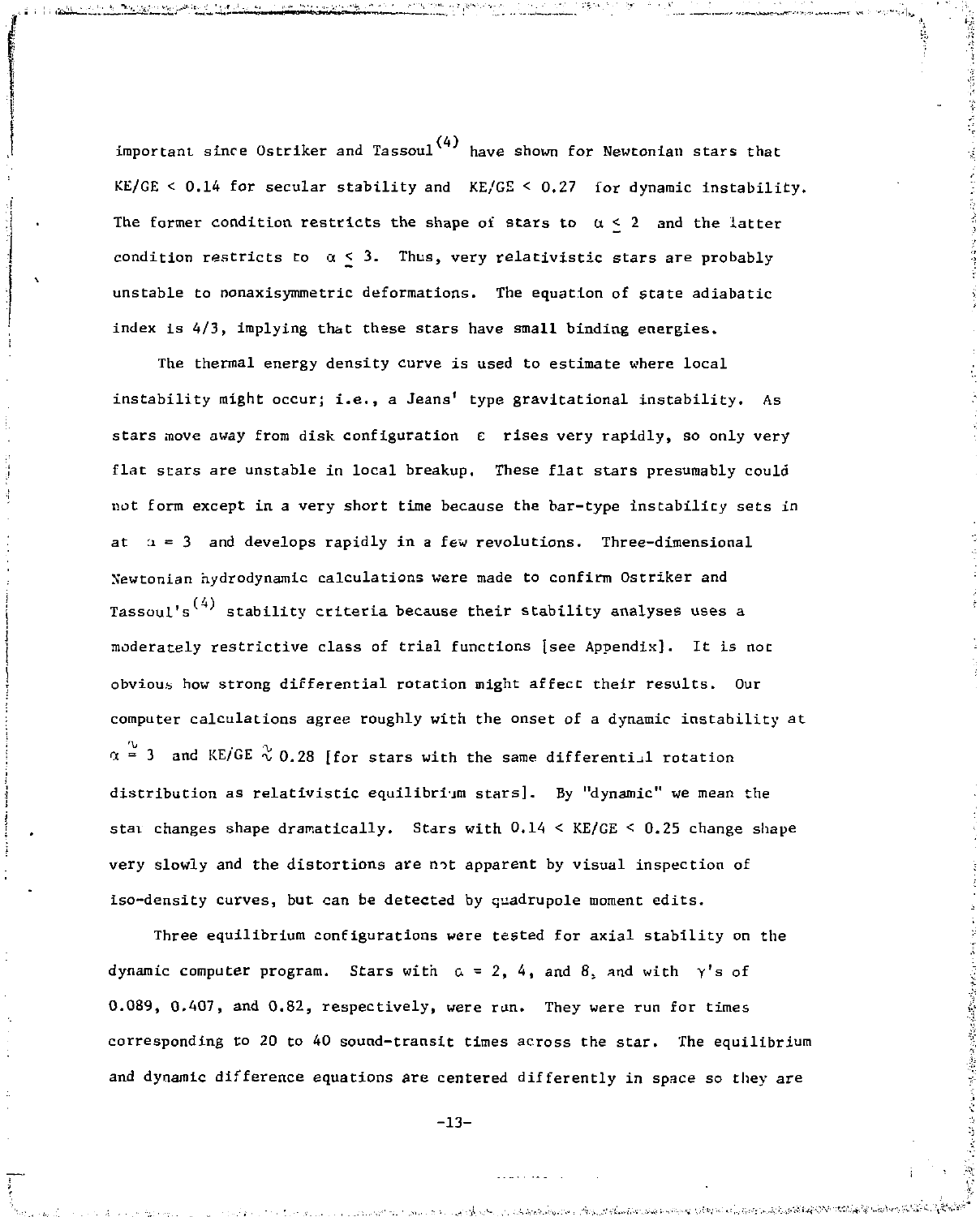not equivalent. The stars jiggle about, but the overall shape and mean density change very little. We conclude that at least all models with d(BE)/dy greater than zero are stable to asially symmetric perturbations.

The parameters a, b, and n are varied for a few configurations to see how sensitive the general results are to details of the density. Binding energy is very insensitive to a, b, and n at the same value of *y.* The curves of constant angular velocity could be parallel (in R,Z space) to the i-otation axis and the entropy could always increase outward by adjustments of  $a < 1$ ,  $b < 1$ ,  $2 \le n \le 4$ . Local instabilities such as the Taylor and Goldrich<sup>(5)</sup> instabilities can thus be avoided.

Because roundish stars cannot become highly relativistic, and flat stars are unstable toward breakup, a rapidly rotating black hole cannot be formed by a sequence of equilibrium states. It must be formed by dynamic collapse. This result is clear for supermassive stars with an adiabatic index of 4/3. Calculations were also performed with an adiabatic index of 2, which might be representative of very stiff hot neutron star matter. In this case,  $\alpha$  = 4 behaves like a disk and  $\alpha$  = 2 is like a round star [see Wilson<sup>(6)</sup>].

The next type of rotating star we consider is the cold neutron star. Thermal energy is not a free parameter in this case, so a different solution must be used. First, a guess of the density distribution for a spherical neutron star is put in the grid and the field equations are solved for the gravitational potentials. Then the Z equation for equilibrium (eq. 13) is integrated out from the equatorial plane to find the density profile in equilibrium with the gravitational fields. The density D is fixed on the equator. The the R equation is solved for the equilibrium angular velocity. This process is repeated until a convergence is obtained. This procedure describes an almost spherical neutron star, depending on how well the initial

-14-

「ことのことにはないことのかいところをつい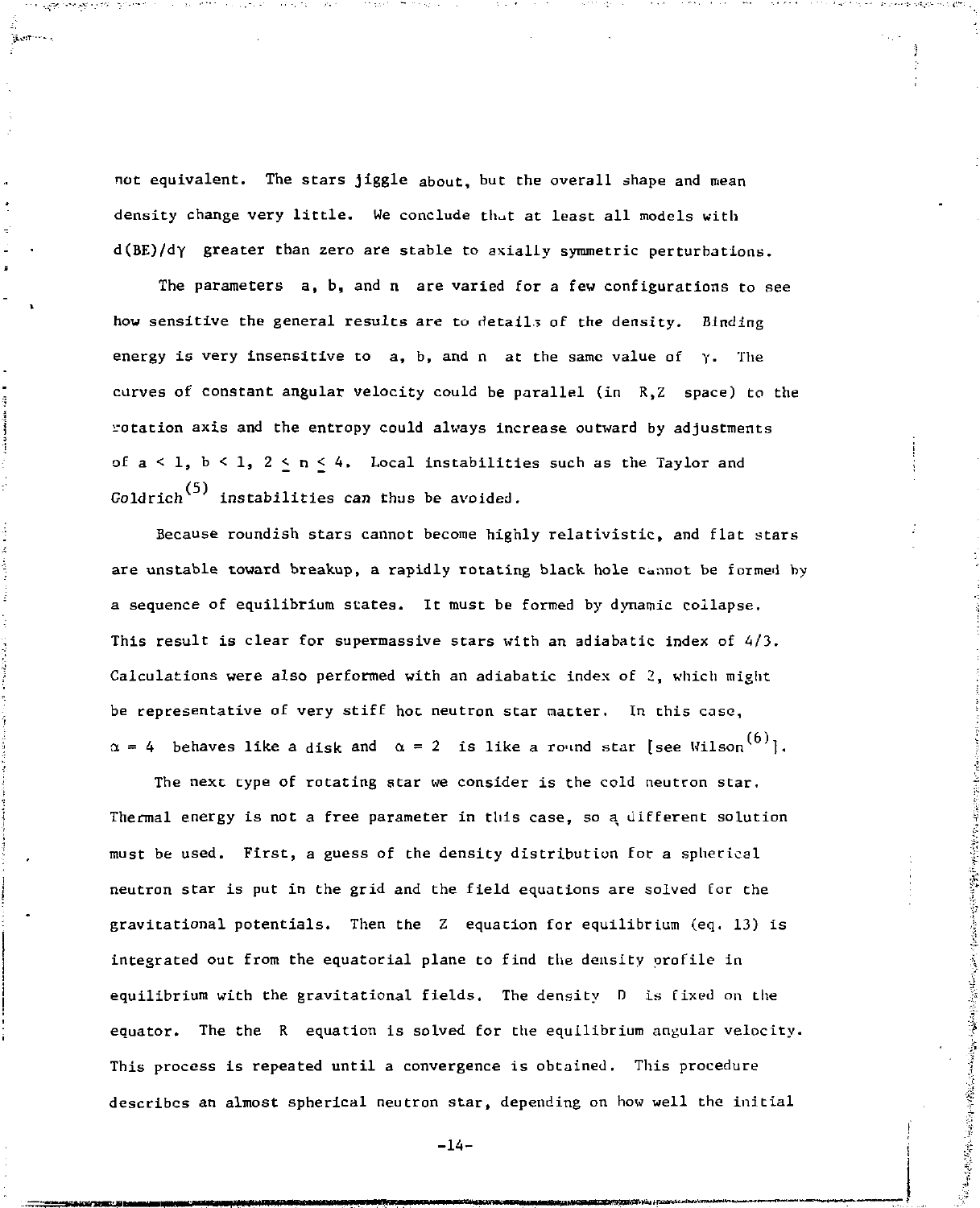density is guessed. Next, the density profile is stretched uniformly by a small amount in the R direction and the whole iteration process is repeated until an equilibrium is achieved. This develops a sequence of faster and faster rotating stars with about the sawe central densities. The central proper density changes along a calculational sequence because the coordinate density  $D$  is maintained on the equator.

We use an equation of state with a maximum stable spherical mass of 1.9  $M_{\odot}$ . In Fig. 9 the masses and central densities of rotating stars in sequence are shown. Figure 10 shows the mass increase from rotation vs stellar shape. Comparing Newtonian star shates with their kinetic energy to gravitational potential energy ratio, we estimate that the critical ratio 0.14 for kinetic energy to gravitational energy corresponds to a shape ratio of  $R/Z \tbinom{2}{3}$  1.75, The increase is fairly independent of central density (Fig. 10). Also in Fig. 10 is the curve for an extreme equation of state having a maximum spherical mass of 3.3  $M_{\odot}$ . We infer the rotational mass increase to be moderately independent of the equation of state, and the maximum stable rotational enhancement to be 1.5 to 1.7, The isodensity contours of these models are elliptical near the center and oval toward the outside. Angular velor.ity is nearly constant on lines of equal cylindrical coordinate radius, but the stars rotate differentially in the R direction. The angular velocity falls by a factor of two from the axis to the outside at the equator [see Wilson $^{(7)}$ ].

We consider next the clsss of rotationally and magnetically supported stars. As stated earlier, these magnetic stars might be an intermediate step in the dynamic collapse of a rotating magnetized cloud of gas. The question is how well might the combination of rotation and magnetic field stave off collapse under relativistic conditions. We look only at toroidal

-15-

医阿尔伯氏试验检尿道检查检查检查检查检查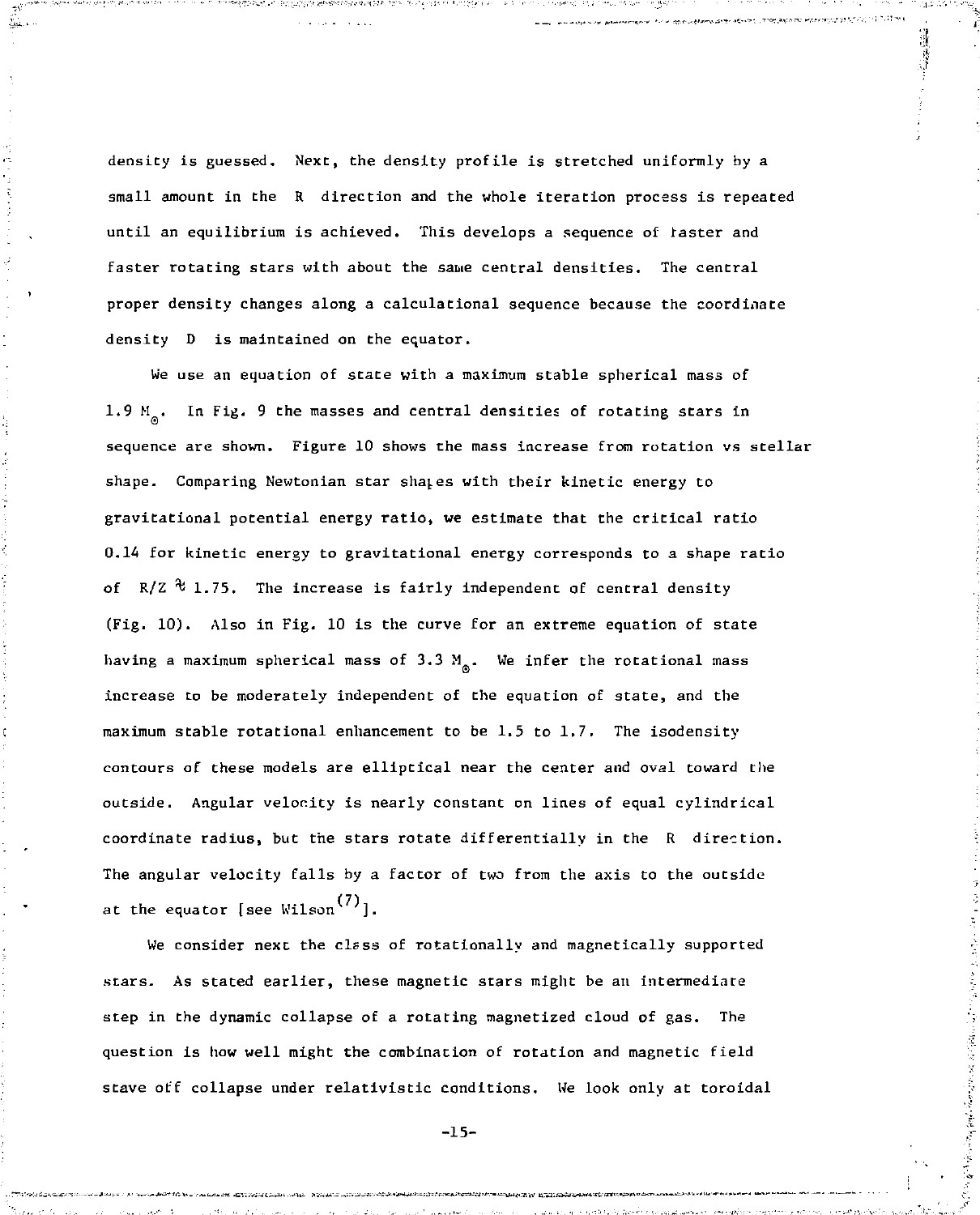magnetic fields because these are the simplest fields and perhaps the most likely fields formed in the rapid collapse of a rotating magnetic star.

法人法律的人 医无线菌素 计无语句 医颈部的 医小脑动脉 医生物学

We study only the extreme case of zero material to reduce the number of parameters. The solution is similar to that for thermally supported stars. A guess of the density is made. The *Z* component of the equilibrium equation (eq. 13) is solved for the toroidal field component  $H_{\alpha}$ . The R component of the equilibrium equation is solved for the angular momentum  $U_{\alpha}$ . The field equations are solved as before. The density formula used for spherical stars is used again. For a spherical star,  $\omega_{\phi}^{2} = H_{\phi}^{2}$  in the Newtonian limit. This combination of  $U_{\phi}$  and  $H_{\phi}$  acts somewhat like a perfect gas with an adiabatic index of 1.5.

In Figs. 11 and 12, binding energy and angular momentum dependence on the relativity parameter *y* are summarised for a variety of shapes. Because of the effectively stiff equation of state, stars of the same shape have much larger binding energies than the thermally supported stars with adiabatic indexes of  $4/3$ . A spherical star has a binding energy of  $1.25\%$ . The transition from round-type stars to disk-type stars appears to take place at  $x = 3$  to 4, instead of 6 to 8 as seen for stars with a *i*abatic indexes of  $4/3$ . The angular momenta again converge to 1 for  $\alpha > 2$ . (Again, these stars have no scale, so, as for thermally supported stars, the stellar mass is taken as one.) Much rounder stars form ergo-toroids. An  $u = 3$ configuration just barely forms an ergo-toroid at its maximum binding energy. Figure 13 shows the curves of constant frame dragging velocity. The  $V = 1$ curve is the surface of the ergo-toroid.

The stability of magnetically supported stars is less understood than that of thermally supported stars. Two of these stars *(\ = 1, 2)* were tested

 $-16-$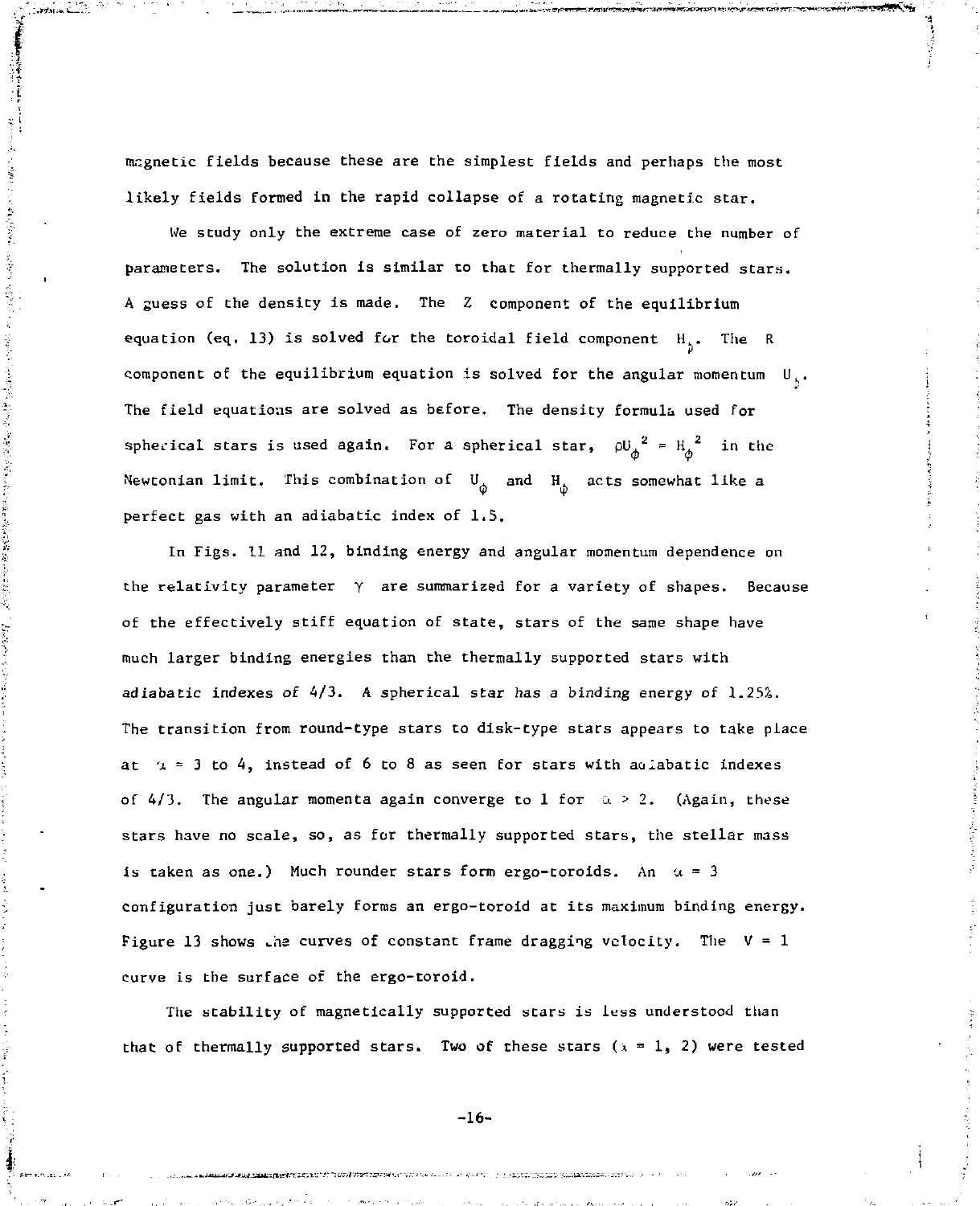for axially symmetric stability and were found to be stable at the configurations of peak binding energy.

Trehan and Singh<sup>(8)</sup> studied the nonaxial stability of rotating magnetized stars. They conclude that uniformly rotating stars with uniform densities t'.iould hcve the same ratio of gravitational potential to kinetic energy as nonmagnetic stars. The magnetic stars calculated above have a ratio of kinetic energy to potential energy that varies from 0.33 to 0.38 in the sequence  $R/Z = 1$  to  $R/Z = 4$ . From this, we infer that these magnetic stars are unstable. However, it may not be safe to apply Trehan and Singh's criteria to these magnetic stars because the velocity distribution is extremely differential. The linear rotational velocity over the star is very flat. It *rises* by a factor of two going from the axis to the outside. A large fraction of the mass has essentially the same linear velocity, rather than angular velocity. This point needs further study.

#### RESULTS OF DYNAMIC CALCULATIONS

The dynamic calculations followed from LeBlanc and Wilson's<sup>(2)</sup> results for the collapse of a rotating magnetic iron core in a star at the end of its thermonuclear evolution. They found that an iron star collapses rapidly when iron decomposes into neutrons, producing a nonuniform angular velocity distribution because the interior collapses much faster than the outer parts. This differential rotation twists the (initially assumed) poloidal field into a very strong toroidal field. The region of strong toroidal field acquires buoyancy, rises along the axis, and forms two jets in opposite directions along the axis. The jets have **a** kinetic energy considerably higher than escape velocity. No such jets are seen in supernovae explosions, however they are common in radio galaxies and quasars. John Wheeler<sup>(9)</sup> points out that a supermasslve **star might undergo a similar** collapse and form a jet. In this

-17-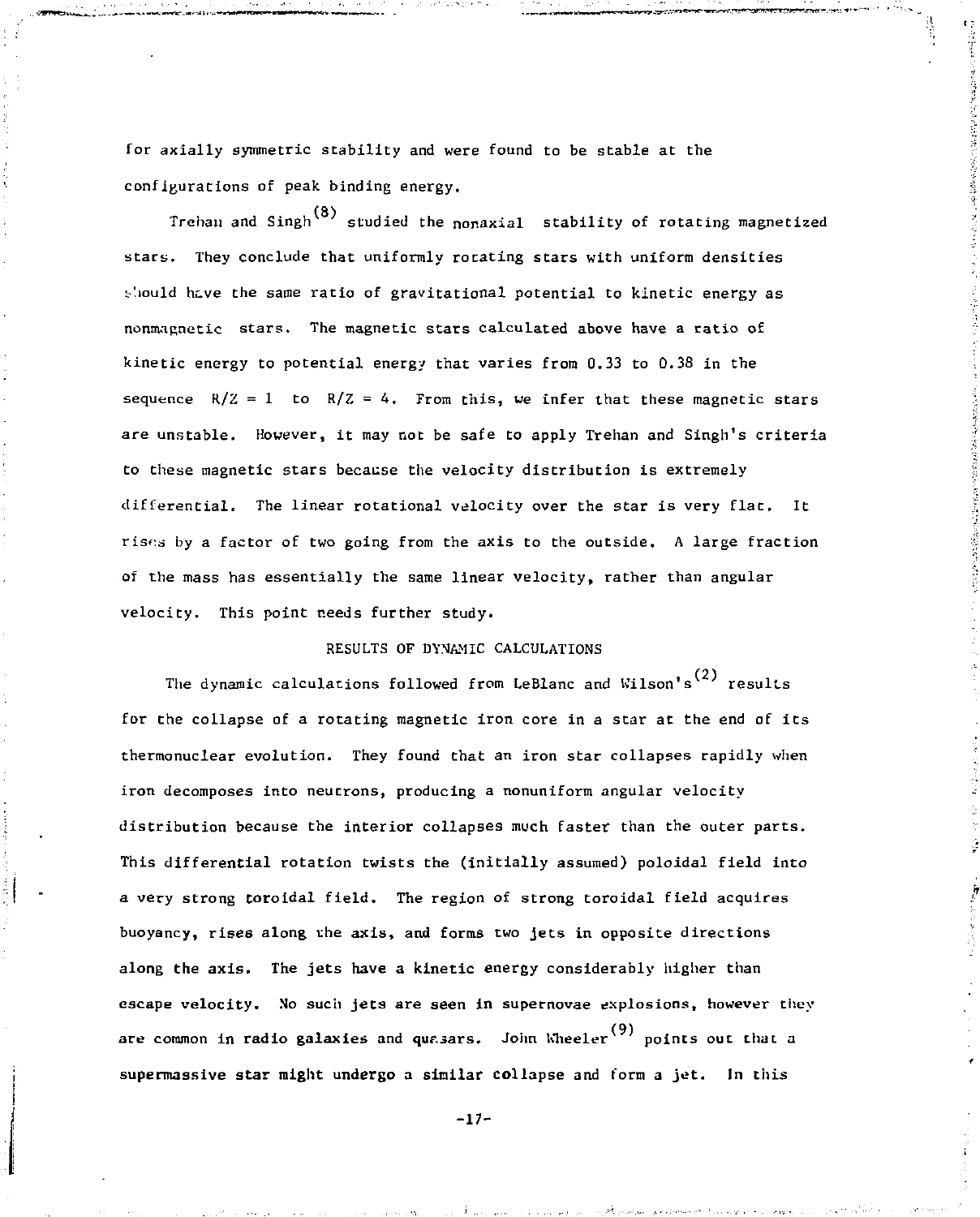case, the initial cause of collapse is the relativistic instability arising in massive stars when the increased gravitational forces of relativity increase beyond the excess of the adiabatic coefficient above 4/3. It is conjectured that the star would cool slowly and contract to the point of relativistic instability would then be supported less and less, and finally begin a very rapid infall. After a long infall, the effects of an initially negligible angular momentum and magnetic field would be felt. The star would produce a very large toroidal magnetic field and the collapse would also be halted by the increasing centrifugal effects of rotation. The twisitng of the field lines might blow a magnetic bubble out. Several configurations were tried. No jets, or only very weak jets, were formed.

The first calculation starts with a spherical density distribution that falls off exponentially with an increase in radius. Central density *is* taken as  $5 \times 10^{-6}$ . The material is given an angular velocity that is a function of cylindrical radius only which falls exponentially with the radius, and which has an exponent coefficient one-third of that used for the density distribution. The angular velocity is then normalized so that the total angular momentum is  $1.5$ . A poloidal magnetic field generated by a current proportional to the density is also included. The full calculations are performed over an inner region where the star is considered to reside. An outer grid twice the linear size of the inner region is used *to* calculate the gravitational and magnetic fields. It is used to minimize the effect of the boundary conditions on the fields. No magnetic field lines leave the outer grid. This condition puts a small current on the outer boundary. The magnetic field energy is normalized to 1/70 of the gravitational energy. The rotational energy is about 1/10 of the gravitational potential energy.

-18-

.<br>The company of the statistics and consequent to contract the company of the contract of the contract of the co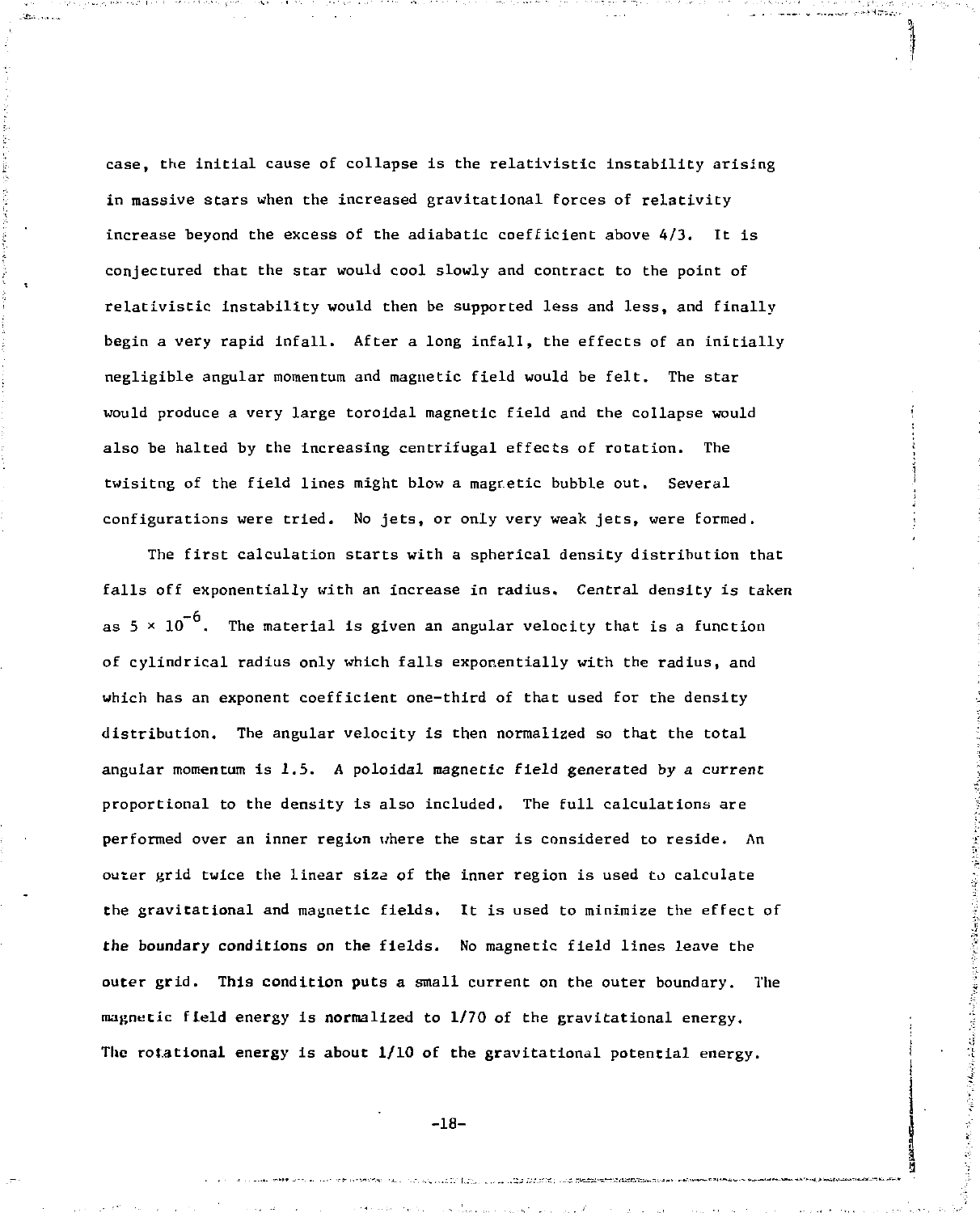The internal energy is then adjusted to where the star is slightly under-supported. In Fig. 14, several quantities integrated over the star are given as functions of time. Energies were calculated as if the quantities were Newtonian, and are to be considered only as qualitative indecarors of the energy redistribution during the course of the calculations. The kinetic energy of infall  $KE_{p7}$  rises to a maximum at a time of 1100. At the same time, the central density rises to 2.5  $\times$  10<sup>-4</sup>. The inside is rotating much faster than the outside. The inside slows its collapse, as seen from the decrease of  $KE_{p2}$ . Large differential rotation strongly amplifies the toroidal magnetic field between times of 1200 and 1600. The interior rotation is slowed sufficiently to where central collapse is resumed. The calculation was terminated at a time of 1700 because the central zoning became poor. The central red shift and density at the end are 1.0 and 0.15, respectively. Collapse is assumed to be inevitable. For inner regions moving in rapidly, the specific angular momentum  $J/M^2$  is less than one so rotation probably cannot halt the infall. Figure 15 shows the final configuration of the star's central regions. Poloidal field lines in the central region are nearly parallel to the lines of constant angular velocity. The generation of toroidal field is low in the very central regions. The electric charge plotted in Fig. 14 is the integral of all positive charges over  $t! \approx$  star: net charge is zero. The positive charge is concentrated near the center of the star, in a complex manner. The charge varies greatly from zone to zone, but in general it is positive near the center along the axis and the equator and negative toward the outside. To smooth out the fluctuations, the charge was integrated over spherical shells. The resulting average charge as a function of spherical radius is shown in Fig. 16. The integral of the charge in Fig. 16 is, to a radius of 3, about one-eighth the positive charge of Fig. 14.

-19-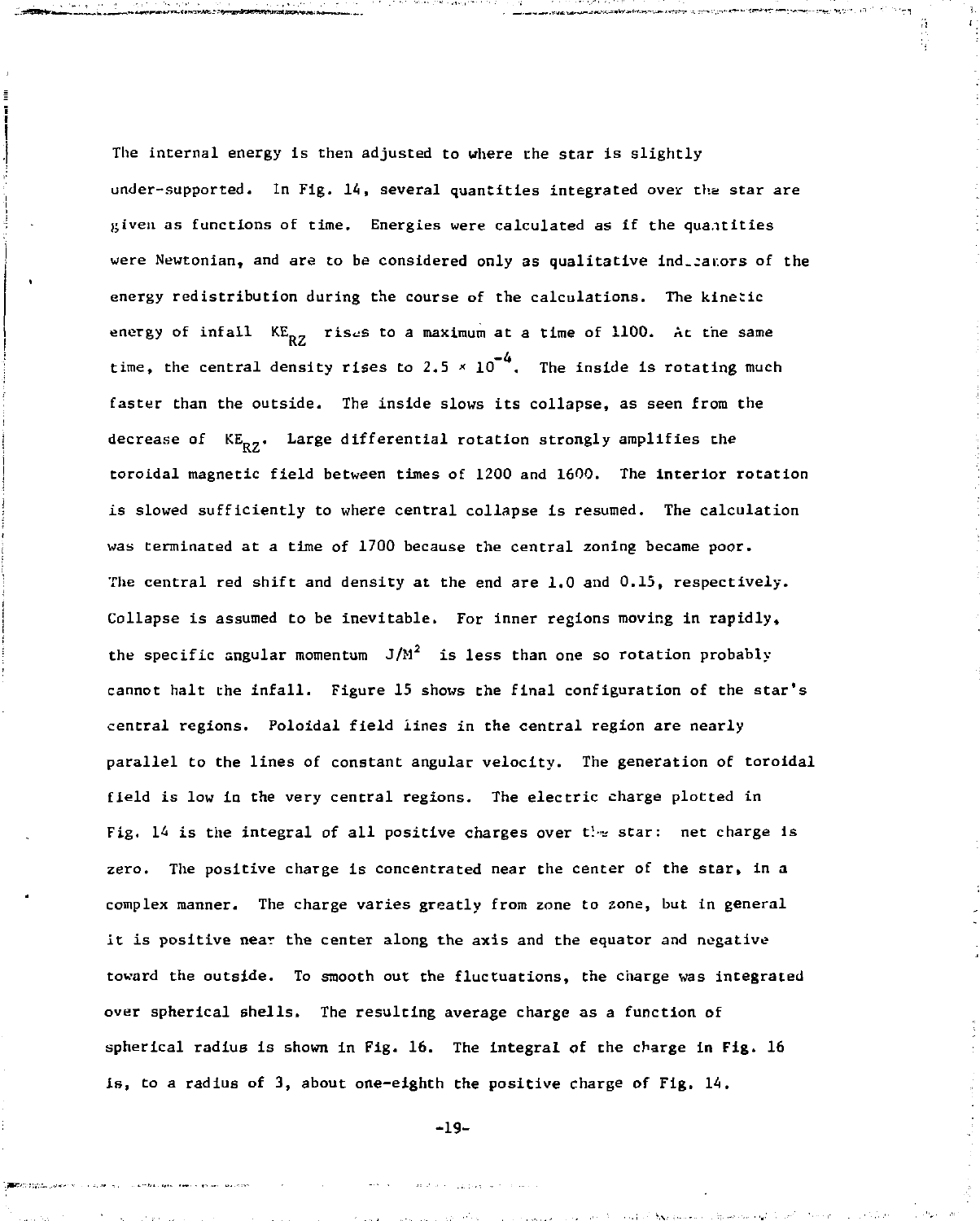The charge in Fig. 14 is thus not a good indicator of charge on the high deasity region. The charge appears to approach a constant value as the star collapses. From this we infer that the black hole will be formed with a significant charge.

ś ني<br>په

> We discuss next the only calculation giving a jet. The various energies as functions of time are plotted in Fig. 17. The initial configuration is similar *to that* of the previous calculation, except the initial energies were selected differently, as seen by comparing Figs. 14 and 17. In the second calculation the magnetic energy rises much more, relative *to* the other energies. At the time of peak magnetic energy a jet begins to form on the axis. Figure 18 shows the stellar configuration at a time 30 after peak magnetic energy when the jet reaches the outside. The contours of  $H_{\rm g}$  biuge slightly near the axis. In the jet, the ratio of magnetic energy density to mass density varies from  $0.010$  at  $Z = 15$  to  $0.13$  at  $Z = 25$ . The material in the jet barely has escape energy. In the regions without arrows, the material generally moves outward at considerably lower velocities because the whole star is bouncing.

Several combinations of initial energy ratios were tried, but no other juts of this type formed. However, a jet is formed by another mechanism. As the star collapses, material slides down the field lines and the ratio of magnetic energy to *mass density* rises an order *of* magnitude or more in the outer regions. Late in the calculation, the Alfven velocity in the outer regions is typically 0.1. The field lines are whipped about by the collapse, giving **rise to material** velocities of about 0.1. Mien litis high velocity **material happens** to converge onto the axis it forms a Monroe-type jet. The amount of jet material is small (less than  $10^{-9}$ ). The outside of the calculational grid is moved in, usually by a factor of 2 to 4, to maintain

-20-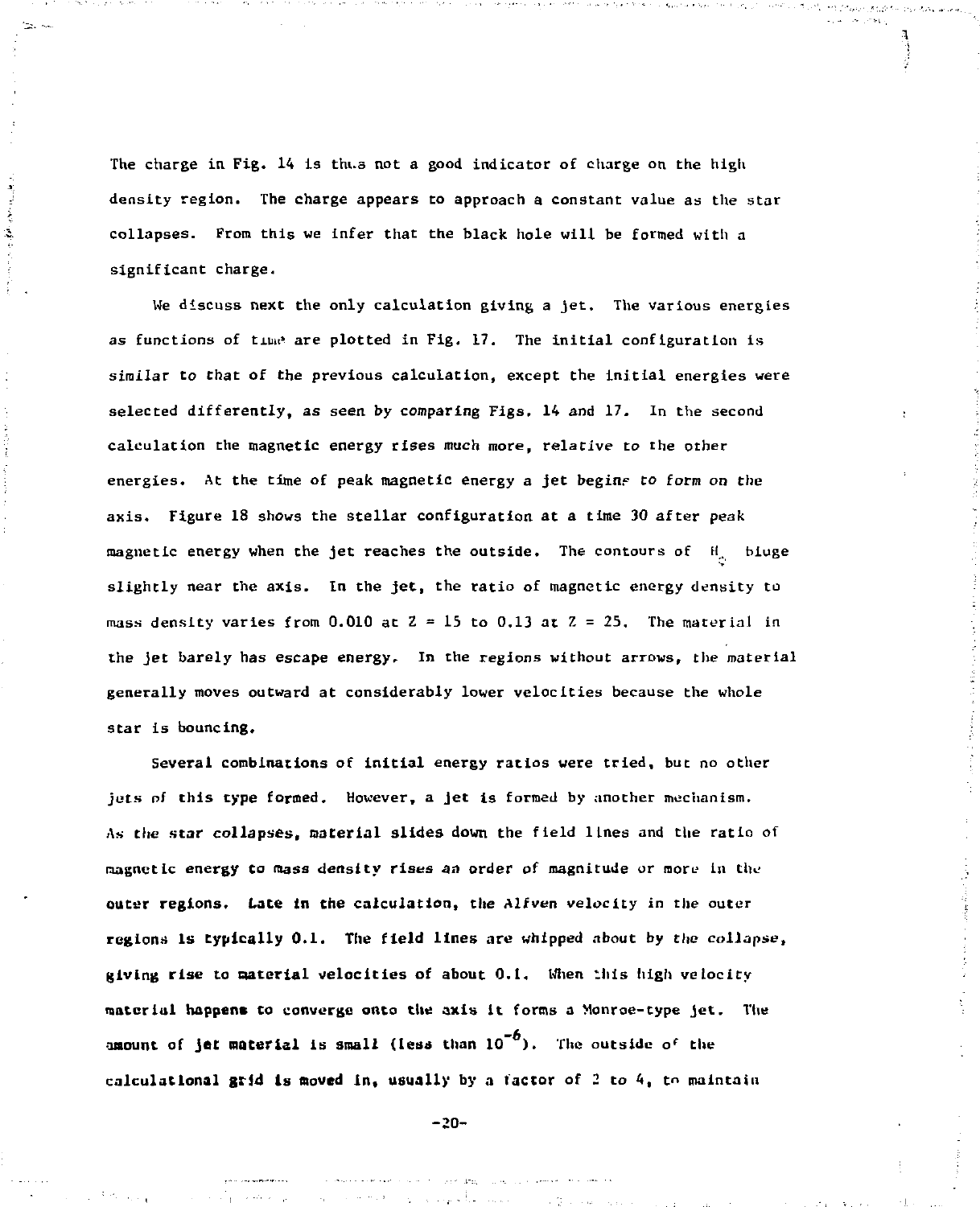good central zoning, and so the action in the outer regions is not well represented.

In addition, energy-vs-time plots of three other calculations are included. In Fig. 19, the initial exponential configuration of the first model is used, except that the ratio of magnetic field energy to gravitational field energy is 1:50, and the ratio of rotational energy to potential energy is 1:5. The  $R_1Z$  kinetic energy rises to 0.001 as before, then falls and peaks before a final rise which seems to lead to collapse. The mass in the calculation is shown In Fig. 19. The indicated mass loss is the largest of any calculation, but the star had a relatively large initial angular momentum. The mass fell to about 0.9 at the end of all other calculations. In all calculations the specific angular momentum J/M $^2$  fell to between 0.93 and 0.97,  $\,$ even though the calculations started out with specific angular momenta of 1.2 to 2.0. The material leaving the grid seems ro take out just enough angular momentum and, with the lost mass, leaves a star with specific angular momentum a little less than one, and thus unsupportable. The next two calculations were performed with a relatively flat central density distribution. The parameters a and b of eq, 14 were taken as 1, and the configuration was spherical as in the previous calculations. The flatter density distribution allowed the calculation to proceed further with good central zoning. The calculations were carried to a central red shift of 2. The energy summary plots are given in Figs. 20 and 21. A large change in magnetic energy produced no effect on the late time behavior. The calculation with the smaller initial magnetic field ended with the most magnetic field and both calculations ended with specific angular momenta of 0,95. These last three models have a roughly ellip ical shape with a 2:1 aspect at the end of the calculations.

-21-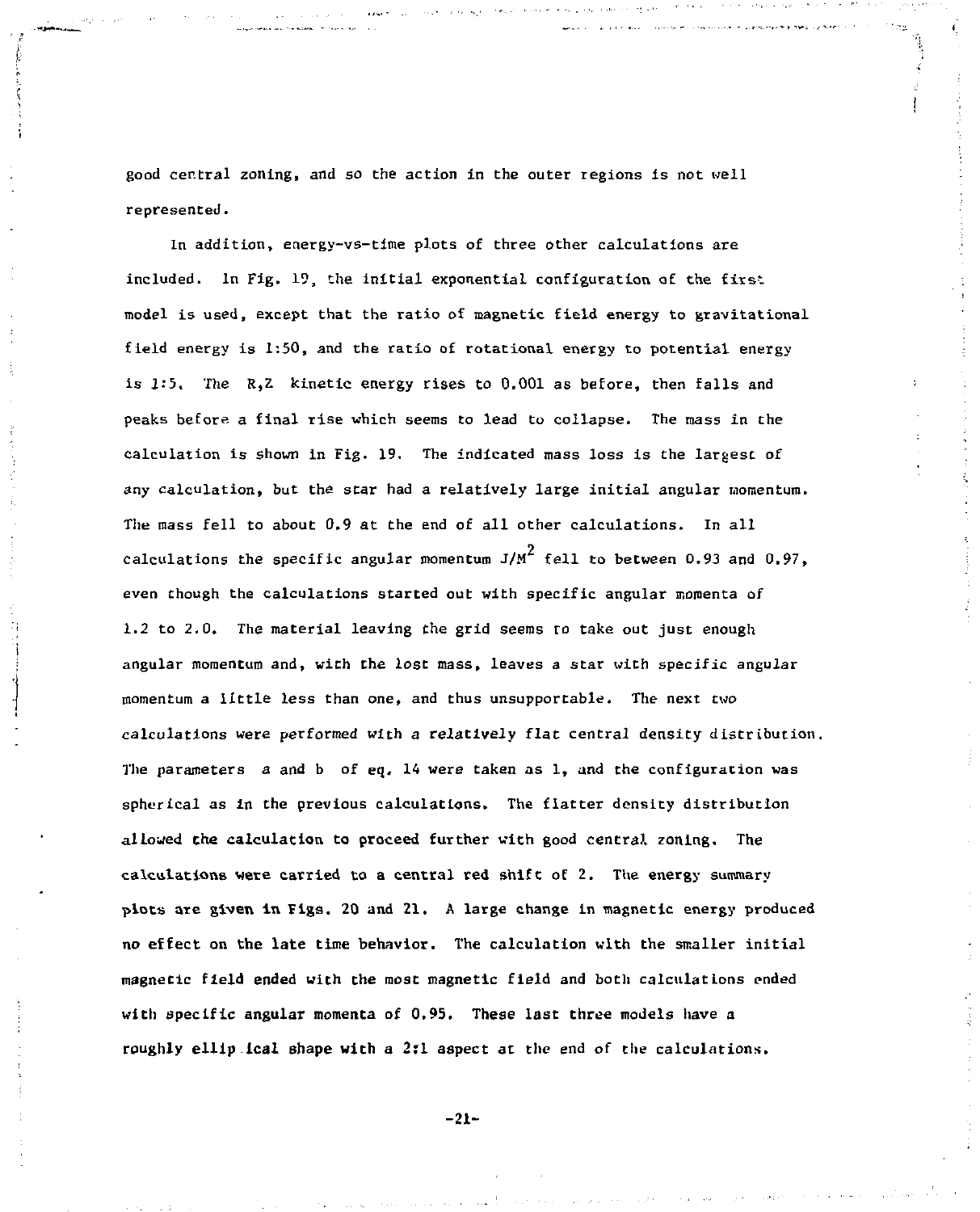The initial configuration of these last two calculations and isodensity and poloidal field lines are shown in Tig. 22. The stellar configuration at a time of 510 is shown in Fig. 23. Typical poloidal field lines are smooth *in*  the region of appreciable density but are rather distorted in the low density region. This picture is common foe most calculations near the end of collapse.

All the above calculations had an angular velocity that fell off with cylindrical radius by about a factor of three from inside to outside. Two calculations were also made for initially rigid rotating stars. The inside fell in rapidly and resulted in very centrally condensed stars with much less field generation and rotation effect Chan the differentially rotating models.

A somewhac random selection of initial stellar configurations has been studied. A jet was formed in one calculation, but it does not commonly appear in the calculations. To explain radio jets, a frequently occuring mechanism is needed - not just a mecharism that works for a limited range of parameters of a particular model, because the jets are so common. The next step is to construct stellar models that include nuclear burning, if the burn rate is considerably greater Chan the Eddington radiation limit, something must give way. An explcsion results when the burn rate becomes much faster than the Eddington luminosity in spherical models. The question is whether or not some combination of rotation and magnetic fields can permit either an axial explosion or burning without a general explosion in a star that is round enough to be somewhat stable.

-22-

i su via laken kemik komik oli suo kalendralo na pasti yhti takaalessa sella sit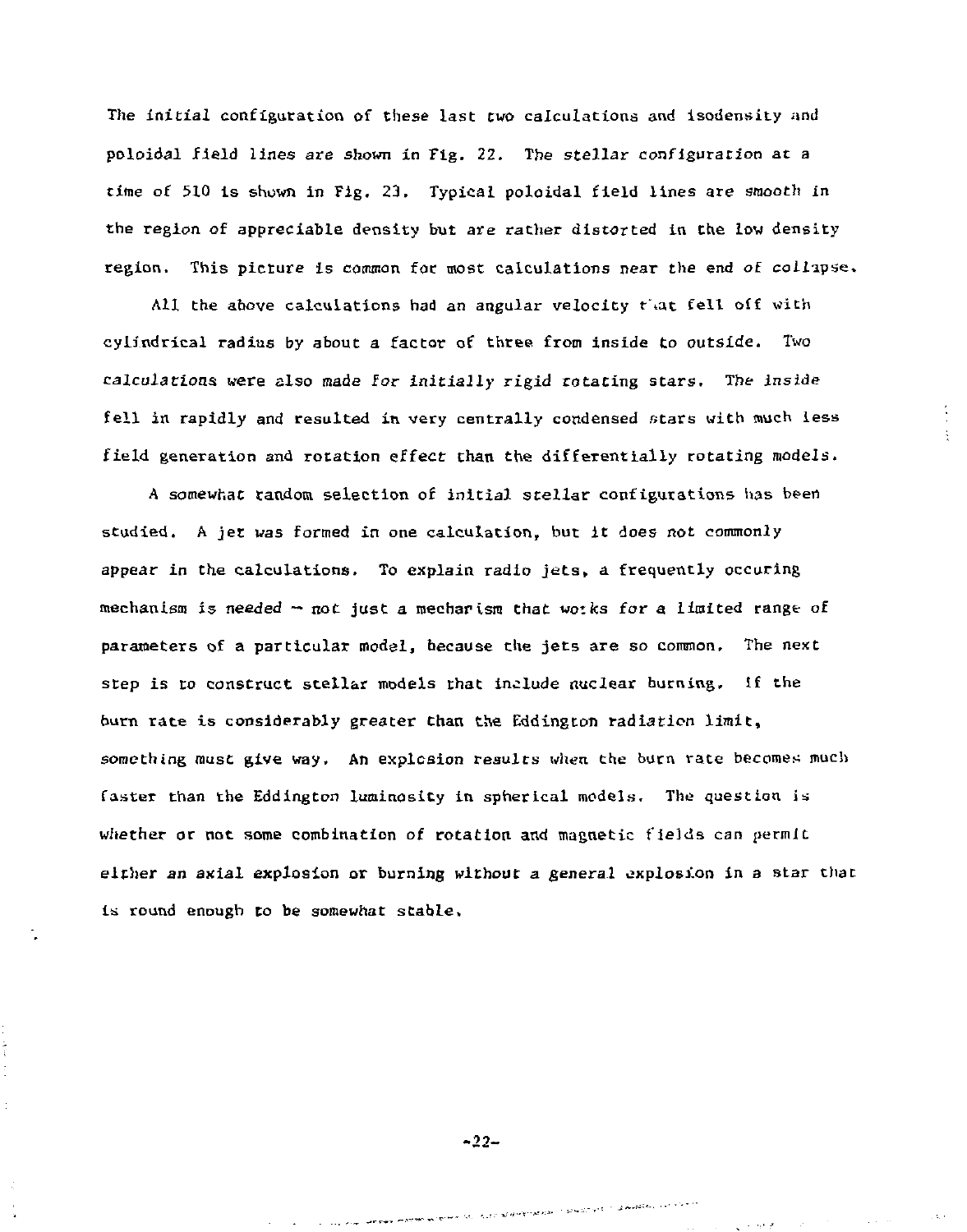The star with  $R/Z = 3$  acquired the distortion shown in Fig. 24, where the projected area density in the plane perpendicular to the rotation axis is shown. The distortion appears and partially disappears with time, as the system rotates with the shear of non-uniform rotation. The angular velocity in the center is about twice the angular velocity at the outside. The quadrupole moment (of deformation) is about 2  $\times$  10 $^{-3}$ , and again the quadrupole noment oscillates, with an amplitude *o;* 50% for this example. The star with R/Z = 4 exhibited very large and immediate distortion, as expected for a star with a ratio of kinetic energy to potential energy well above the value for dynamic instability onset. The pattern shown in Fig. 25 remained similar in time as the star rotated. The material is strongly differentially rotating, but material is going in and out of the wings of the star in such a manner as to preserve the same appearance of the wings.

-24-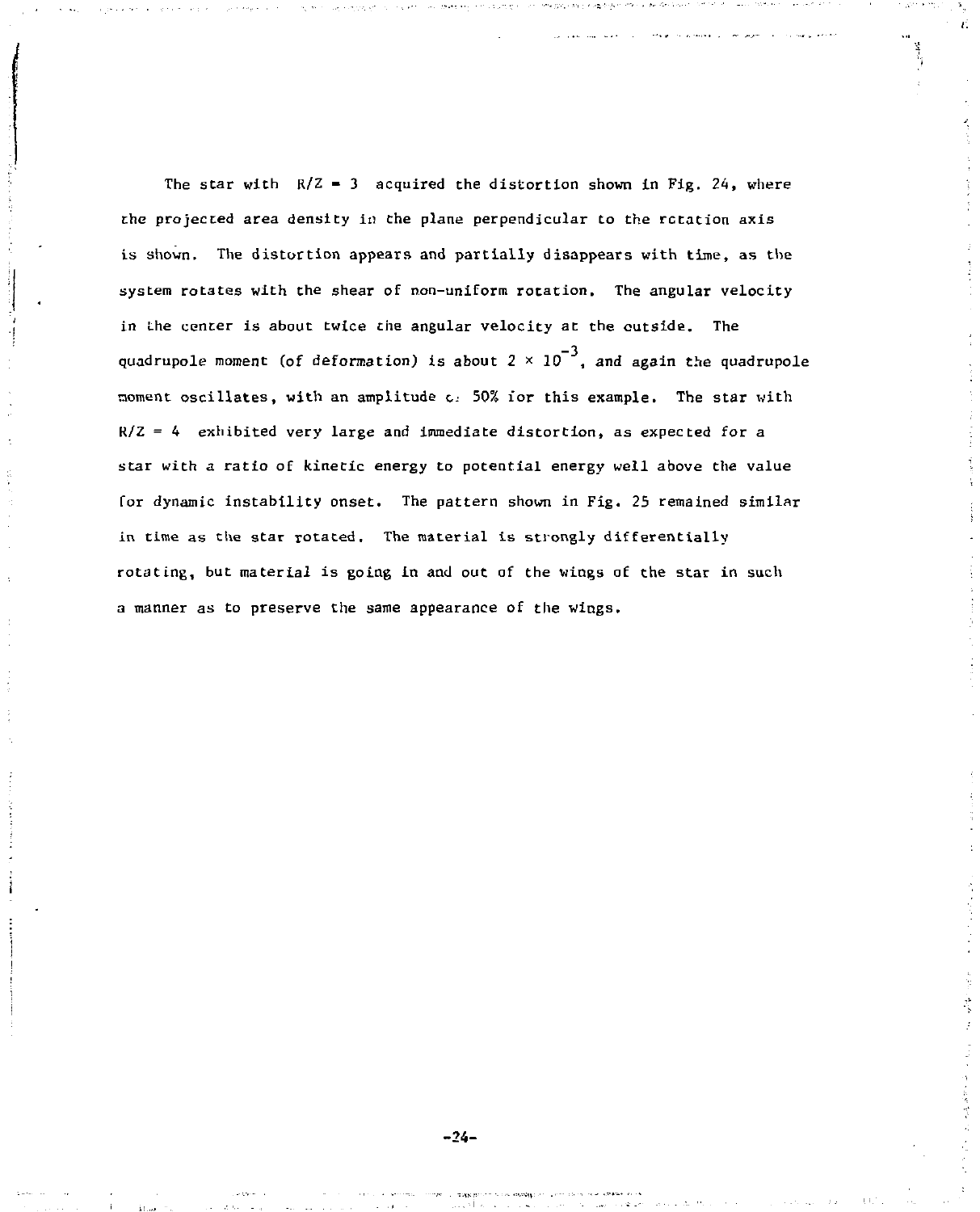## APPENDIX

# NONAXISYMMETRIC INSTABILITIES

The star equilibrium configurations used to represent super-massive *stars (with an* adiabatic index of 4/3) are differentially rotating. Some doubt exists as to whether or not this differential rotation suppresses the nonaxial instabilities found for stars with uniform rotation. Equilibrium configurations with the same type of density profile were introduced into a three-dimensional Newtonian hydrodynamic computer program to study this instability. The stars were then observed for a few revolutions, in which time they appeared to find new steady states if formerly unstable. Stars with elliptical density profiles in the R,Z plane were calculated with  $R/Z = 2,3,4$ , which had kinetic to potential energy ratios of 1.5, 2.7, and 3.2, respectively. The star with  $R/Z = 2$  did develop a quadrupole moment perpendicular to the axis corresponding to a nonaxial deformation of about  $2 \times 10^{-4}$  (the mass of the stars is one unit, and the central density is *10* units, so the mean stellar radius is about one).

**THE THE SECTION OF SECTION AND SECTION OF SECTION AND SECTION AND SECTION AND SECTION AND SECTION AND SECTION AND SECTION AND SECTION AND SECTION AND SECTION AND SECTION AND SECTION AND SECTION AND SECTION AND SECTION AND** 

ś,

The quadrupole moment component corresponding to nonaxisymmetric deformation rose rapidly to about  $2 \times 10^{-4}$  in about one revolution, and continued to rise and fall by about 0.5  $\times$  10<sup>-4</sup> around the value of 2  $\times$  10<sup>-4</sup>. The numerical methods for solving hydrodynamics have lots of dissipation built in, because of the transport of material from one zone to the next. These stars are not initially in equilibrium because the spatial-centering of the difference equations is different for determining the initial configuration and the dynamic calculations. Thus, the stars have small oscillations in the direction perpendiculat to the axis, apart from the motions of instability. The concomitant dissipation should allow the star to  $\beta$  to other configurations of slightly different energy.

-23-

e de la final de la Constitución de la constitución de la constitución de la compactación de la compactación d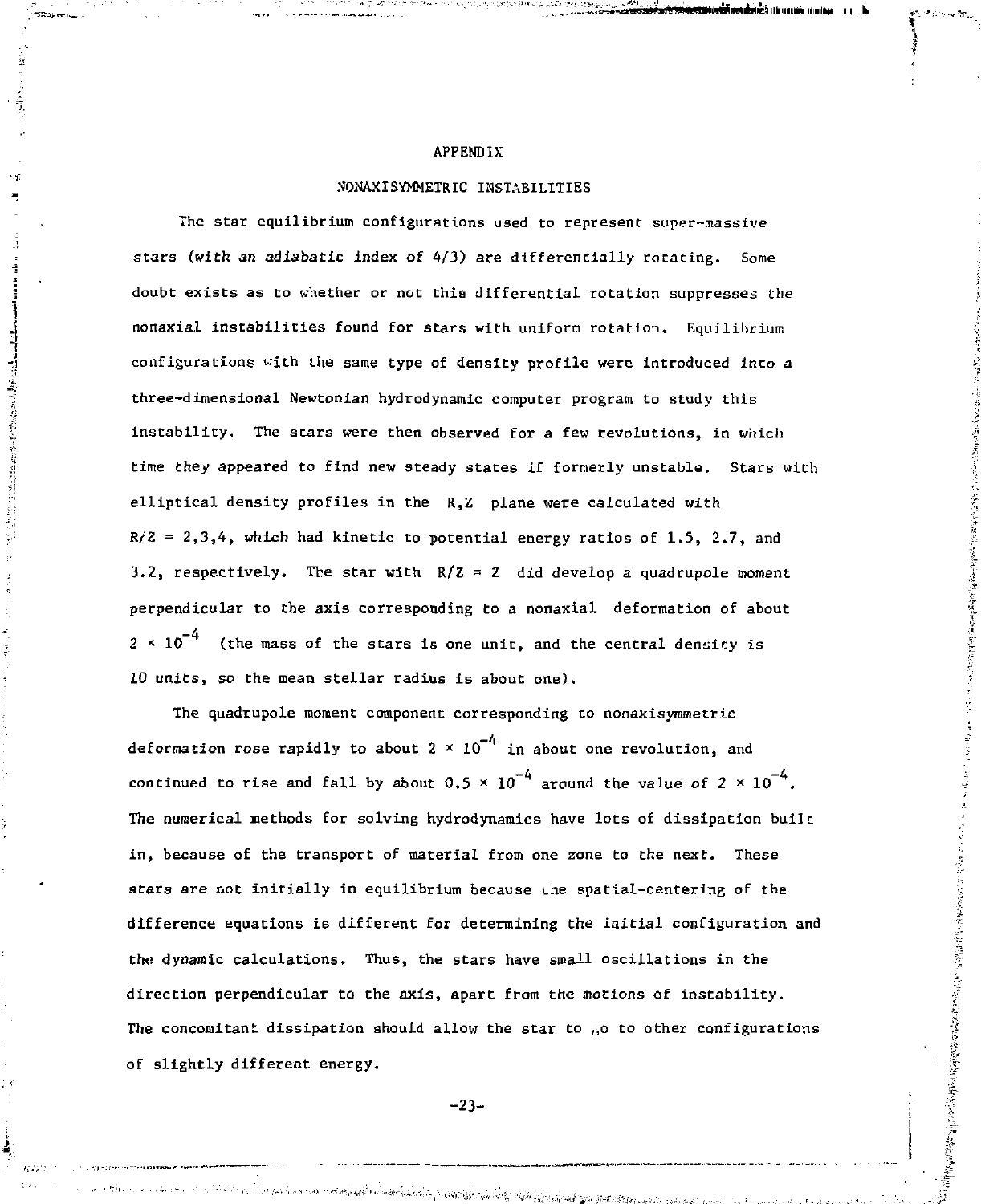#### **REFERENCES**

- 1. Fowler, W. A., High Energy Astrophysics and Proceedings of Course 35 of International School of Physics "Enrico Fermi," L. Grafton Ed. (New York; A-.ademic Pre ;s, 1965).
- 2. LeBlanc, J. M. and Wilson, J. R., Astrophys. J., 161, 541, 1970.
- 3. Bardeen, J. M. and Wagoner, R. V., Astrophys. J., 167, 359, 1971.

4. Ostriker, J. P. and Tassoul, J. L., Astrophys. J., 155. 987, 1969.

- 5. Goldreich, P. and Schubert, G., Astrophys. J., 150, 571, 1967.
- 6. Wilson, J. R., Astrophvs. J.. 176, 195, 1972.
- 7. Wilson, J. R., Phys. Rev. Lett., 30, 1082, 1973.
- 8. Trehan, S. K. and Singh, M., Astrophys. Space Sci., 33, 43, 1975.

**Contract Contract Contract Contract Contract** 

**「1177」を選ば先輩は理解する。** 

9. Wheeler, J., Princeton University, private communication.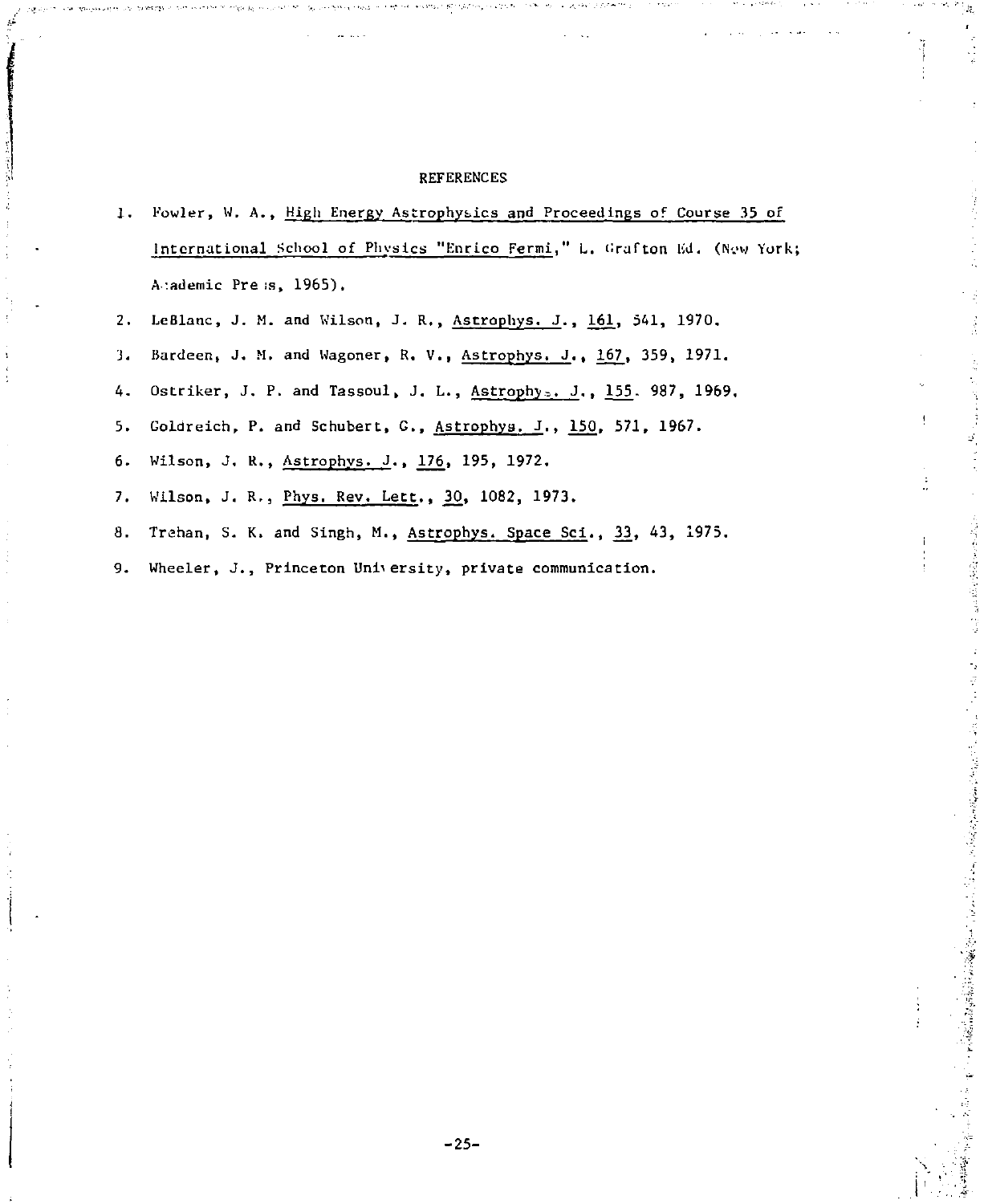#### FIGURE CAPTIONS

#### Figure No.

- 1. Conceptual space grid for forming difference equations. The quantities near the vertices are centered at the vertices. The quantities in the center of zones are centered there. The equation for any quantity is centered at that quantity's position and all other quantities or differences are averaged to center at the same position.
- 2. The binding energy in percent of the particle mass for several shapes of stars versus the relativity parameter, *y.* The other density parameters are:  $a = 0$ ,  $b = 0$ ,  $n = 2$ ,
- 3. The specific angular momentum  $J/M^2$  vs relativity parameter  $\gamma$  for several shapes of stars. The other density parameters are:  $a = 0$ .  $h = 0, n = 2.$
- 4. The horizo tal lines are the angular velocity at cylindrical radii of 0.7 and 1.6 vs  $\alpha$ 2 ( $\alpha$  = 8). The angular velocity in the equator versus radius is shown by the indicated curve. The density vs either R or aZ, is p.
- 3. Frame dragging velocity vs radius in the equatorial plane of an  $\alpha = 6$  star for several values of the relativity parameter  $\gamma$ .
- 6. Surfaces of  $g_{rr} = 0$  are indicated in solid lines for an  $\alpha = 6$  star for three values of the relativity parameter *y.* The dashed curve is the surface where the density is 0.18 times the central density.
- 7. Proper central particle density *as* a function of *y* for a sequence of stars with  $\alpha = 6$ .

 $-26-$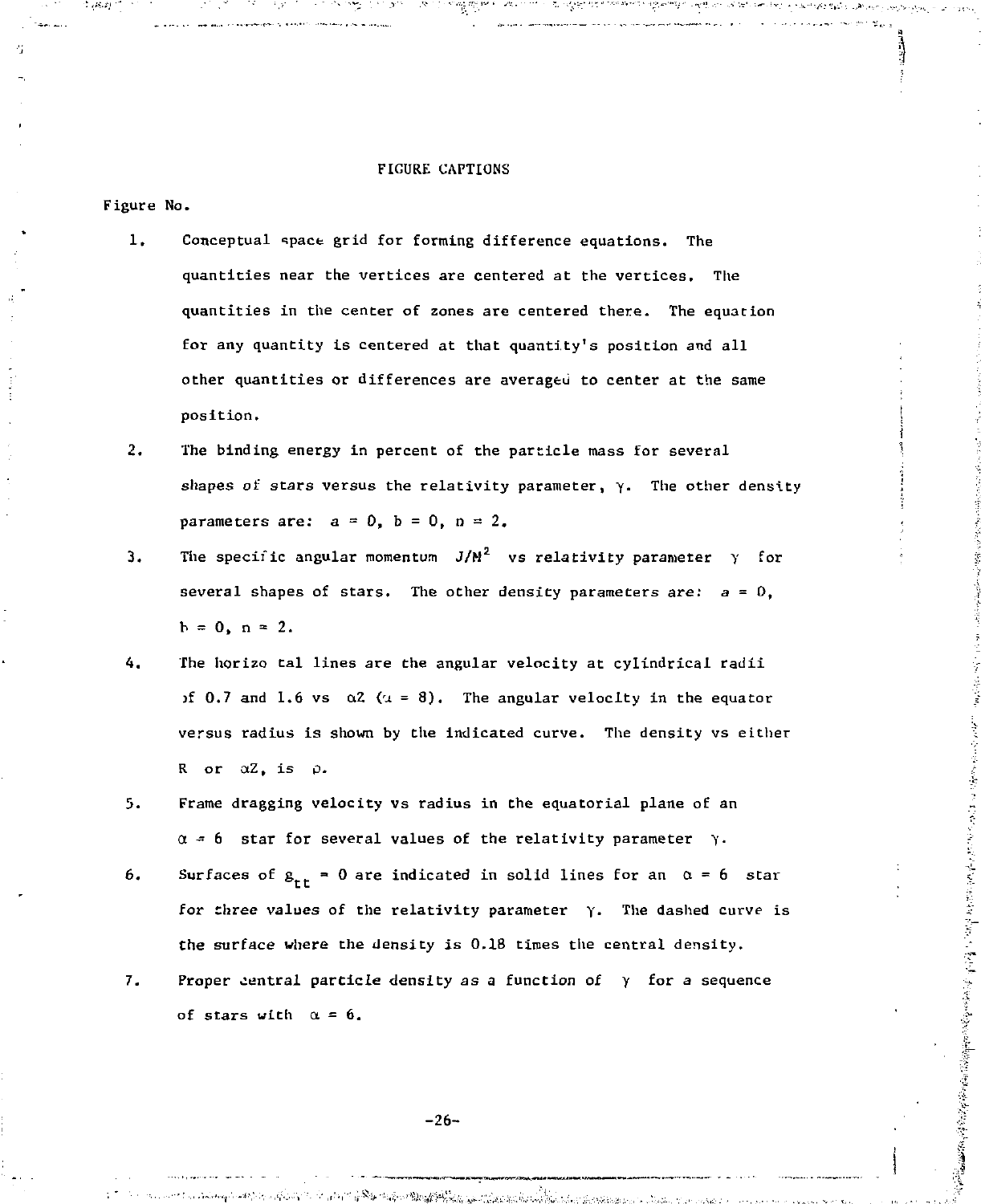8. The mean thermal energy  $\overline{\epsilon}$ , the ratio of kinetic to potential energy KK/GE, and the maximum binding energy vs the inverse of the shape parameter a.

 $\Theta_{\rm C}$  and  $\Theta_{\rm C}$  and  $\Theta_{\rm C}$  are  $\Theta_{\rm C}$  and

 $\label{eq:2} \mathcal{L}^{\alpha\beta}(\mathcal{L}^{\alpha\beta})=\mathcal{L}^{\alpha\beta}(\mathcal{L}^{\alpha\beta})=\mathcal{L}^{\alpha\beta}(\mathcal{L}^{\alpha\beta})$ 

- 9. Solid curves give the gravitational mass in solar masses for three different central density tracks vs the specific angular momentum. The dashed lines give the central densities to be associated with the mass curves: the higher the density, the higher the mass.
- 10. The mass of rotating neutron stars relative to spherical stars with the same central density vs the shape of the star. The quantity R/Z is found by a crude average of several isodensity lines in the R,Z plane. The dashed curve is for an equation of state that has an extremely hard equation of state. Other curves are labeled with the central density of the spherical model in the sequence.
- 11. Binding energy as a percent of the particle mass for shapes of magnetically supported stars and for values of the shape factor  $\alpha$ vs the relativity parameter Y-
- 12. The specific angular momentum  $J/M^2$  of magnetically supported stars for several values of the shape parameter  $\alpha$  vs the relativity parameter *y.*
- 13. The dashed curves are the contours of equal inertial frame velocity  $(RB\omega e^{2F})$  in the RZ plane. The solid curve in that family is for frame velocity 1. The other curve values differ by 0.2, The solid curve that extends down to the axis is the contour for the density D, one-tenth the central density. The relativity parameter *y* is 0.65. The shape factor  $\alpha$  is 4; however, the density has been distorted some by relativistic effects.

-27-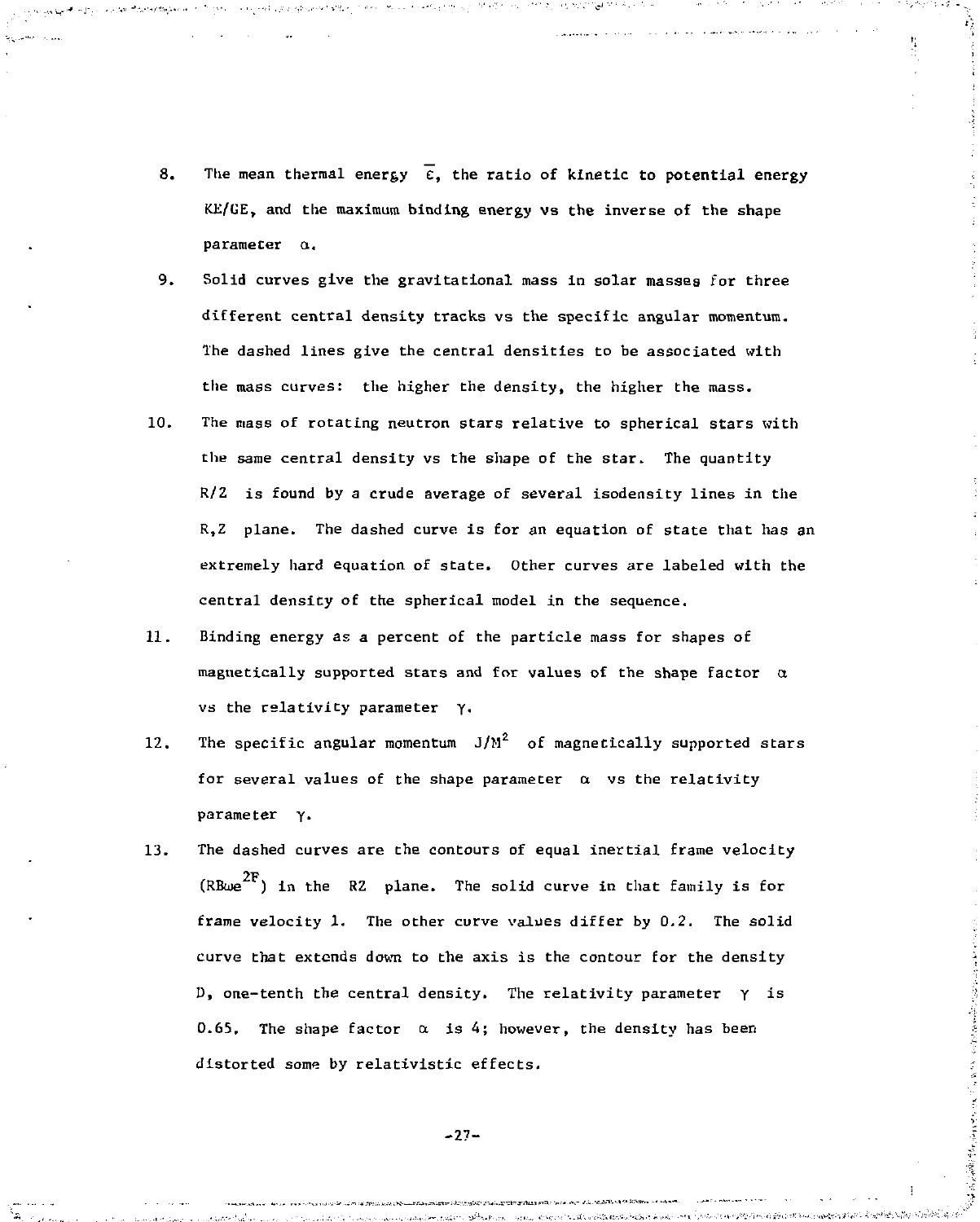- 14. The internal thermal energy IE, the kinetic energy associated with the  $\phi$  velocity  $KE_{A}$ , the kinetic energy associated with velocities in the RZ directions  $KE_{RZ}$ , the magnetic energy of the toroidal magnetic field  $ME_{\hat{n}}$ , the magnetic energy of the poloidal magnetic field  $ME_{p7}$ , and the integral of the positive charge density over the volume of the star displayed as functions of time. Only small changes in the various quantities have occurred before the time of 400.
- 15. Isodensity surfaces are indicated by the solid lines and poloidal field lines are indicated by the dashed lines for the star of Fig. 14 at a time of 1750, the end of the calculation.
- 16. The charge density and mass density averaged over spherical surfaces plotted vs spherical radius r.
- 17. Summary of various energies vs time for the calculation that produced a jet (shown in Fig. 18). See Fig, 14 for labels.
- 18. Stellar configuration of a scar just after an axial jet has formed. The arrows indicate RZ velocities in the R,Z plane. The longest vector represents a velocity of 0.25. The closely nested curves are isodensity curves. The dashed lines are isotoroidal magnetic field contours. The poloidal magnetic field lines start on the equator and go up and out.
- 19. See Fig. 14 for labels. The gravitational energy GE, instead of internal energy is plotted. The internal energy is always little less than the gravitational energy in all the calculations. Note change in time scale at 1400. The mass m remaining in the calculational grid is also plotted vs time.
- 20. Energies vs time. See Fig. 19 for labels. Note changes of time scale at a time of 500.

-28-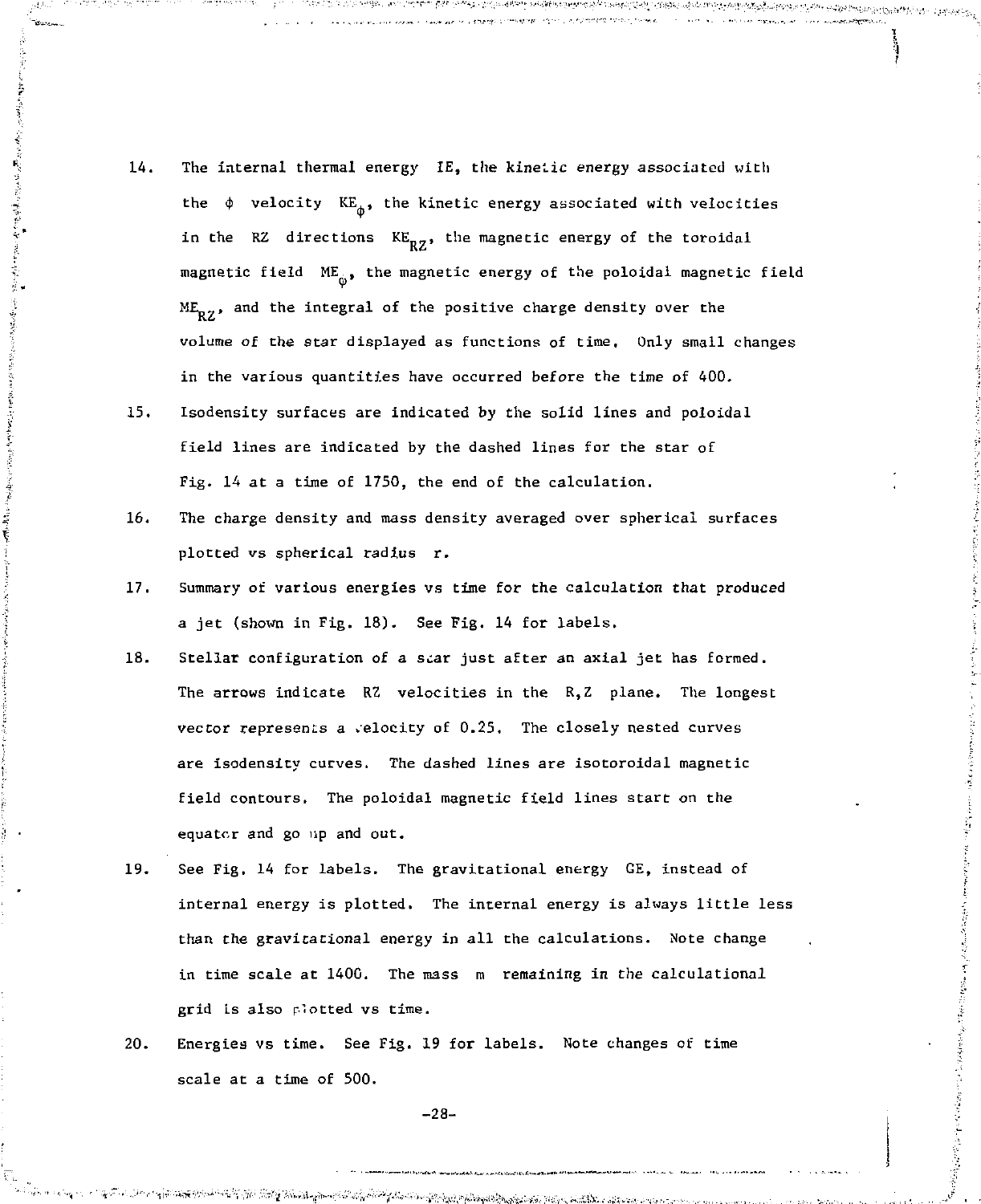- 21. Energies vs time. See Fig, 19 for labels. Note change of time scale at a time o£ 500.
- 22. Idosensity contours and poloidal magnetic field lines for the calculation of Fig. 21 at zero time. The densities of the contours differ by a factor of 2.5. The central density is  $1.2 \times 10^{-5}$ .
- 23. Isodensity contours for the calculation represented in Fig. 19 at a time of 515. Included are the isototoidal magnetic field intensity contours (shown by the dashed curves) and the poloidal magnetic field lines. The densities change by a factor of 1.6 from curve to curve. The central density is 0.006. The toroidal field differs by a factor 2.4 curve to curve. Peak value is 0.013.
- 24. Contours of equal mass per unit area projected onto the  $R, \phi$  plane for a rotating star that initially had a 3:1 elliptical density profile as projected in the *R,Z* plane.
- 25. Contours of equal mass per unit area projected onto the  $R, \phi$  plane for a rotating star that initially had a 4:1 elliptical density profile as projected in the R, 2 plane.

TAF,/grw

#### NOTICE

"This report was prepared as an account of work Fins report was prepared as an account or work<br>Neither the United States nor the United States<br>Neither the United States nor the United States nor any of their employees, nor any of their contractors, subcontractors, or their employees, makes any warranty, express or implied, or makes any warranty, express or implied, or accuracy, completeness or usefulness of any<br>information, apparatus, product or process<br>disclosed, or represents that its use would not<br>infringe privately-owned rights."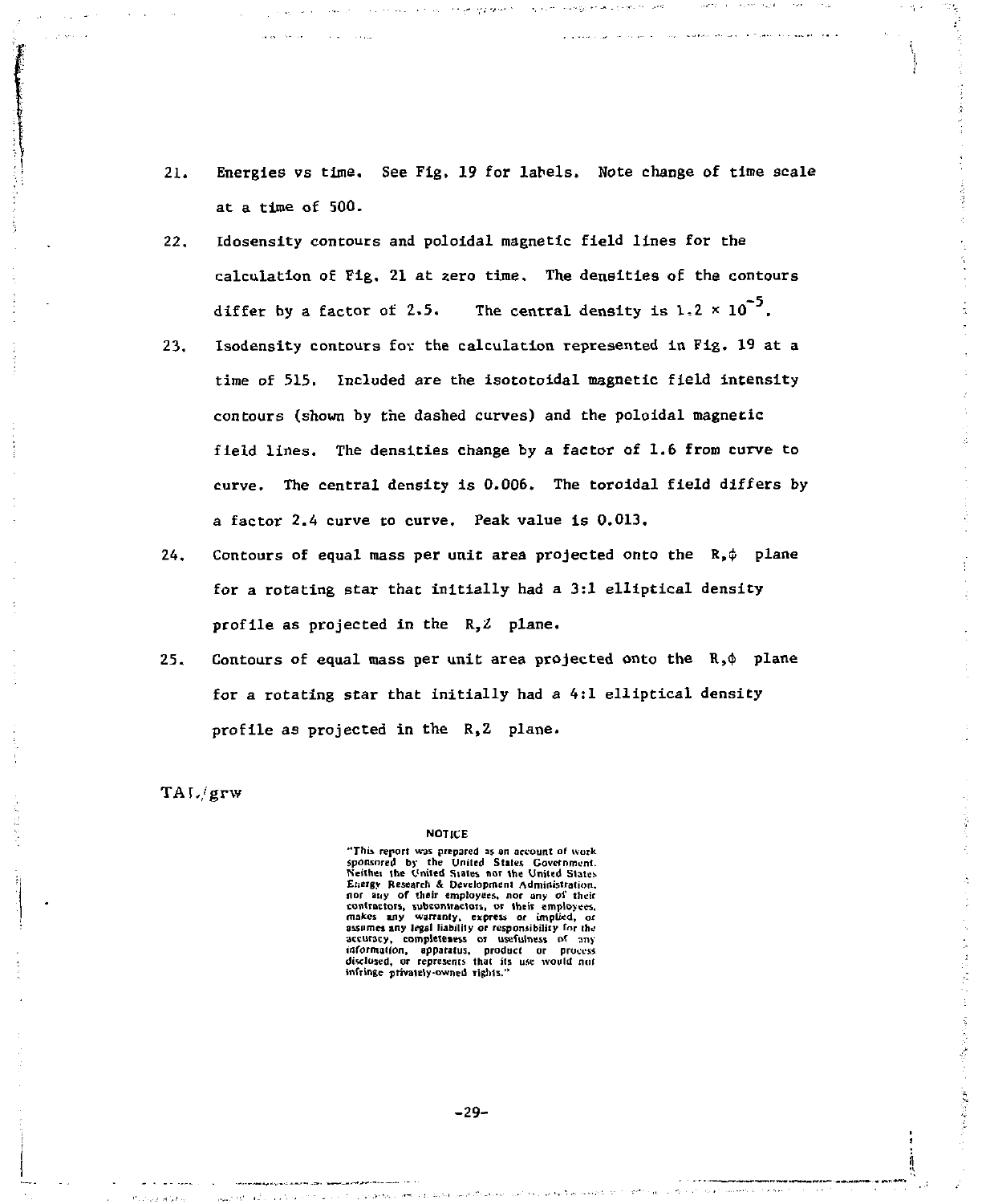|           | C.                                          | Ł<br>  <sub>V</sub> i                                                  | P<br>ju'            |
|-----------|---------------------------------------------|------------------------------------------------------------------------|---------------------|
| $\approx$ | F                                           | ÷                                                                      | $\mathsf{C}$<br> յ⊹ |
|           | $\mathbf{A}_z$<br>$\mathbf{H}_{\mathbf{p}}$ | $\bar{\mathfrak{s}}_{\mathfrak{i}}$<br>$\mathfrak{g}^{\lambda\lambda}$ | β                   |
|           |                                             | $2 -$                                                                  |                     |

.<br>เขติดตัวเป็นคนได้เป็นคนทางทางประชา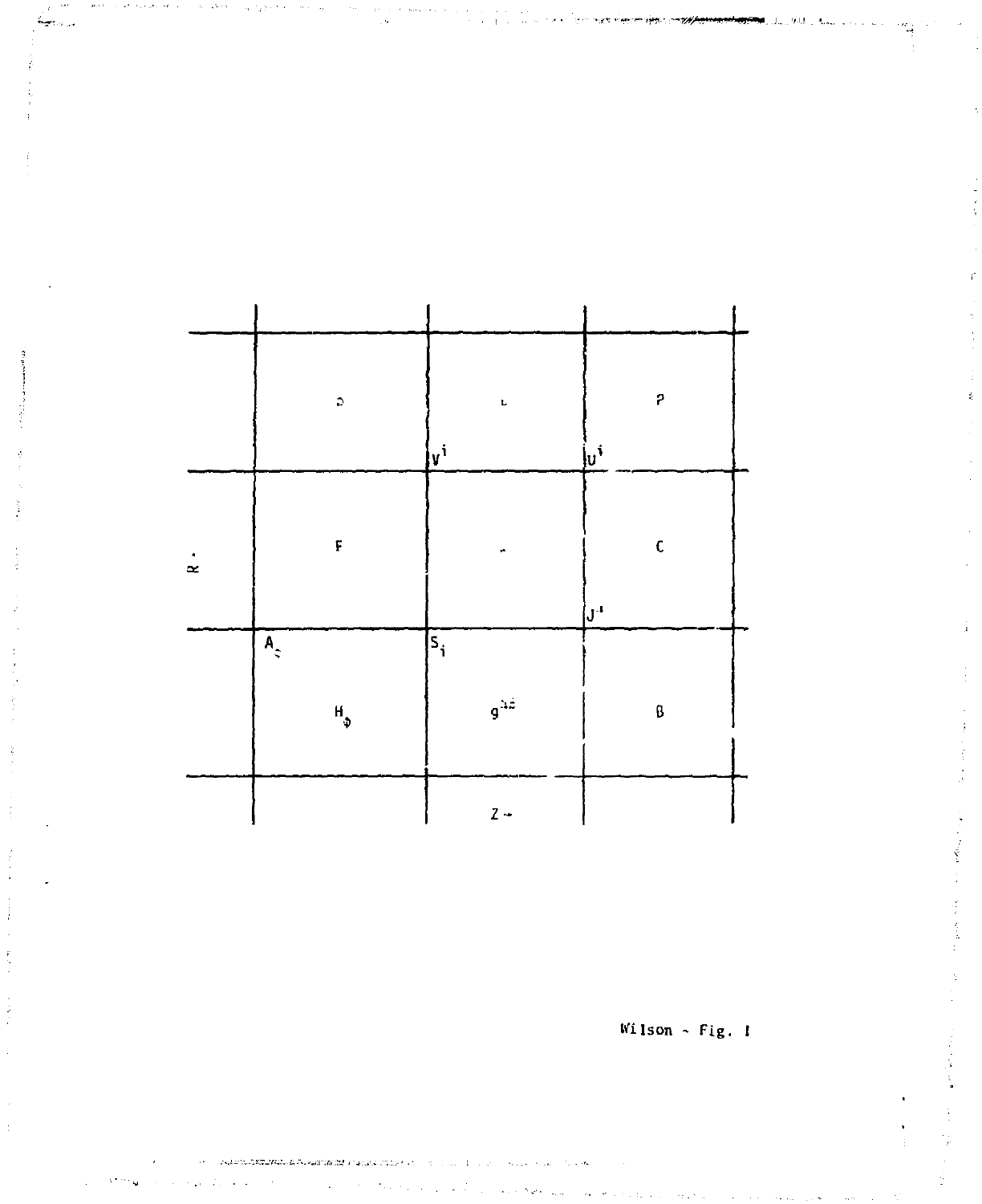

Wilson - Fig.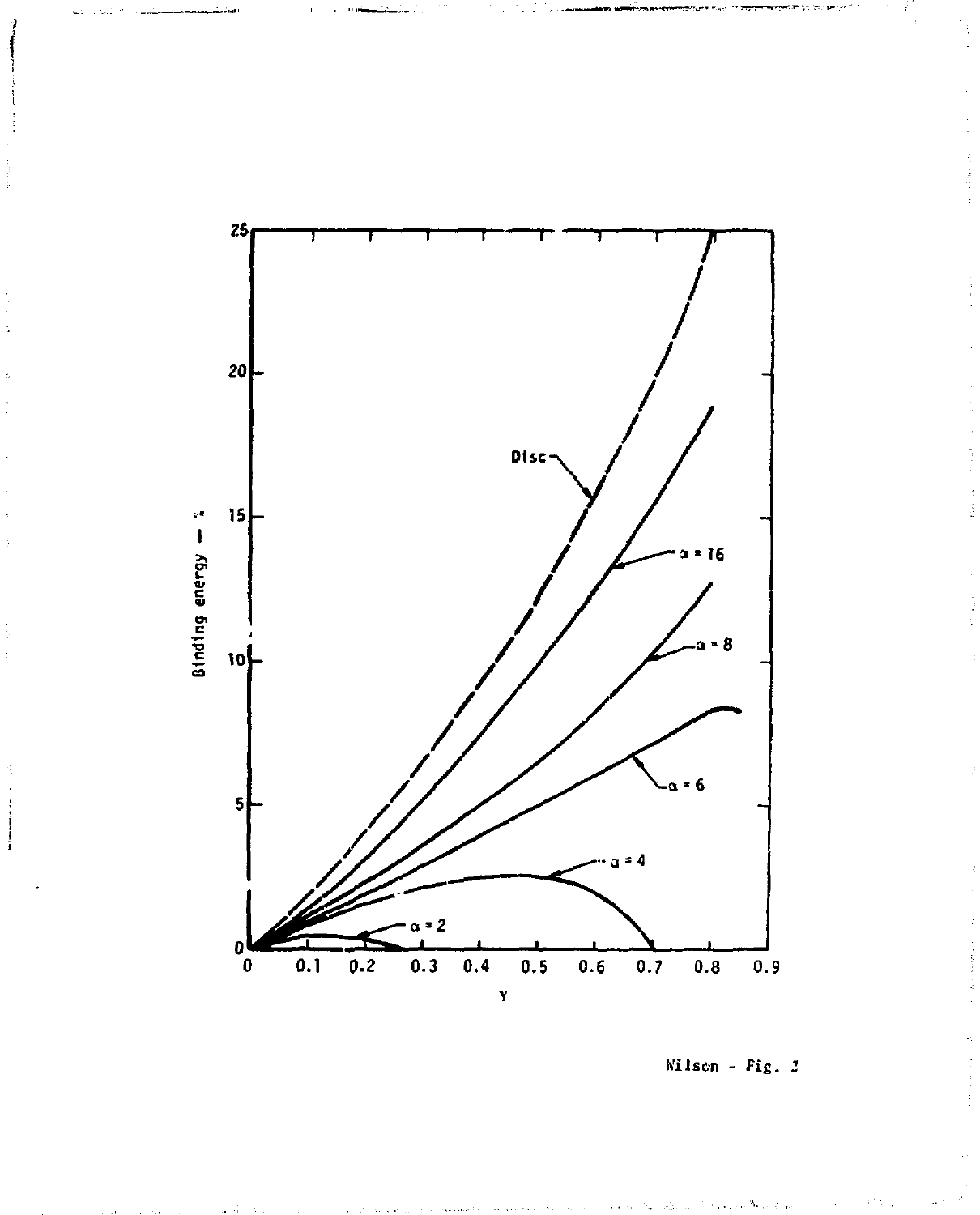

.ಜಮಾರ್ಜ್.ಮ

**Wilson - Fig. 3** 

matan dikumu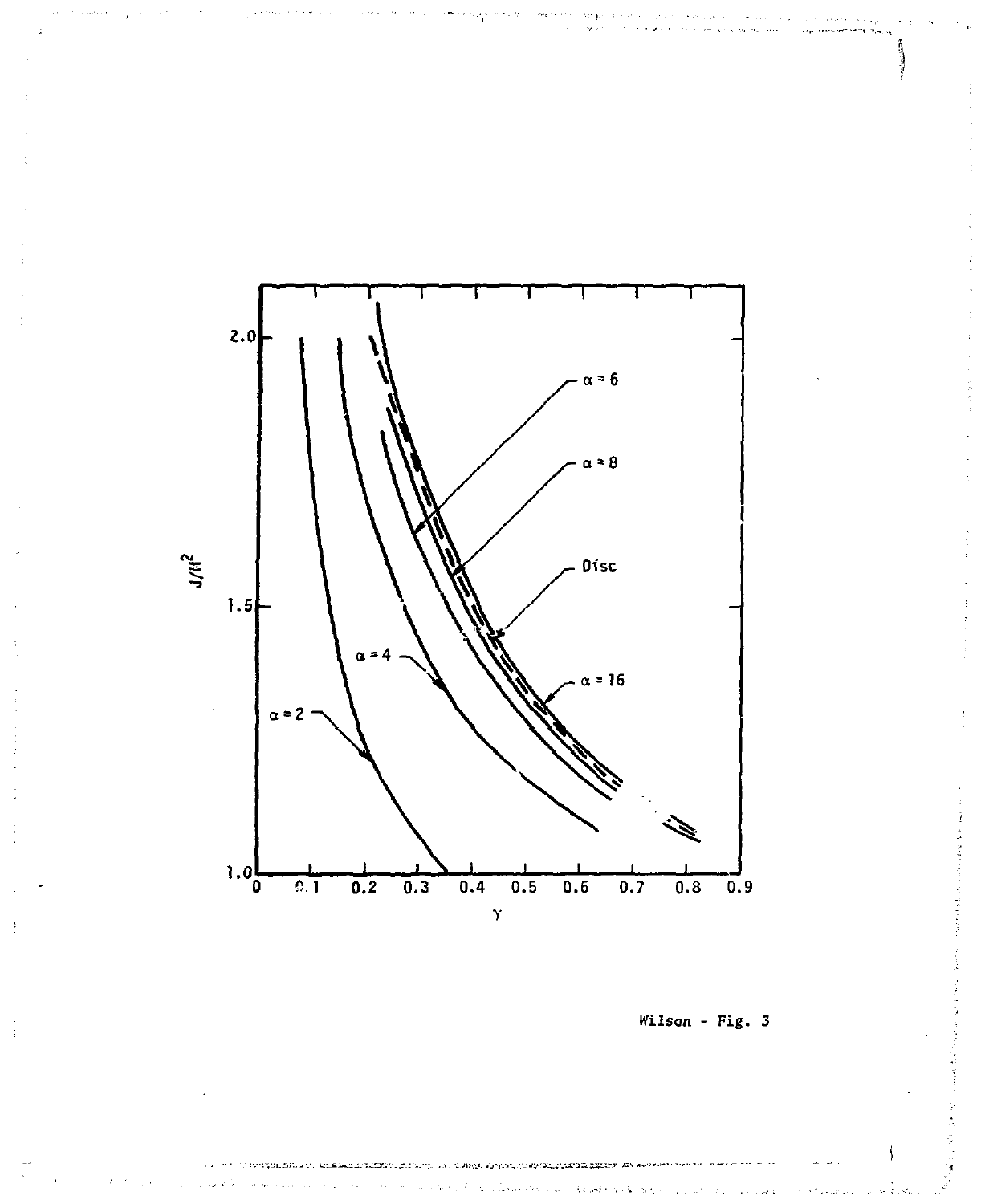

Wilson -  $F^{\frac{1}{2}}q$ . 4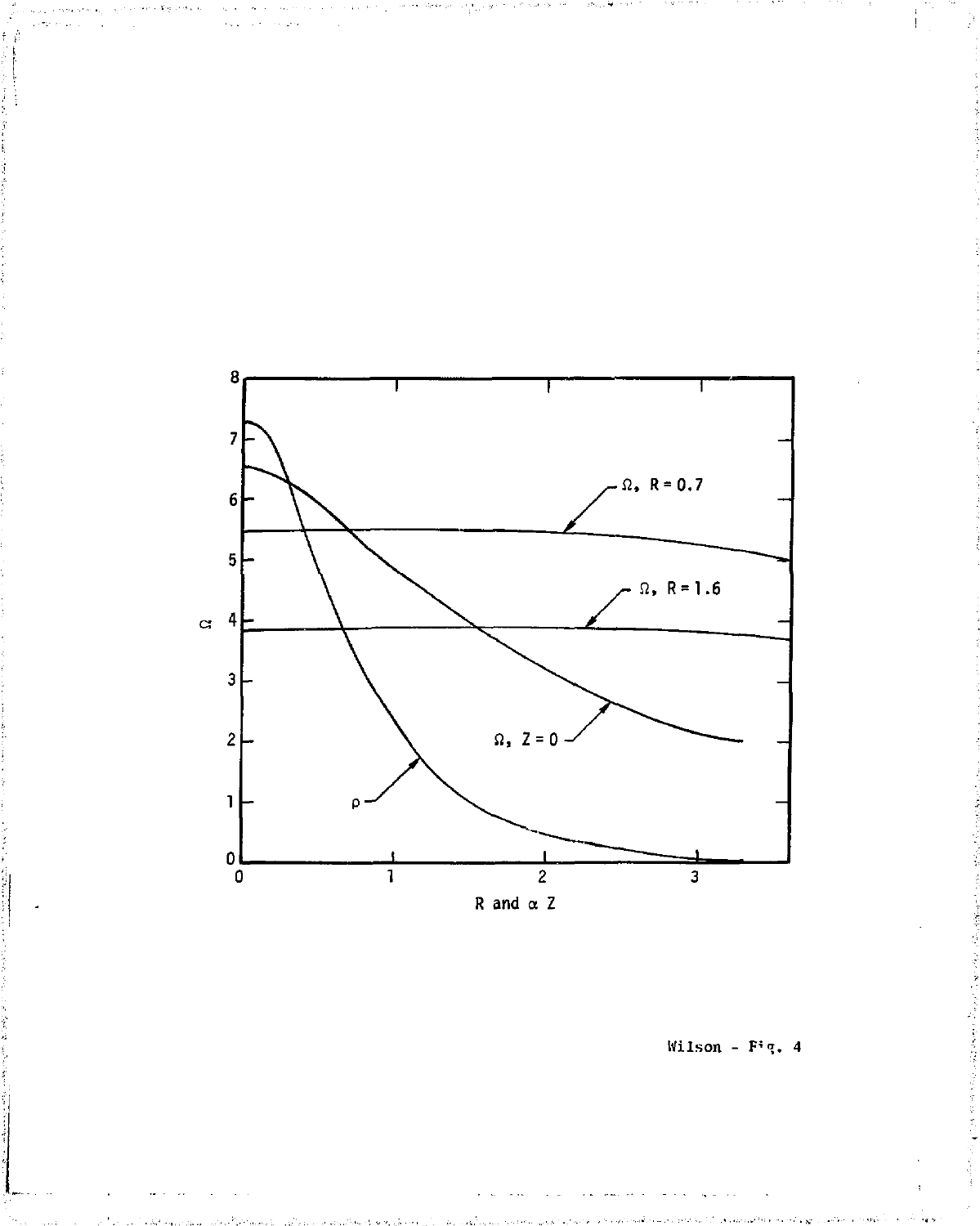

र राजा

ा क

n,

Wilson - Fig. 5

stituta este in-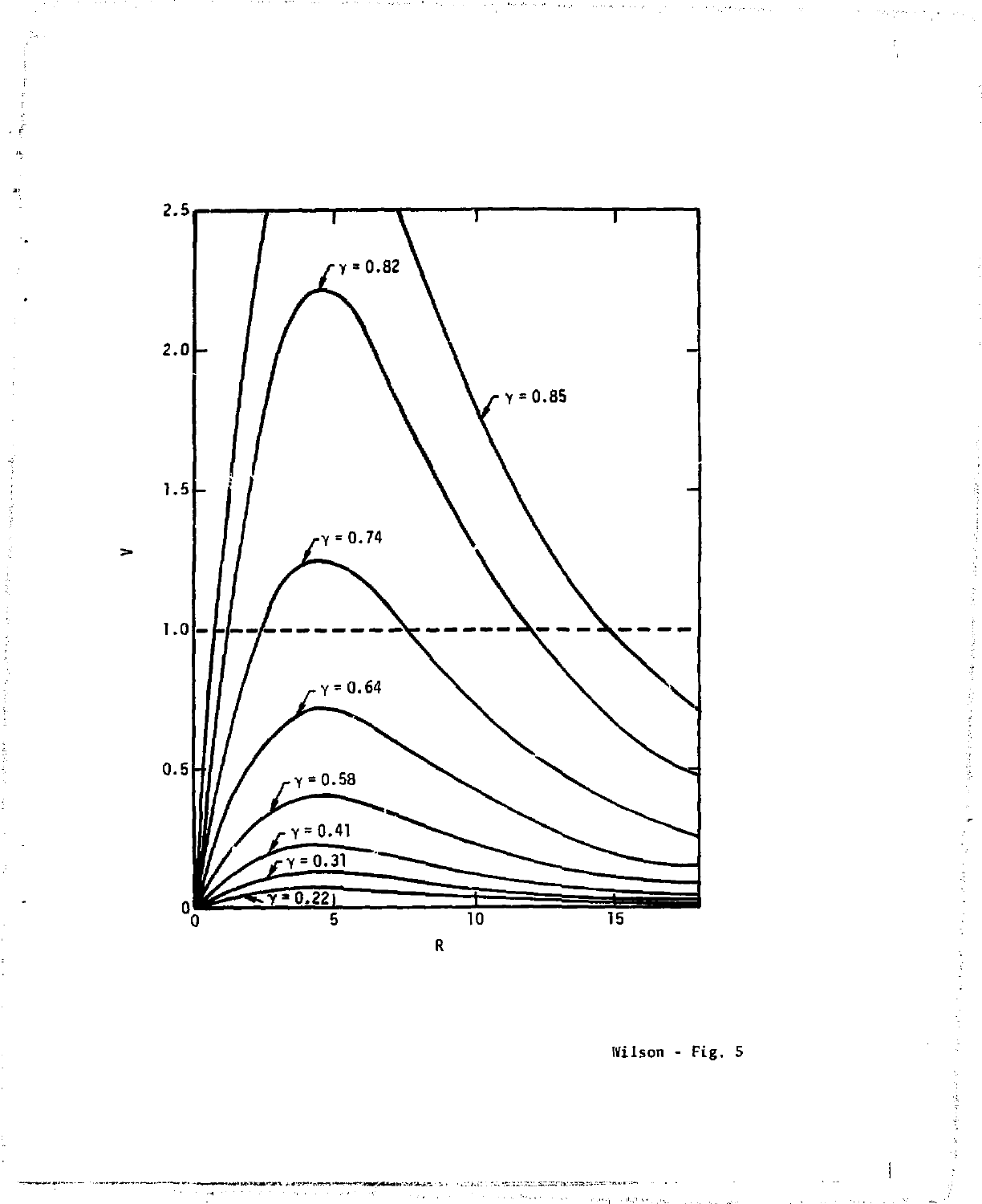

Wilson -  $Fig. 6$ 

医皮肤病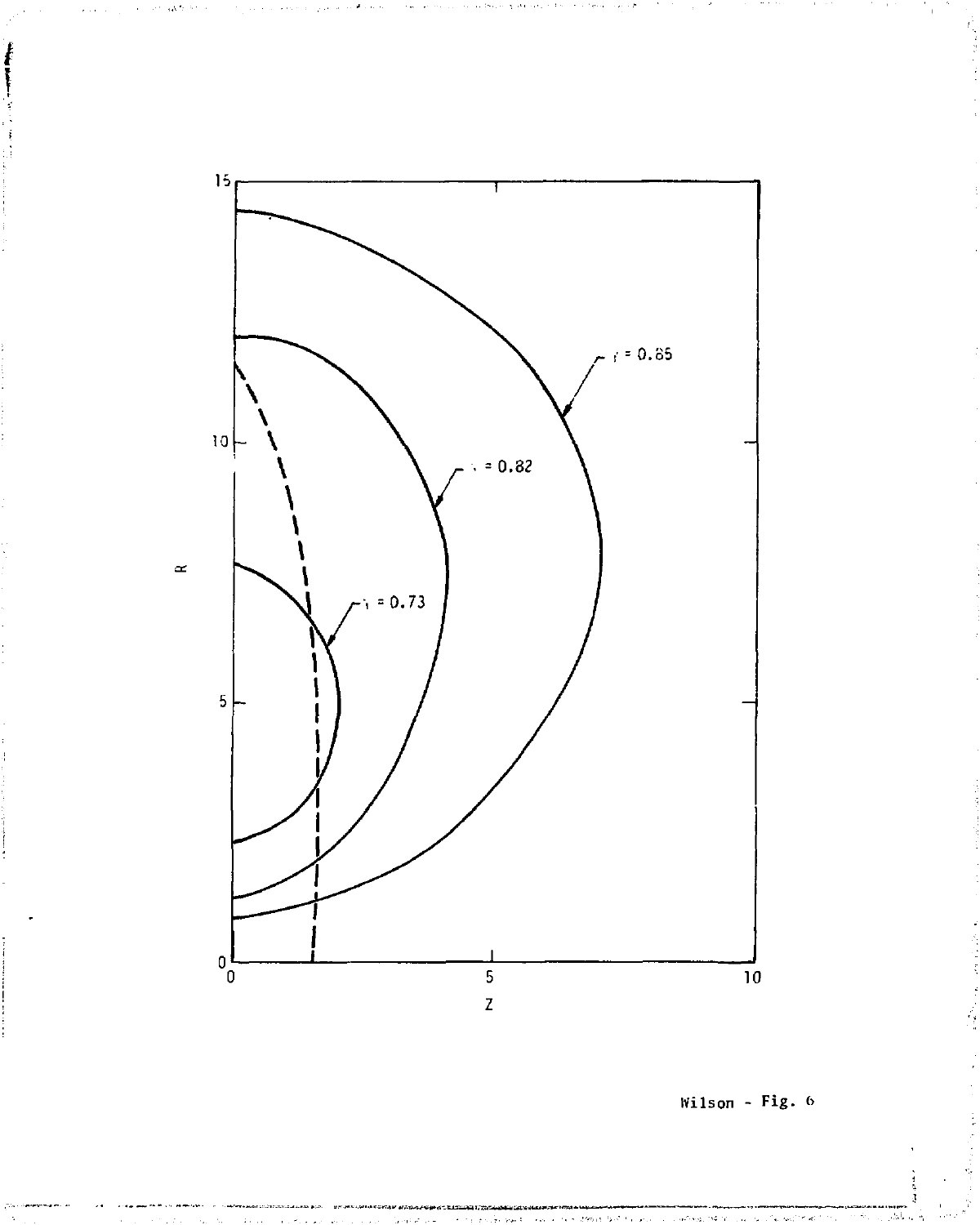

Wilson - Fig. 7

standard and more than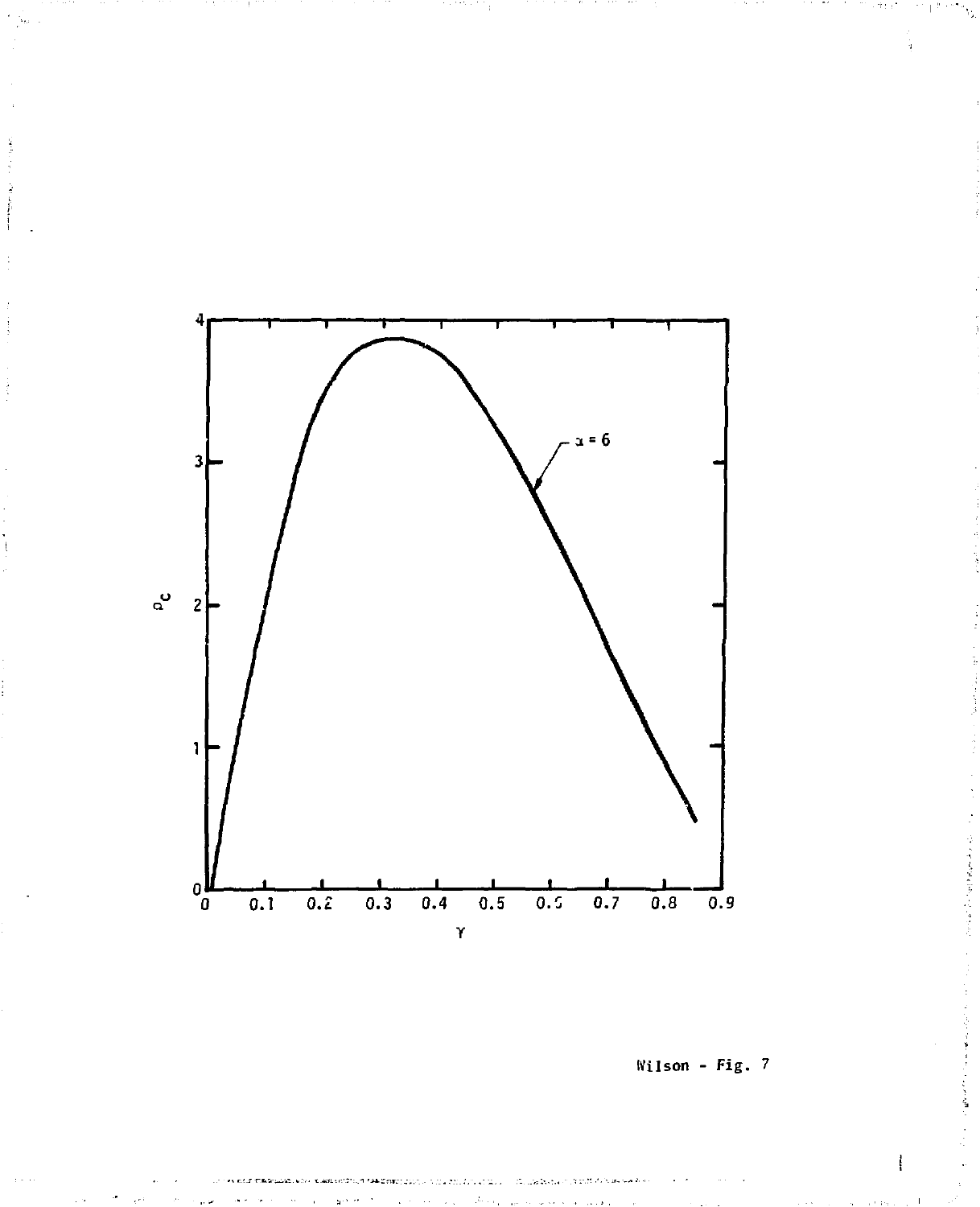

The Kirk W

 $\overline{1}$ 

e anico.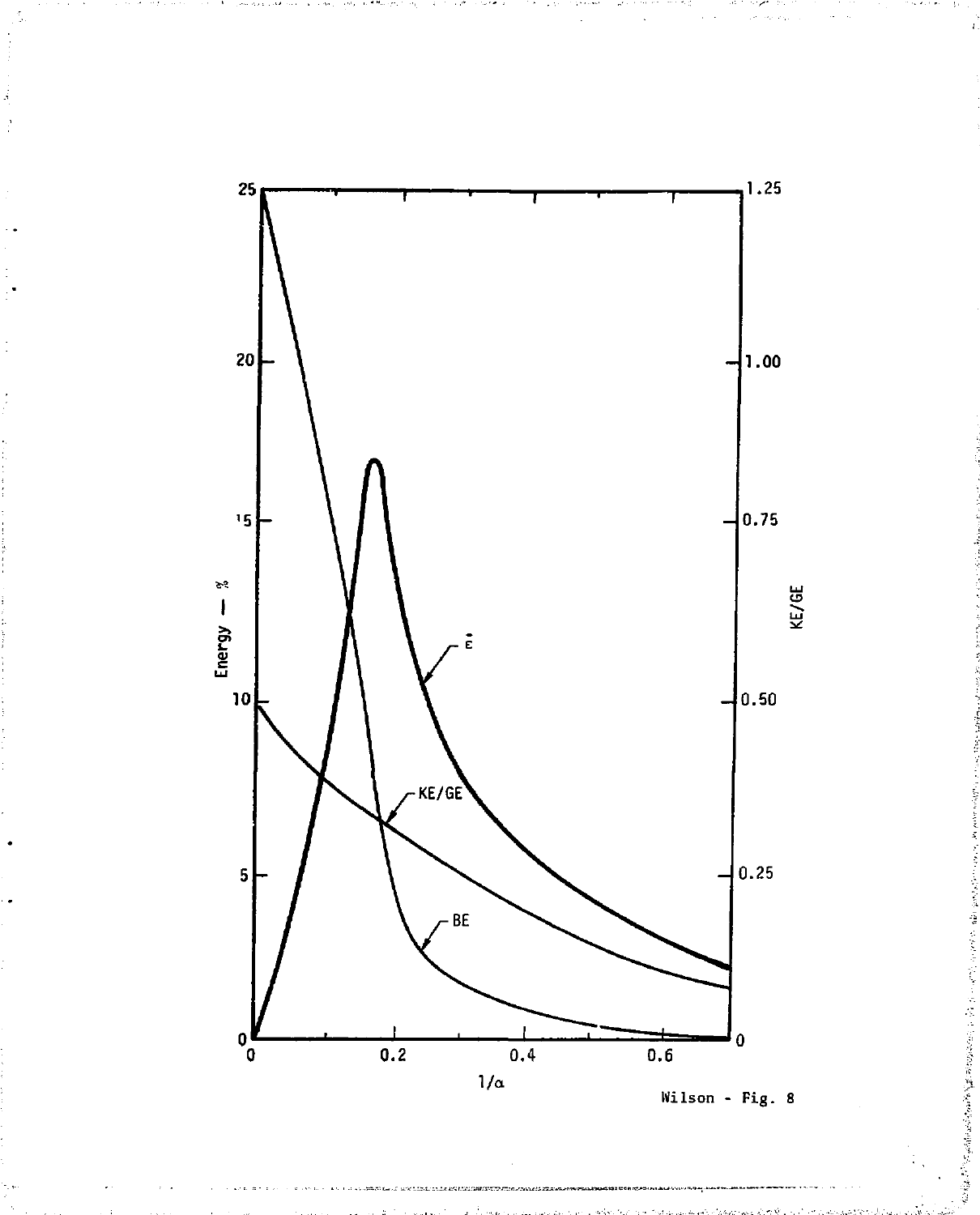

Wilson - Fig.  $9$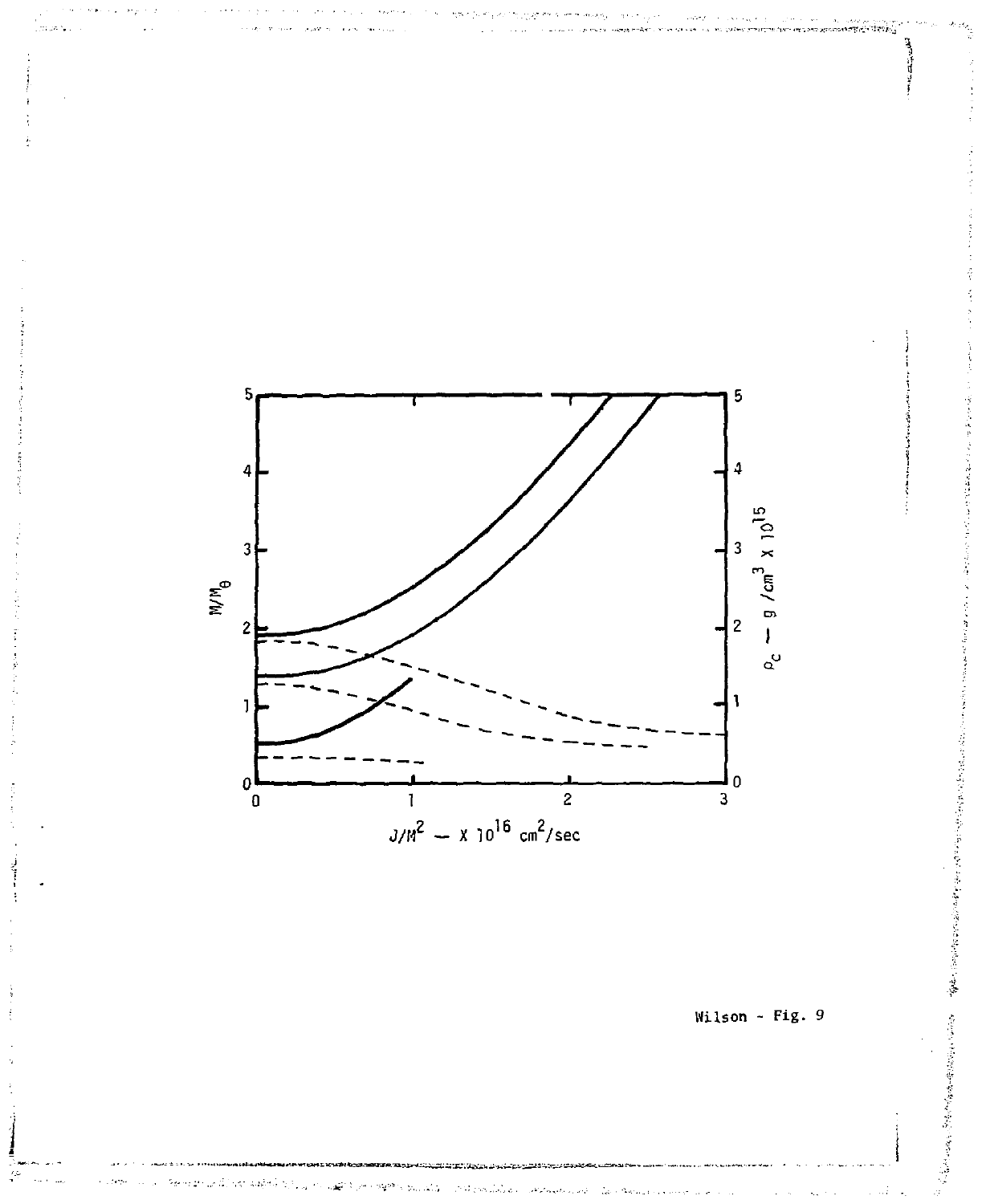

**CONTRACTOR** 

∷<br>≀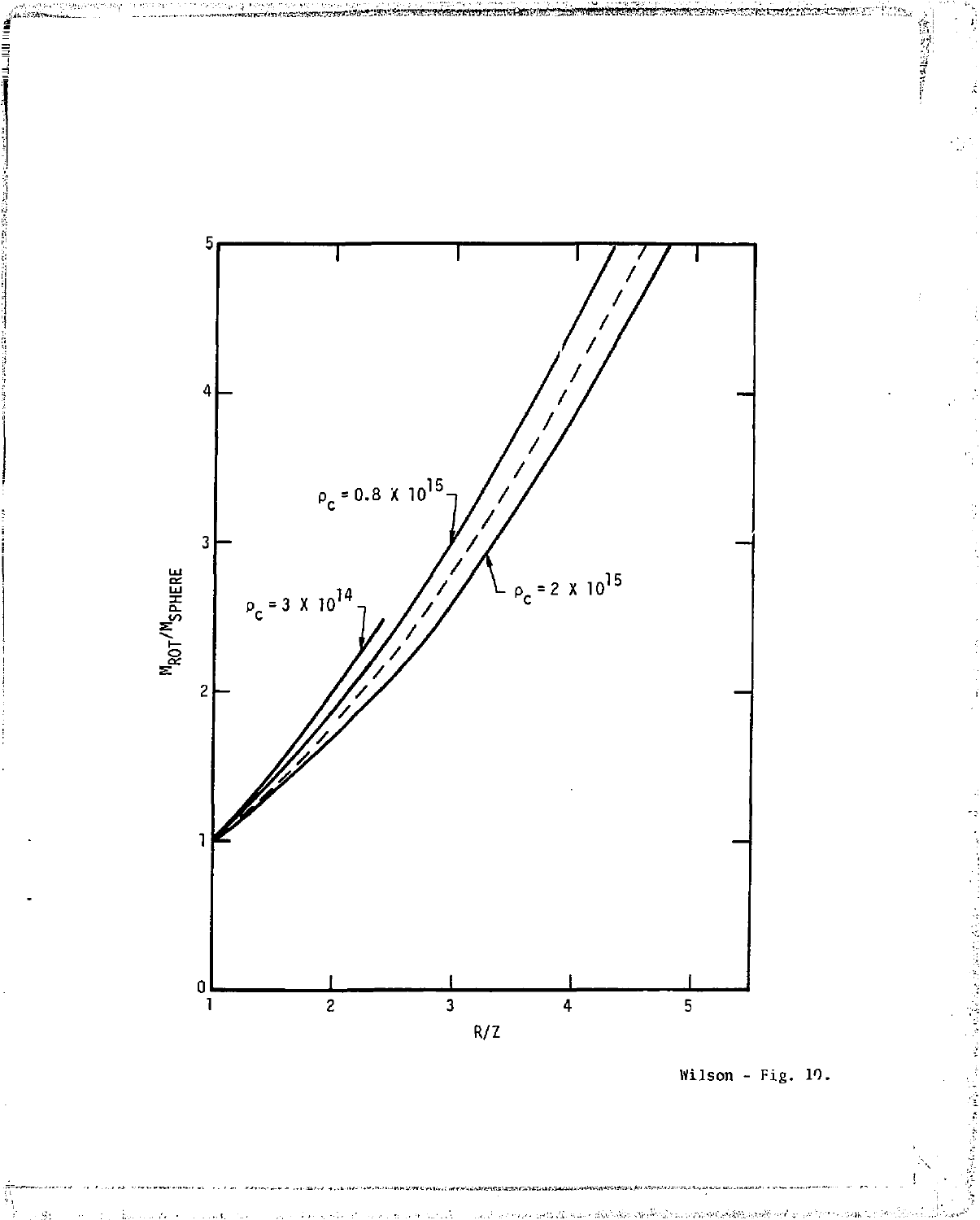

Wilson - Fig. 11.

ķ

**Contract Mark Contract Mark State**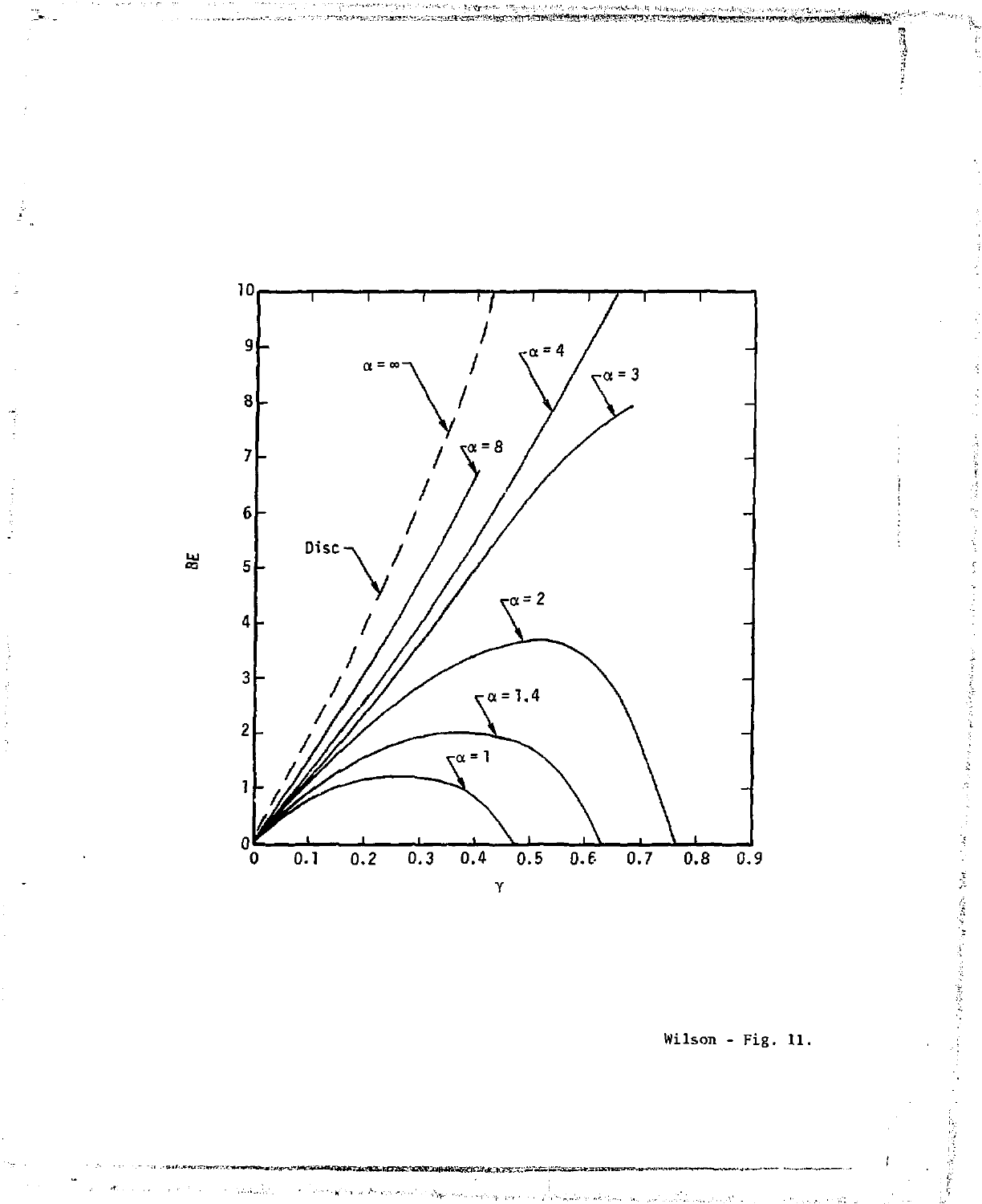

Wilson - Fig. 12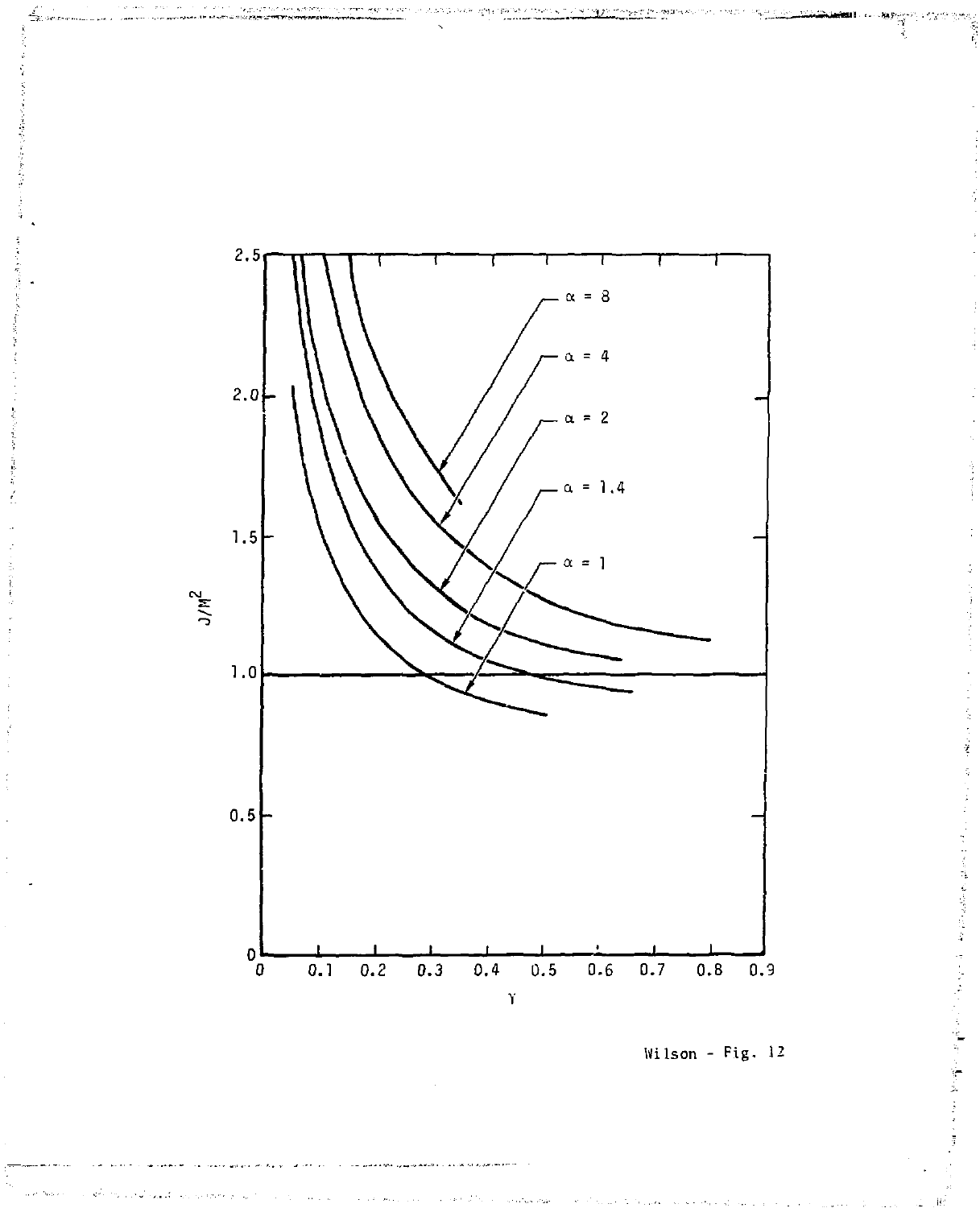

Wilson - Fig. 13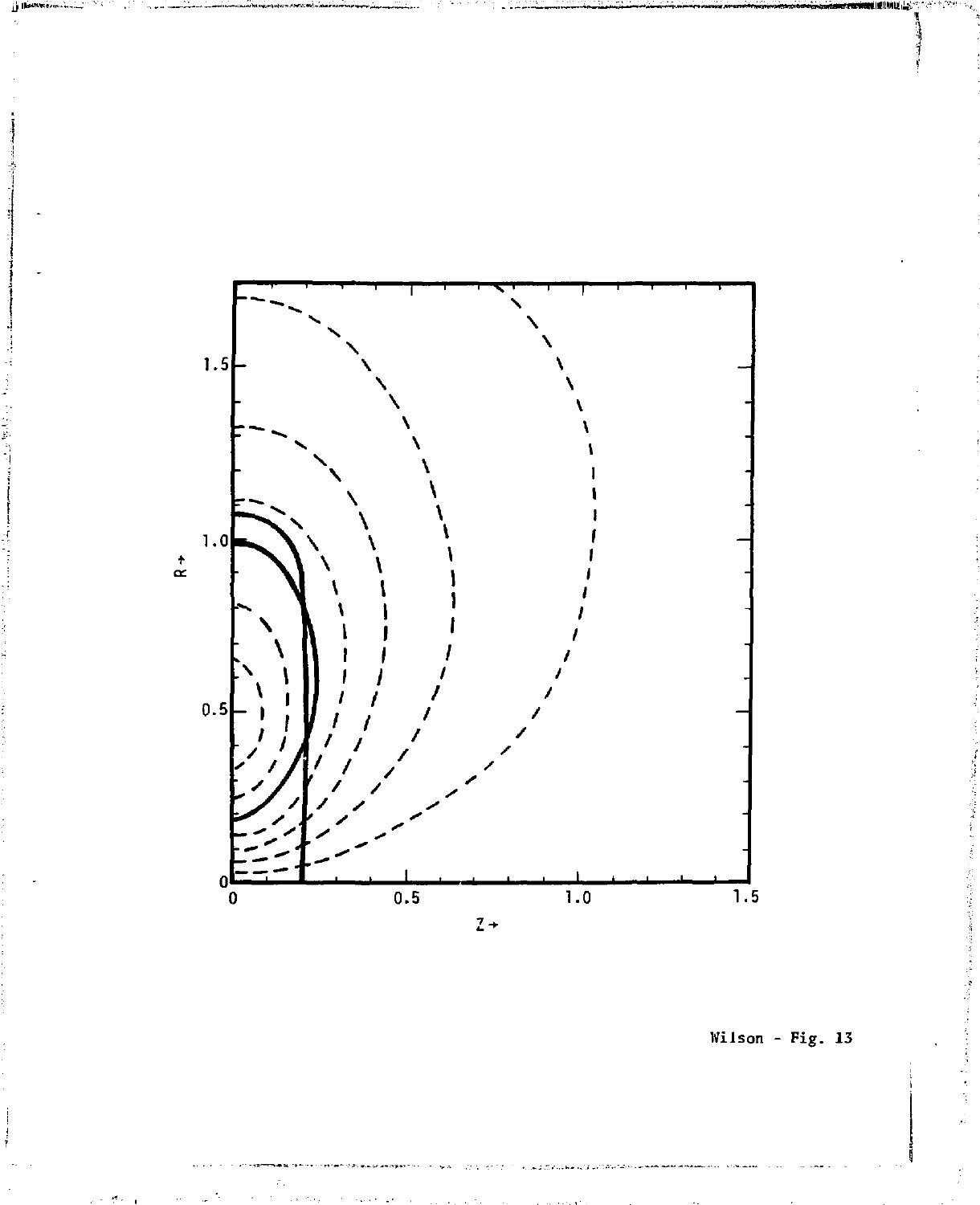

Wilson - Fig. 14

τÌ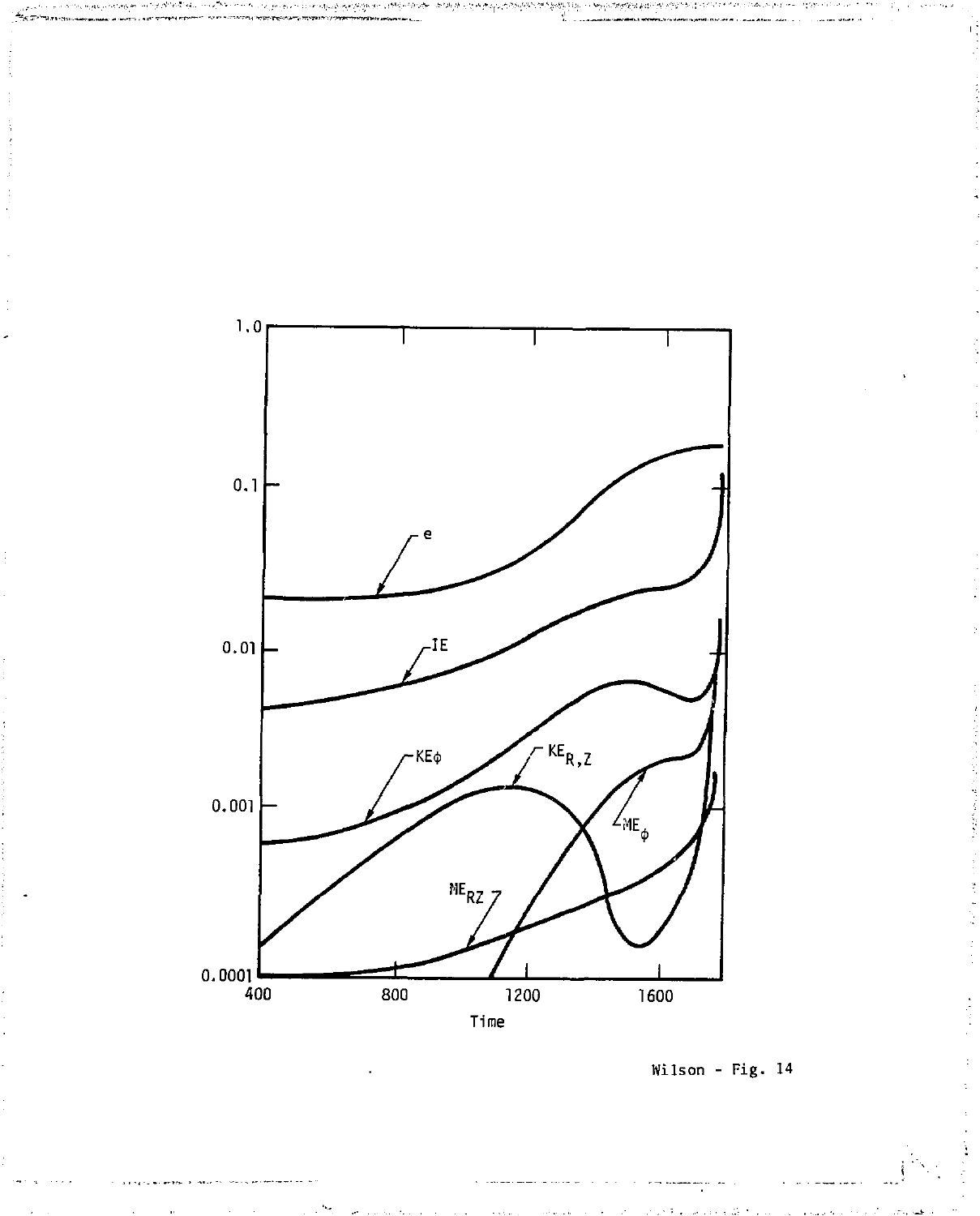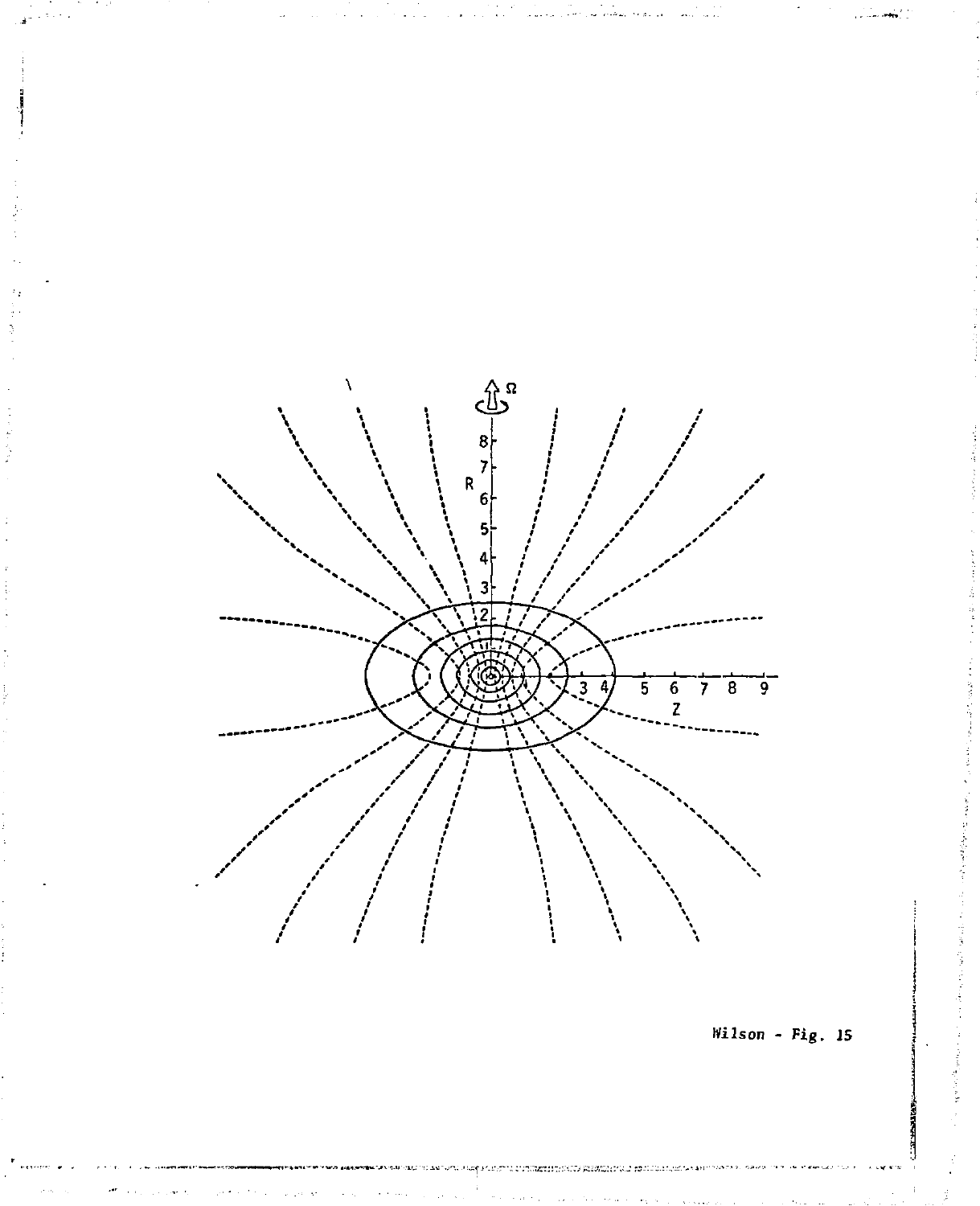

Wilson - Fig. 16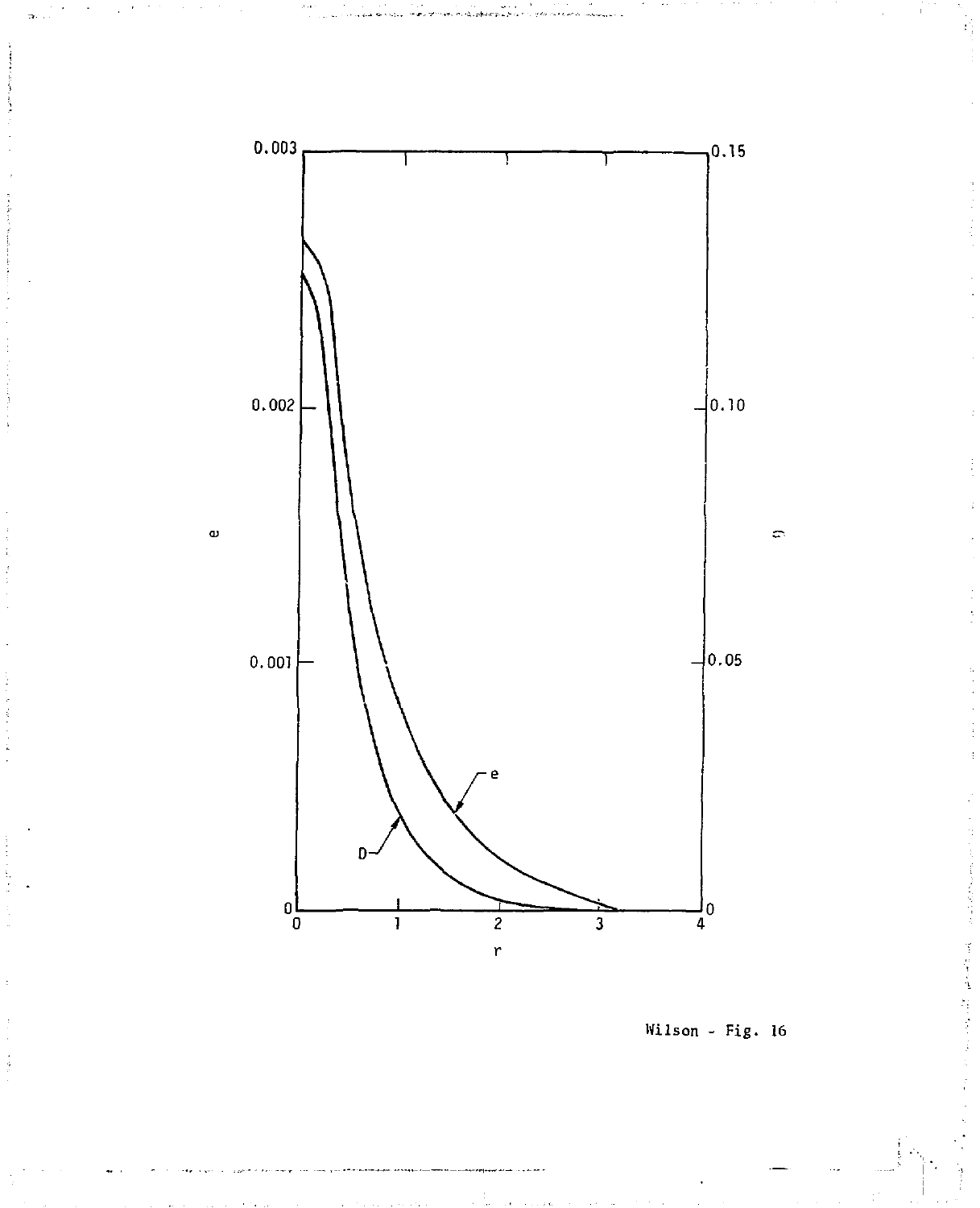

**Controllection** 

ţ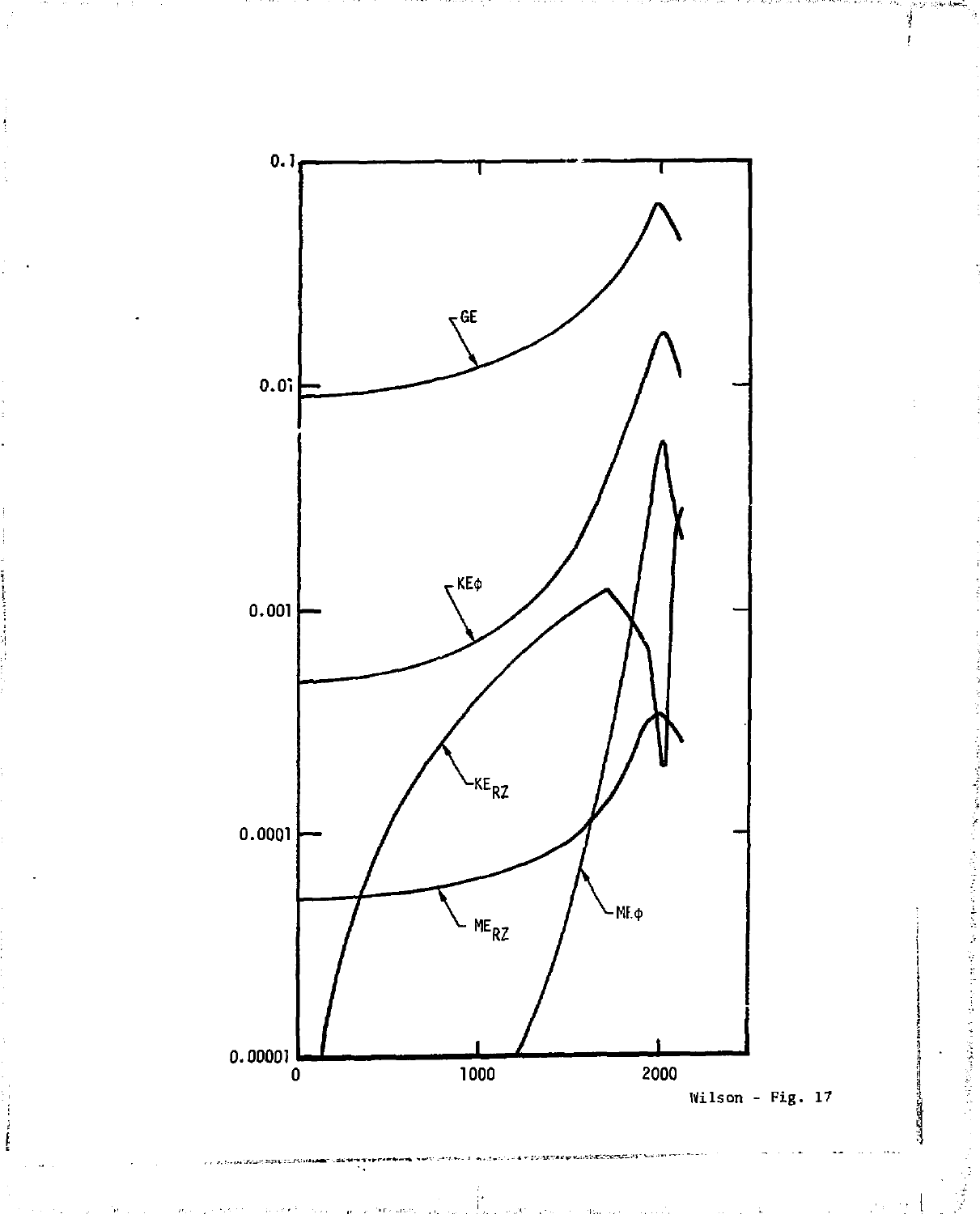

Wilson - Fig. 18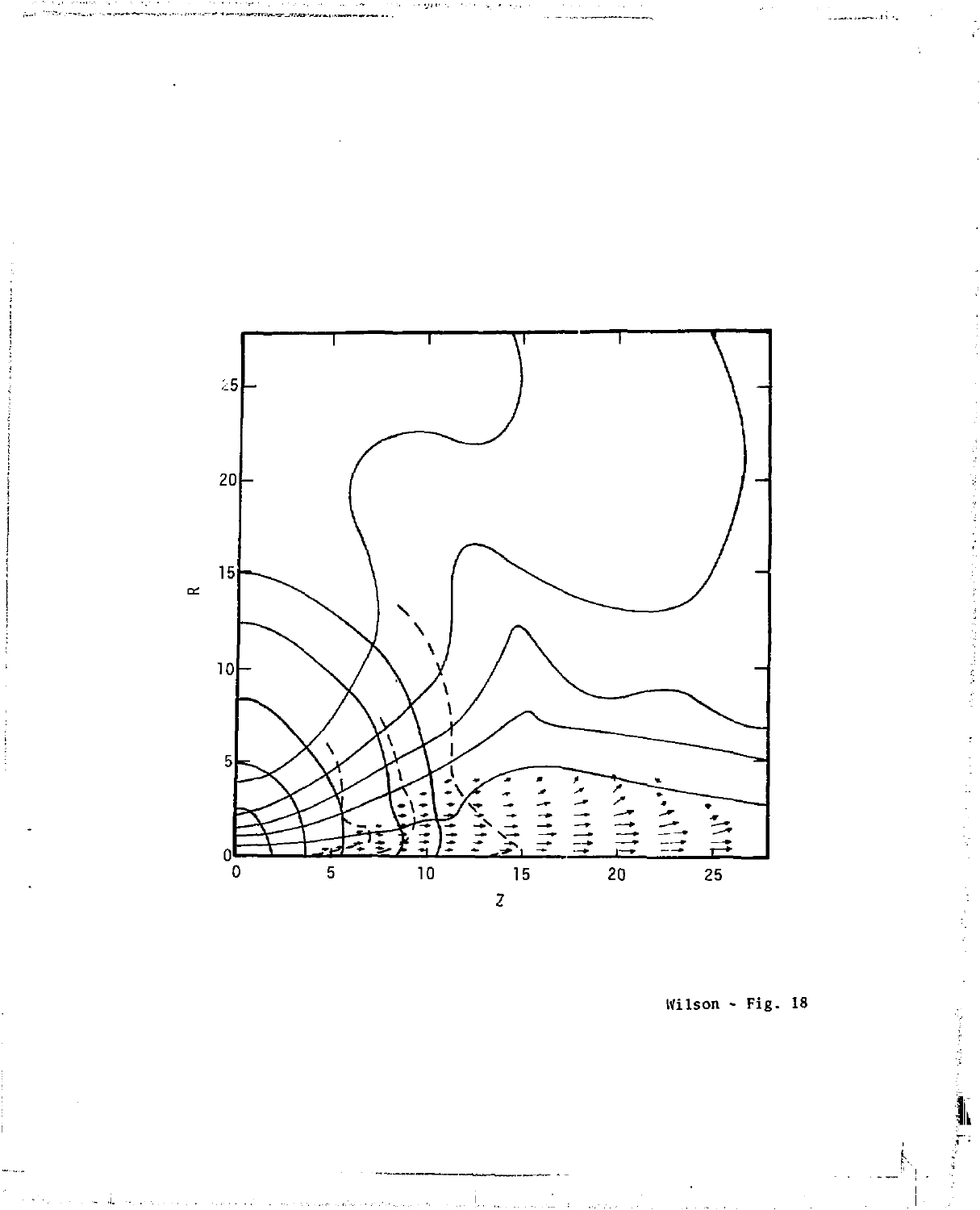

Wilson - Fig. 19

「本社にものの「冷水などので見える」ということですからのと思うのです。

**Contained Services Report**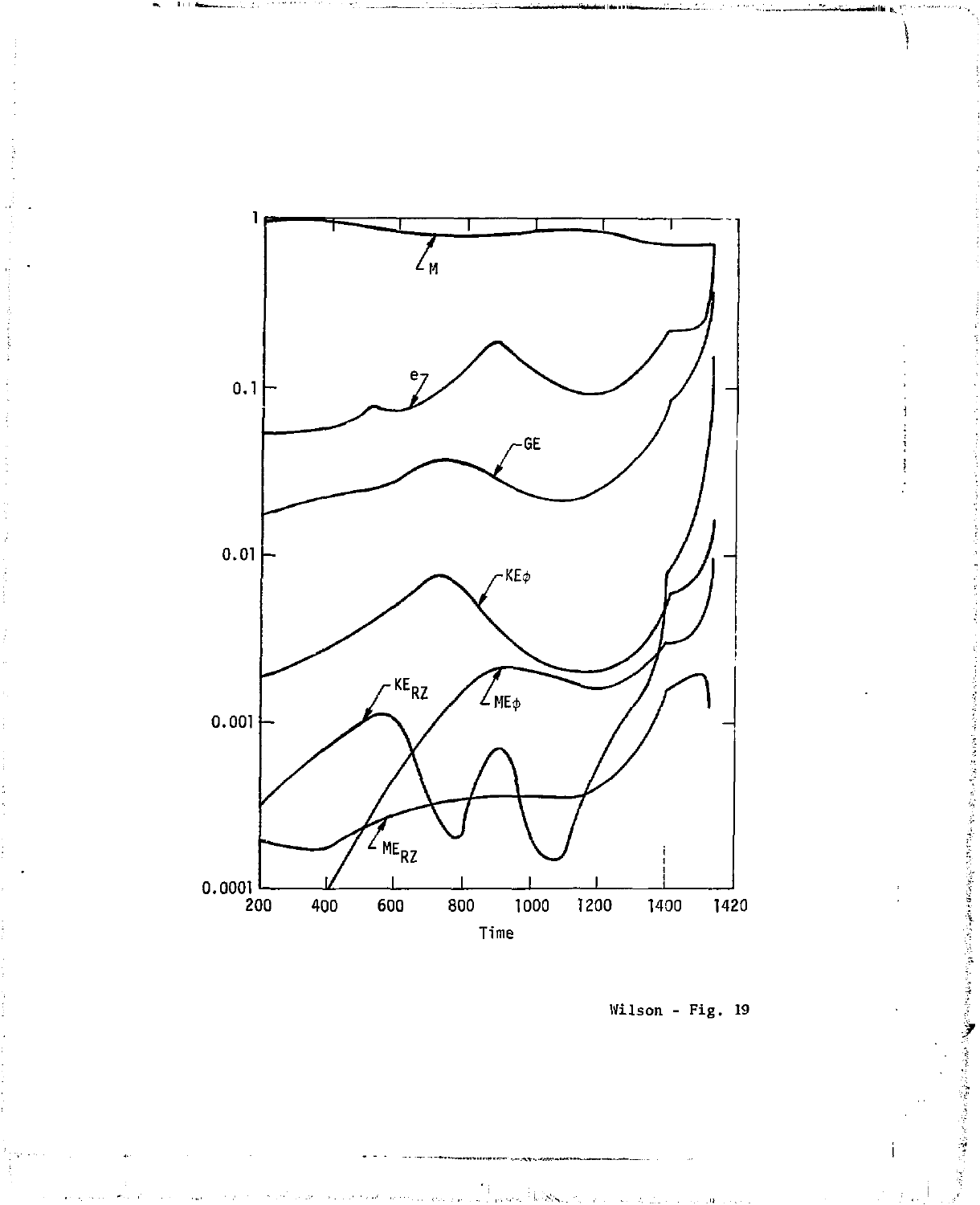

**Wilson - Fig. 20** 

医原子宫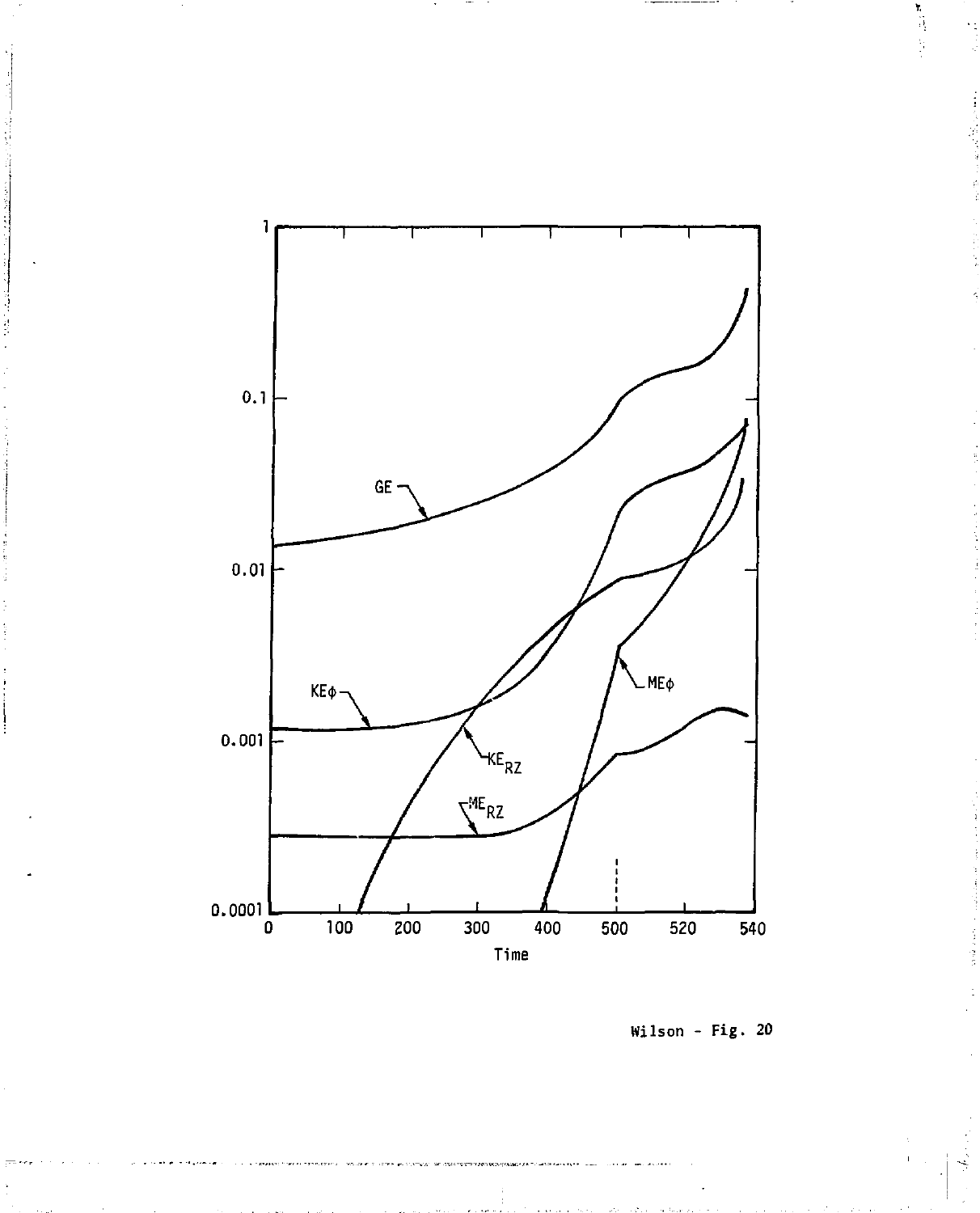

Wilson - Fig. 21

医阿尔伯氏病 医阿尔伯氏综合征

人名英格兰人姓氏麦克里斯取自父名来源于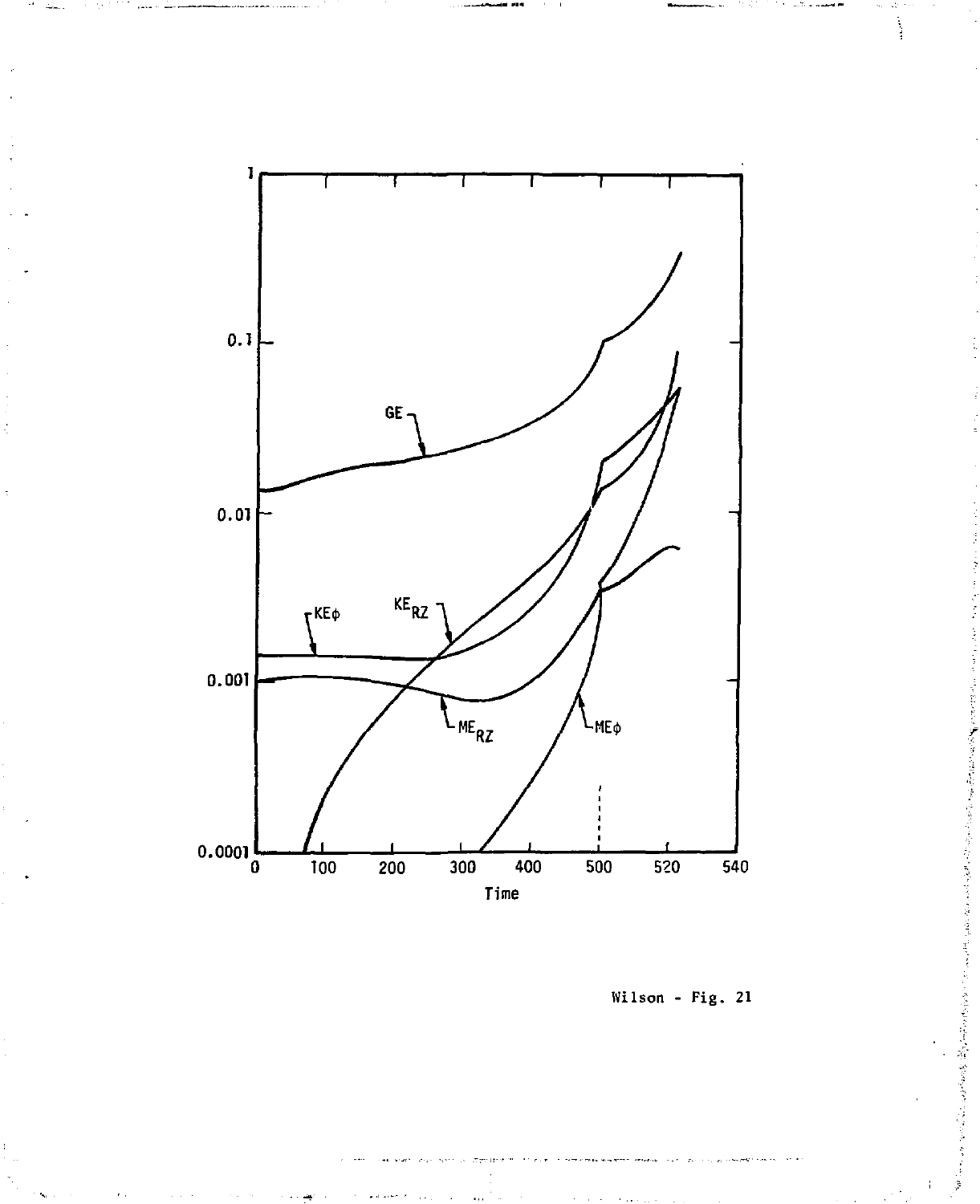

 $11.91.9$ 

Wilson - Fig. 22

š

**Contract Service** 

医单位

ŀ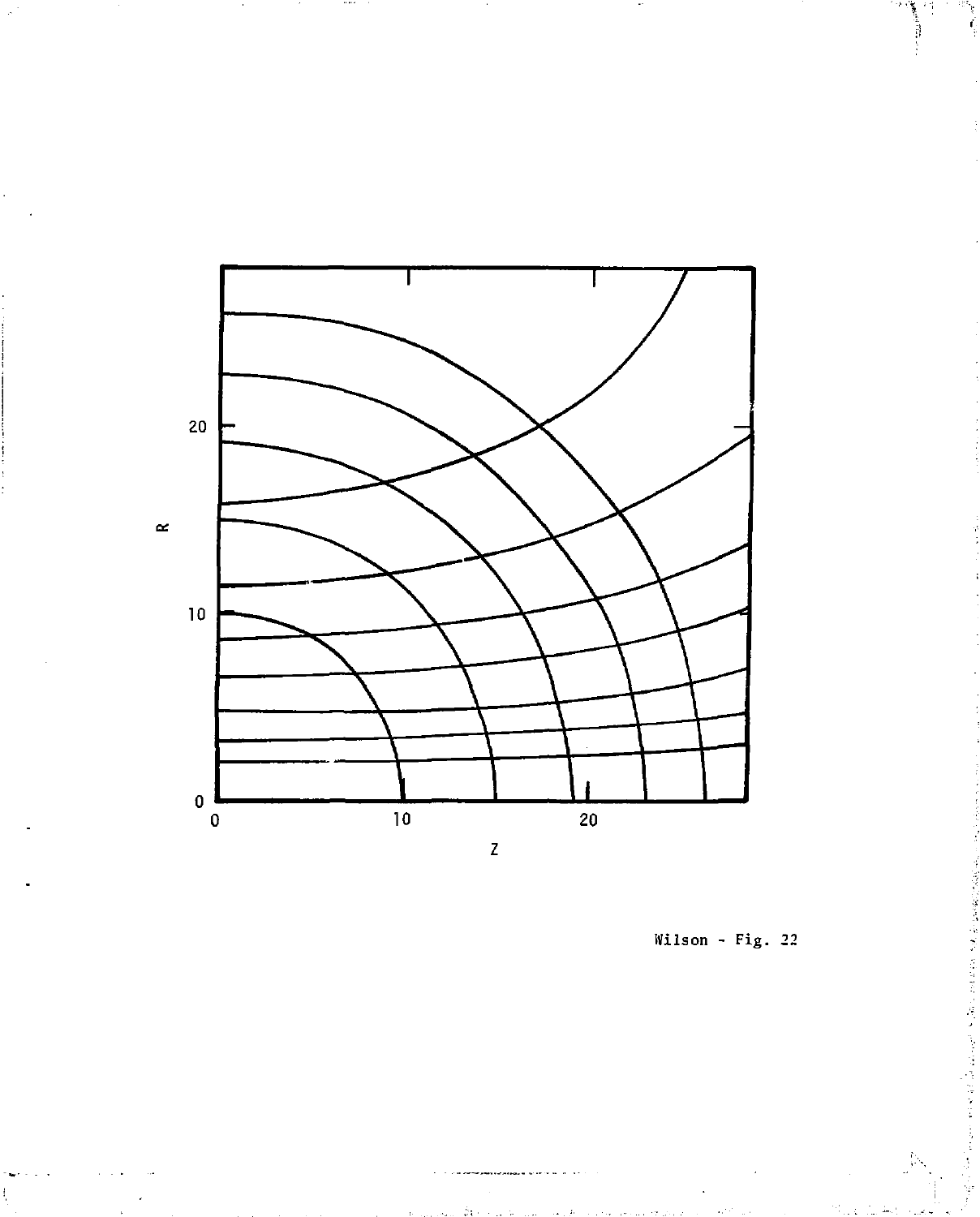

终

Wilson - Fig. 23

**THE CONSTRUCTION OF THE CONSTRUCTION OF A STATE OF A STATE OF A STATE OF A STATE OF A STATE OF A STATE OF A ST** 

**Controlled Bandwick**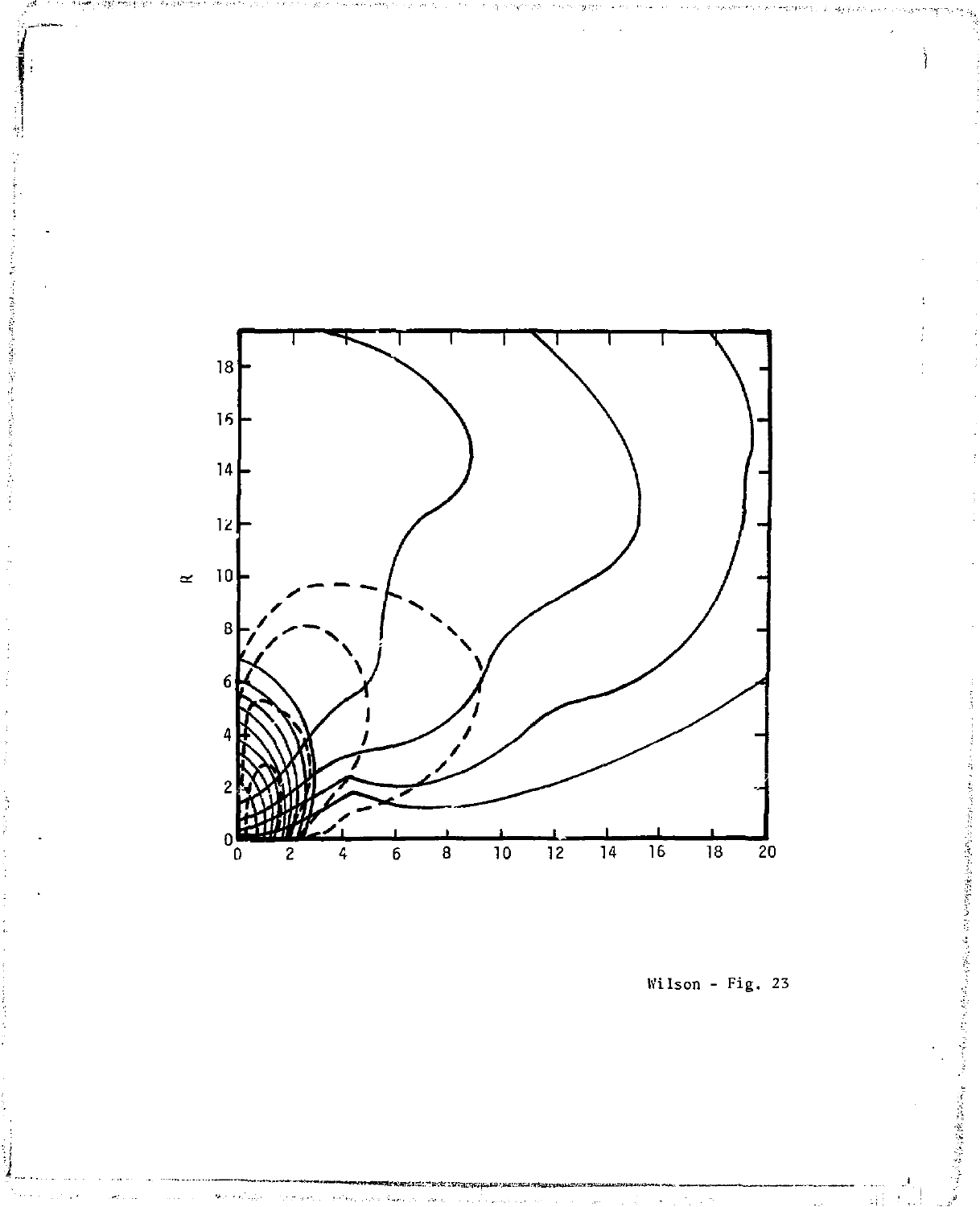